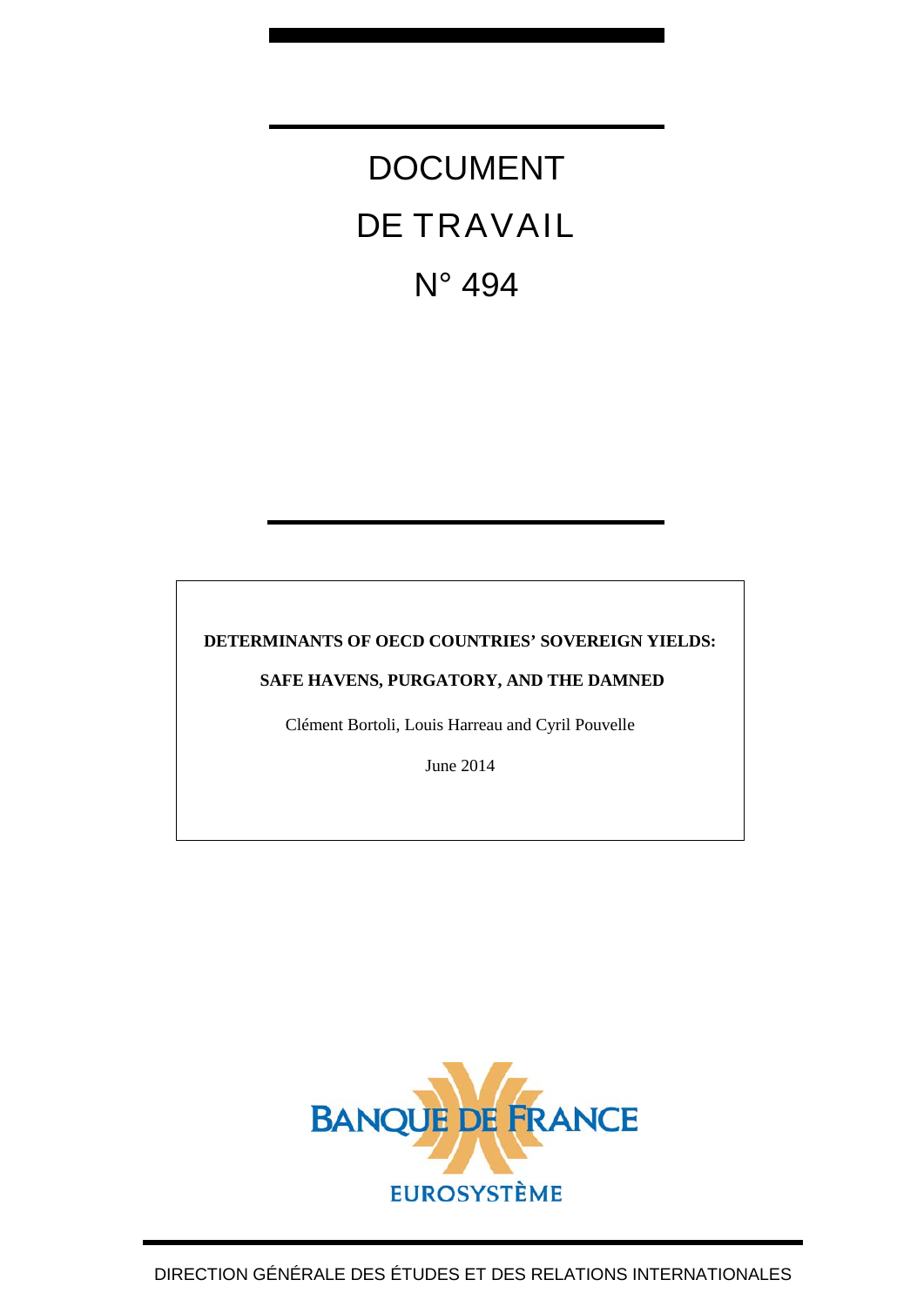## DIRECTION GÉNÉRALE DES ÉTUDES ET DES RELATIONS INTERNATIONALES

#### **DETERMINANTS OF OECD COUNTRIES' SOVEREIGN YIELDS:**

## **SAFE HAVENS, PURGATORY, AND THE DAMNED**

Clément Bortoli, Louis Harreau and Cyril Pouvelle

June 2014

Working Papers reflect the opinions of the authors and do not necessarily express the views of the Banque de France. This document is available on the Banque de France Website ["www.banque-france.fr"](http://www.banque-france.fr/).

Les Documents de travail reflètent les idées personnelles de leurs auteurs et n'expriment pas nécessairement la position de la Banque de France. Ce document est disponible sur le site internet de la Banque de France « [www.banque-france.fr](http://www.banque-france.fr/) ».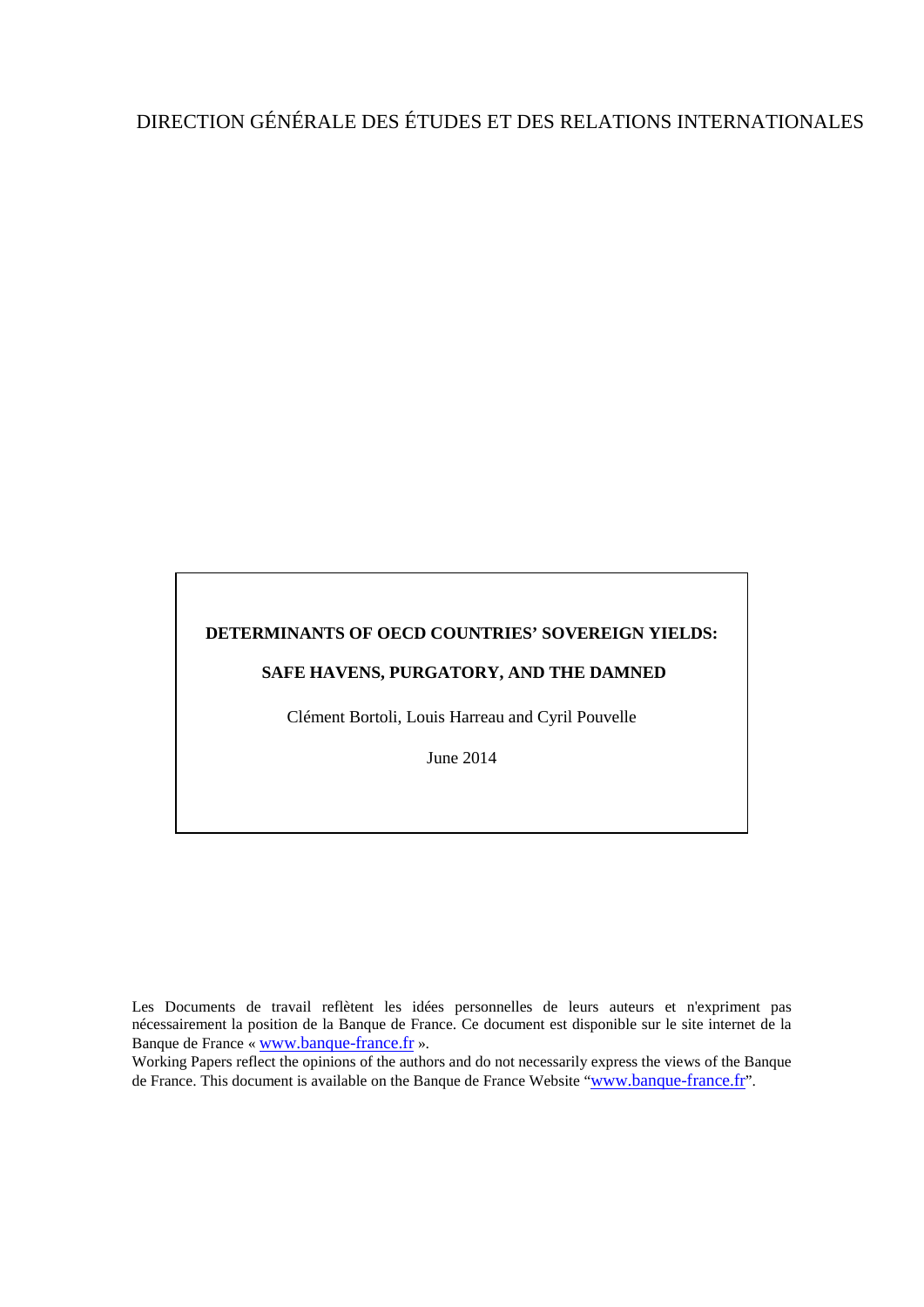## Determinants of OECD countries' sovereign yields: safe havens, purgatory, and the damned<sup>∗</sup>

Clément Bortoli† , Louis Harreau‡and Cyril Pouvelle§

<sup>∗</sup>We would like to thank Antonello D'Agostino, and the other participants in the Banque de France research seminar for a fruitful discussion and very helpful comments that enabled us to improve our paper. Remaining errors are ours. †Agence France Trésor/INSEE; email: clement.bortoli@insee.fr

<sup>‡</sup>DG Trésor/Agence France Trésor; email: louis.harreau@dgtresor.gouv.fr

<sup>§</sup>Agence France Trésor/Banque de France; email: cyril.pouvelle@aft.gouv.fr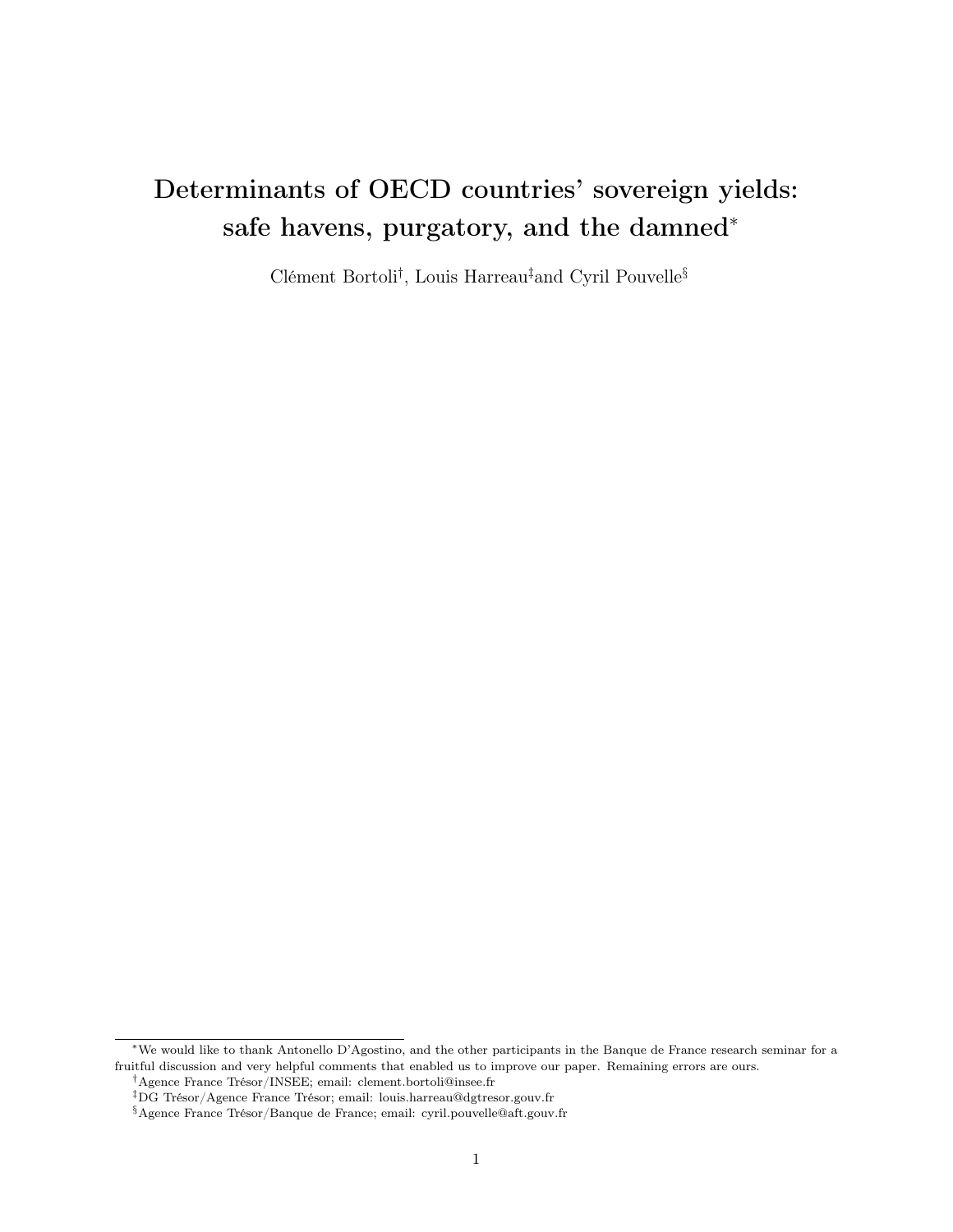Résumé Dans ce papier, nous estimons les déterminants des écarts entre les taux souverains à 10 ans et le taux du swap de taux d'intérêt pour un échantillon de 22 pays de l'OCDE sur la période janvier 1999-décembre 2013, en utilisant plusieurs modèles. Notre modèle principal, à effets fixes, s ouligne l e rôle crucial de la croissance du PIB, du déficit public et de la liquidité de la dette pour expliquer le niveau des écarts de taux, tandis que le ratio de dette publique sur PIB joue un rôle moindre. Nous constatons que nos résultats sont déterminés principalement par les observations sur les pays de la zone euro après le début de la crise de 2008, avec des écarts de taux observés dépassant significativement les valeurs estimées pendant la crise pour un certain nombre de pays de la zone euro. Nous soulignons également l'effet des politiques monétaires non conventionnelles, tandis que les soldes Target 2 sont utilisés pour les pays de la zone euro afin de refléter les inquiétudes sur la stabilité de la zone eu ro. Enfin, d'après notre modèle de cointégration, nous trouvons une relation de long terme entre l'écart de taux, le ratio de dette sur PIB et la croissance potentielle, avec un impact plus élevé de cette dernière variable.

#### Mots clés : taux d'intérêt ; écarts de taux souverains ; dette publique ; données de panel Codes JEL : C23, E43, E44, G15

Abstract In this paper, we estimate the determinants of the spreads between the 10-year sovereign bond yields and the (interest rate) swap rate for a sample of 22 OECD countries over the January 1999-December 2013 period, using various models. Our main, fixed-effect, model highlights the crucial role of GDP growth, public deficit and debt liquidity in explaining the level of spreads, while the public debt-to-GDP ratio plays a lesser role. We find that our results are mainly driven by observations on euro area countries after the onset of the 2008 crisis, with observed spreads found to significantly exceed estimated values during the crisis for a number of euro area countries. We also shed light on the effect of unconventional monetary policies, while Target 2 balances are used for euro area countries in order to reflect concerns on the stability of the euro area. Finally, according to our cointegration model, we find a long-term relationship between the spread, the debt-to-GDP ratio, and potential GDP growth, with a larger impact of the latter variable.

Keywords: interest rates; sovereign spreads; public debt; panel data JEL classification: C23, E43, E44, G15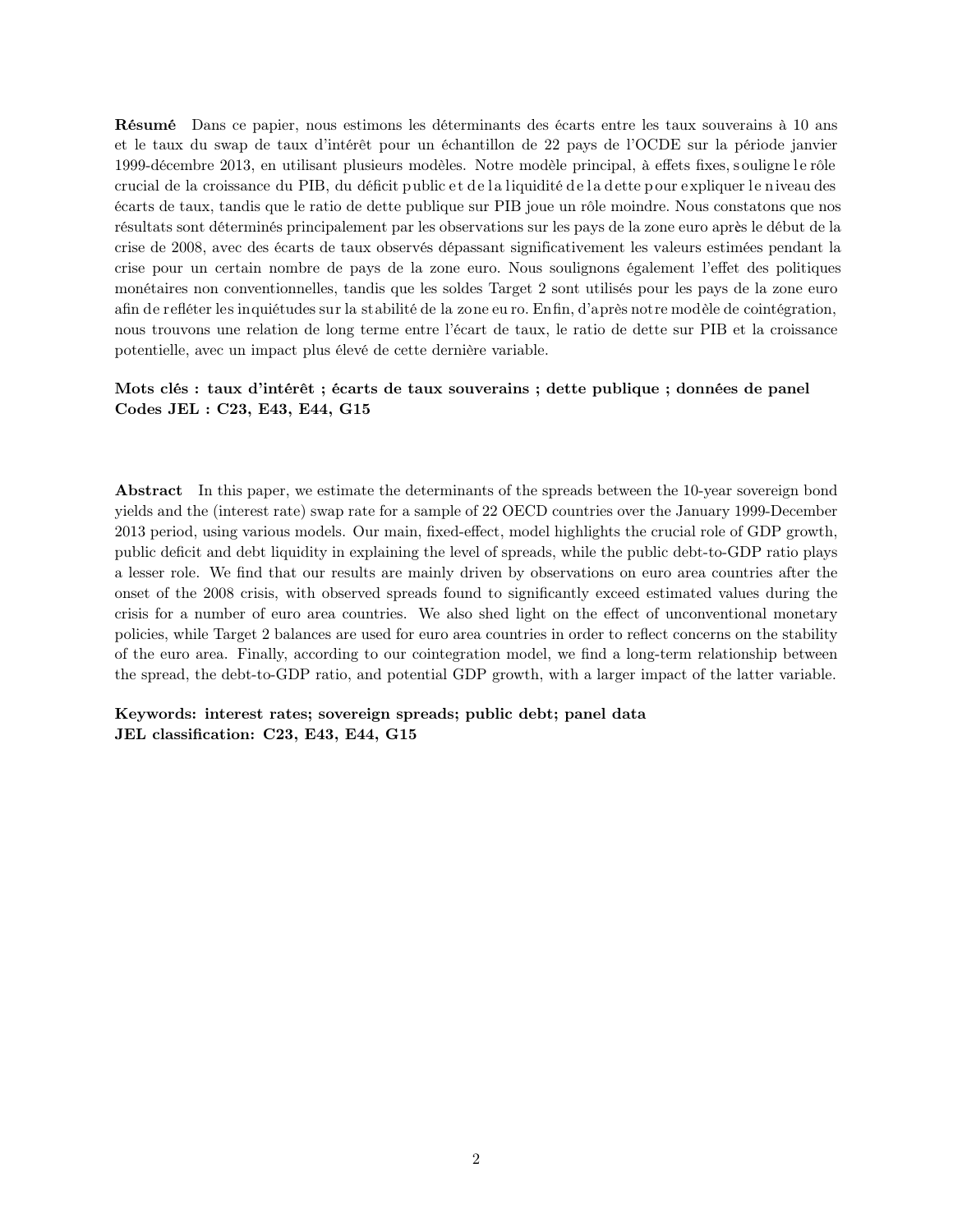## Non-technical summary

The 2008/2009 financial crisis and, more importantly, the 2010/2012 euro area debt crisis have renewed the attention paid to the notion of sovereign yield spreads due to the deterioration of economic fundamentals in many countries and increased discrimination by investors between underwriting quality. In this paper, we shed light on the determinants of sovereign interest rates and spreads by using a panel of 22 OECD countries over the 1999-2013 period. We estimate the spread between the 10-year government bond rates and the (interest rate) swap rates in order to make rates comparable between countries. We try to disentangle the effects of economic and fiscal fundamentals, the impact of monetary policy, and the role of financial variables and risk aversion. This may allow us to determine whether the spreads observed during the crisis were excessive with regard to fundamentals.

To that aim, we estimate several models in order to take into account a large range of assumptions. Our main model includes country-specific intercepts in order to capture the unobserved characteristics of each country. This model shows the large impact of GDP growth and the general government balance: an increase in these variables results in a tightening of the spread between the 10-year government bond rates and the (interest rate) swap rates. Debt liquidity, measured by the bid-ask spread, plays a very large role as well: when the bid-ask spread increases by 1 basis point, which corresponds to a decline in liquidity, the spread between sovereign and swap rates widens by 10 basis points. By contrast, the debt-to-GDP ratio is found to have a lesser impact.

We then try to be more specific in our estimations by focusing on the latest crisis period and then on the euro area crisis. We find that our results are mainly determined by the observations after the onset of the 2008 crisis and on euro area countries. Whereas monetary policies mainly explain spreads before the crisis, credit and liquidity risks variables are found to have significant effects on the spreads from September 2008 onwards due to the crisis. We also try to assess the impact of unconventional monetary policies carried out from 2008 onwards and find a significant and negative impact on spreads for non-euro area countries, while results are more mixed for euro area countries. Finally, we use Target 2 balances between euro area countries as a variable reflecting the solidity of the euro area and concerns on redenomination risks: we find that when the Target 2 balance of a euro area country increases, which reflects a net creditor position of the country's central bank vis-a-vis the other central banks of the euro area, the spread tightens for this country.

We then introduce an AR(1) term in our main, fixed-effect, model in order to introduce some dynamics. We find that the autoregressive coefficient is not significantly different from 1: this raises the legitimate issue of the possible non-stationarity of the series. However, the results of the stationarity tests we perform are not clear-cut: we cannot strictly conclude that the data are non-stationary, but we cannot rule out this possibility either. We then assess the existence of a possible long term relationship between the different series, but the cointegration tests we perform are ambiguous too. We nevertheless estimate an error-correction model with the pooled mean group (PMG) estimator: we consider a specification where GDP potential growth and the debt-to-GDP ratio are regarded as long-term determinants of the spread, while the other explanatory variables are considered as short-term factors. We find that the speeds of adjustment to the long term relationship are negative: this supports the cointegration hypothesis. Moreover, GDP potential growth seems to have a much larger long-term impact on the spread than the debt-to-GDP ratio.

A comparison between spreads actually observed in July 2012 and the estimates of our three main models reveals that observed spreads in some euro area countries exceeded their estimated values significantly at that time, especially with regard to the results model based on long-term relationships. This suggests that spreads should converge towards their long-term value.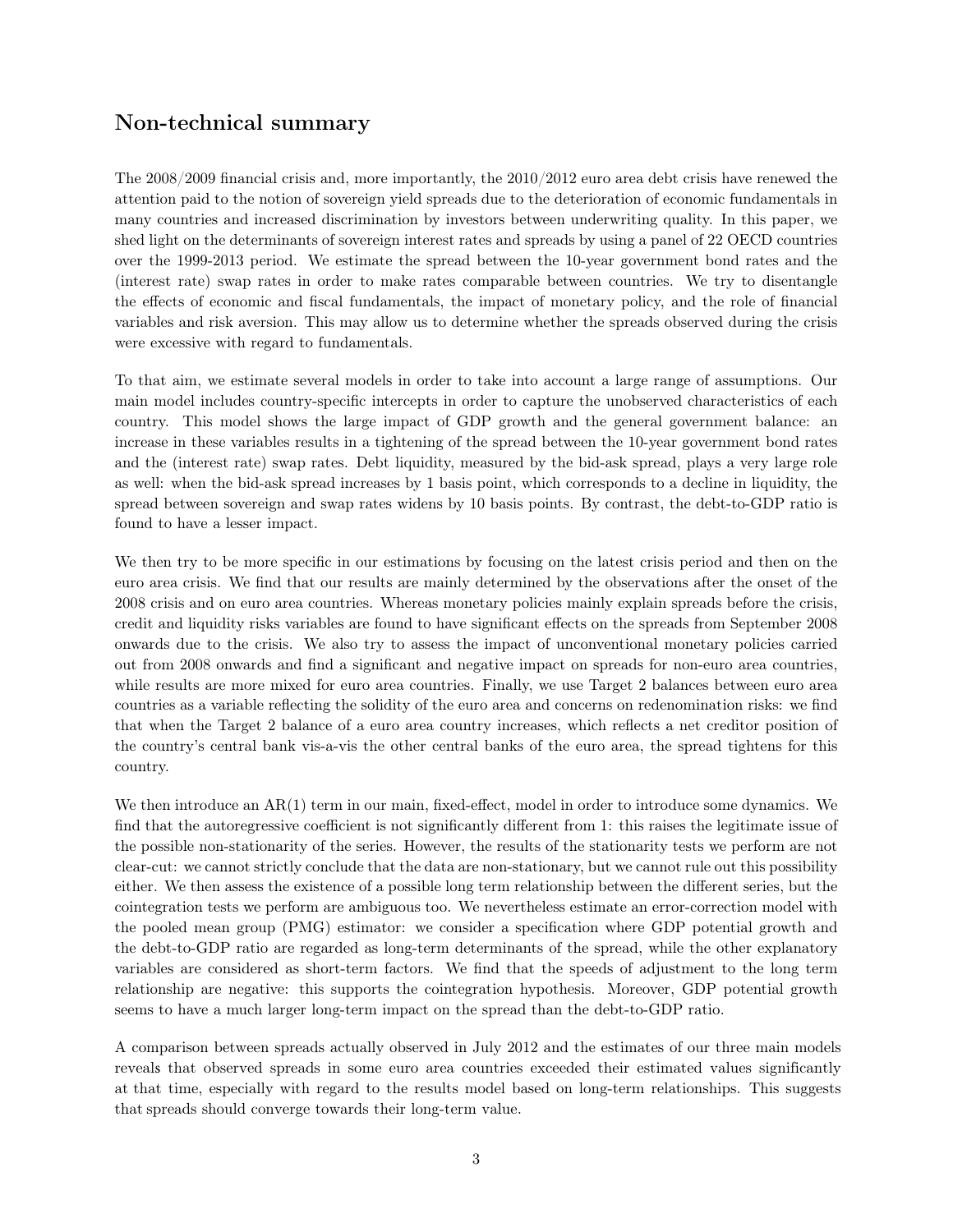## 1 Introduction

The worldwide financial crisis that erupted in 2007/2008, and even more importantly, the euro area debt crisis that spread from Greece from 2010 onwards have entailed a renewed attention to the determinants of sovereign interest rates and the notion of yield spreads. Three factors contributed to this regained importance of sovereign yields:

- i. the deterioration in public finances brought about by the financial crisis triggered increased market concerns on the solvency of several advanced states;
- ii. investors discriminated more between sovereigns' fundamentals whereas the convergence process that had happened in the run-up to the euro creation and the worldwide "great moderation" in the 2000s decade had to a large extent abolished yield spreads, i.e. the difference between the interest rates paid by countries on their sovereign debts;
- iii. the quantitative easing carried out by major central banks through very large asset purchases, including sovereign bond buying, blurred the price formation of sovereign bonds and changed the way monetary policy is transmitted to long-term interest rates.

Moreover, sovereign market developments have triggered policy measures as several euro area countries (Greece, Ireland, and Portugal) had to request an international bailout financial programme when their borrowing costs exceeded a certain threshold, usually estimated at 7% for the ten-year interest rate. In the case of Spain and Italy, the rise in their ten-year borrowing costs to levels deemed as unsustainable led the European Central Bank to set-up a new bond-buying programme in the summer 2012, called the "Outright Monetary Transactions" (OMT) programme.

In this context, there has been a very extensive body of literature on the determinants of sovereign bond yields and spreads. Papers analysed either the yields in levels or spreads compared to a benchmark rate, usually the US or the German 10-year rate. The methodology differed from one paper to another, and there has been no agreement in the literature on the relative weights of fundamental, monetary policy and financial variables in the determination of sovereign bond yields. Therefore, there remain unanswered questions as to whether interest rates on sovereign debts primarily represent investors' opinions on a country's solvency and growth prospect, the impact of monetary policy, or changes in investors' risk aversion. Moreover, there has been no agreement either in the literature on "equilibrium" yields and spreads as countries with similar levels of the public debt-to-GDP ratio may face very different sovereign bond yields. Papers have also faced difficulties in appropriately introducing variables specific to the euro area in models, such as the so-called redenomination risks or safe haven flows' determinants. Therefore, disentangling credit risk and liquidity risk has been a challenging task, further complicated by the redenomination risk premium for countries in a currency union.

In this paper, we decide to revisit the issue of sovereign bond spreads' main determinants by estimating the spreads between 10-year sovereign bond yields and the swap rate, by choosing a large sample of OECD countries, by comparing the results of different models based on fixed effects or error-correction estimators, and by introducing several variables that enable us to assess the new phenomena that are at stake in the formation of sovereign bond yields since the onset of the 2008 financial crisis, as compared to the previous period. Our main findings are that GDP growth, public deficit and debt liquidity play a crucial role in explaining the level of spreads, while the public debt-to-GDP ratio plays a lesser role. We find that our results are mainly driven by observations on euro area countries after the onset of the 2008 crisis, with observed spreads found to exceed estimated values during the crisis for a number of euro area countries.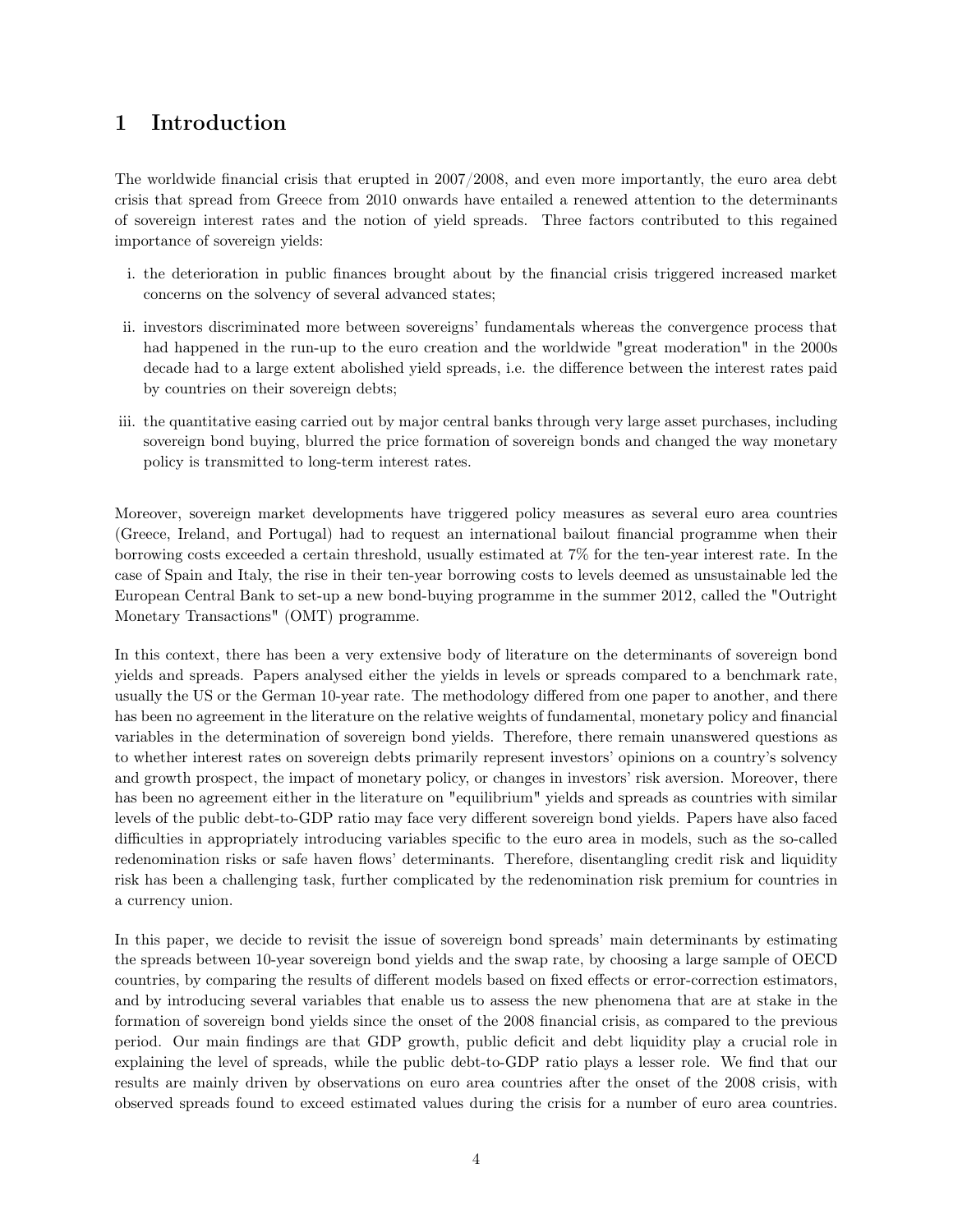We also shed light on the effect of unconventional monetary policies outside the Eurozone, while Target 2 balances are used for euro area countries in order to reflect concerns on the stability of the euro area. Finally, according to our cointegration model, we find a long-term relationship between the spread, the debt-to-GDP ratio, and potential GDP growth, with a larger impact of the latter variable.

The remainder of this paper is organized as follows. Section 2 presents a short literature overview and the contribution of this paper. Section 3 describes the data and discusses stylized facts resulting from simple descriptive statistics. Section 4 presents our static analysis model. Section 5 presents historic and geographic specificities. Section 6 discusses the stationarity issue and presents the cointegration model and its results. Section 7 presents a breakdown of countries on the basis of the results of our different models. Section 8 concludes.

## 2 Literature Review

There has been a very large literature on the determinants of sovereign bond yields. Papers usually estimate a fixed effect panel model introducing fiscal variables and control variables in order to take into account the unobserved individual characteristics of countries.

Usually, papers have found a significant relationship between government credit risks and sovereign bond yield spreads. They find that public debt-to-GDP ratios are seen by investors as the best indicator of governments' solvency: market participants require higher interest rates for bearing credit risks when they buy bonds of a government with a higher debt burden (Ardagna et al. (2007), Baldacci and Kumar (2010)). The role of sovereign credit ratings has been discussed but no consensus has been found in the literature (Manganelli and Wolswijk (2009), Afonso et al. (2012)) and the use of sovereign ratings as fiscal sustainability indicators has been criticized. Interestingly, a recent paper by D'Agostino and Ehrmann (2013) using forecast data from macroeconomic fundamentals from Consensus Economics finds a considerable time variation in the value of coefficients and that the countries' macroeconomic fundamentals play a much larger role in explaining the size of the spread with a benchmark country (the US or Germany) than the fundamentals of the benchmark country.

Due to the euro area debt crisis, euro area countries have received a great deal of attention in recent papers with bond yield spreads being estimated against the German rate, taken as a benchmark. Typically they have expanded the list of variables having an effect on sovereign bond spreads and have noted a shift in the determinants over time. A large number of papers have shed light on the impact of financial variables, more specifically of a single common factor interpreted as an international risk aversion indicator, building on the paper of Codogno et al. (2003). Contagion effects and safe haven flows have been found to have a significant effect on sovereign spreads (Caceres, Guzzo and Segoviano (2010), De Santis (2012)), but with no consensus as Giordano et al. (2013) found no evidence of pure contagion in explaining the sharp increase in sovereign spreads of euro area countries after the Greek crisis. A large part of the spreads observed for some countries during the euro area debt crisis has been found to be unexplained and higher than what could be justified by fundamentals (Di Cesare et al. (2012)), which suggests the presence of financial factors not captured by models, such as the risk of a euro area break-up and the redenomination risk that prevailed in financial markets during the peak of the euro debt crisis (2011-2012).

Other papers have more specifically analysed the effect of the monetary stance: Manganelli and Wolswijk (2009) have found a significant relationship between the level of short-term interest rates, investors' risk aversion and euro area government bond spreads, whereby lower short-term interest rates are associated with lower risk aversion which brings about lower government bond yield spreads through various channels (funding liquidity channel, state of the economy).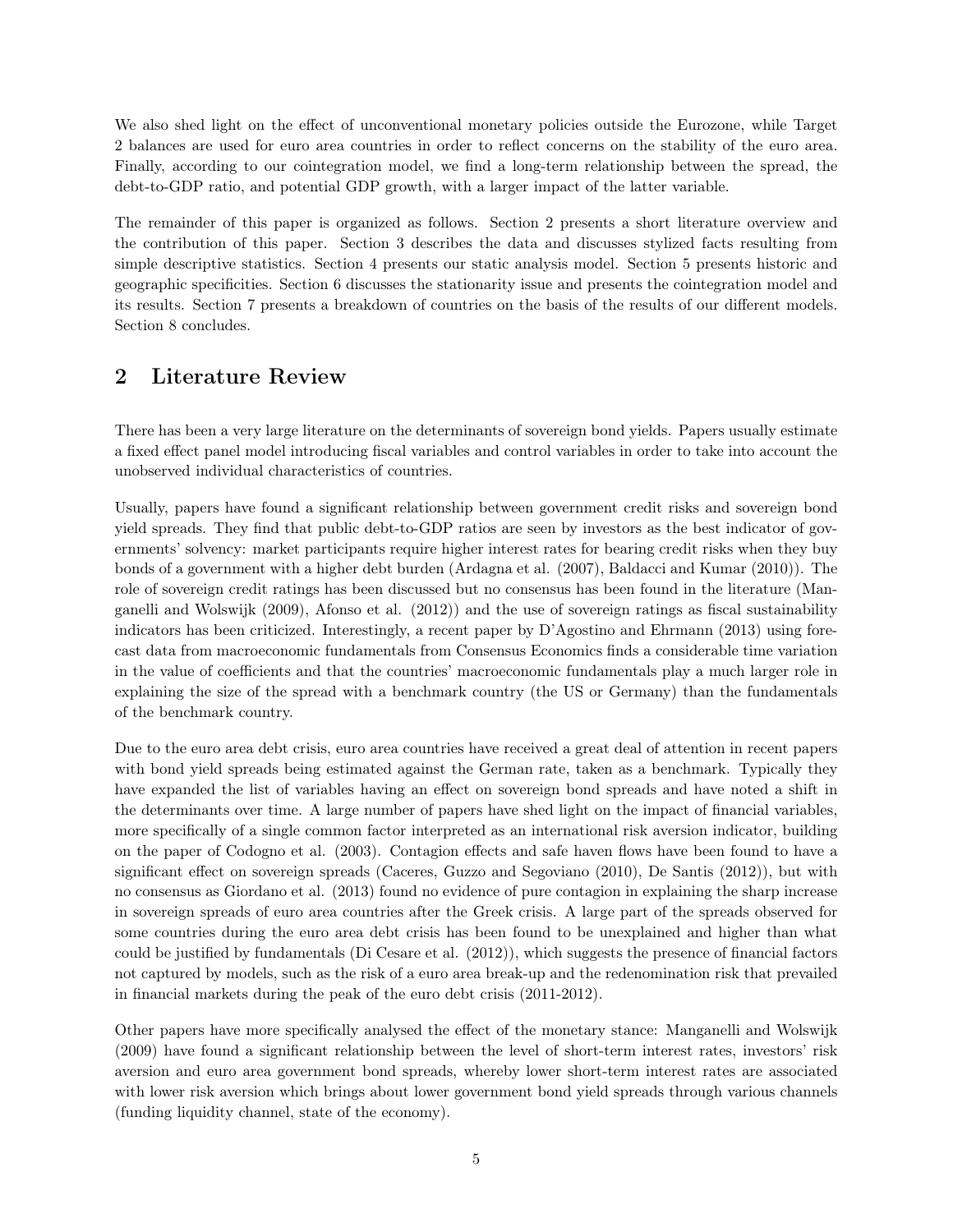A smaller number of papers estimate dynamic panel models aimed at taking into account non-stationarity and cointegration relationships and constitute a very interesting avenue for research. Giordano et al. (2013) estimate long-run relationships between sovereign spreads in the euro area and economic fundamentals using a panel dynamic least square model; they find evidence of investors' increased attention to fundamentals since the onset of the crisis. Poghosyan (2012) estimates real bond yields by using a pooled mean group estimator allowing him to differentiate between long-run and short-run determinants of bond yields: he finds that in the long run, government bond yields increase by about 2 basis points in response to a 1 percentage point increase in government debt-to-GDP ratio and by about 45 basis points in response to a 1 percentage point increase in the potential growth rate.

The contribution of our paper is manifold. First, the choice of our dependent variable, namely the spread between the 10-year sovereign bond yield and the swap rate, enables us to include every country in the estimation, to avoid the need to exclude a benchmark country from the sample and to neutralise exchange rate effects; moreover, we use the Bloomberg fair value generic 10-year sovereign bond yield in order to get rid of the possible exogenous jumps in the sovereign yield rate when the benchmark security representative of the ten-year maturity changes. Second, our choice of large panel of OECD countries enables us to calculate a worldwide "equilibrium" estimate of the spread between the sovereign bond yield and the swap rate. Third, the use of monthly data allows us to better assess short term effects and to estimate coefficients with more precision in comparison with papers relying on quarterly or annual data. Fourth, our model is estimated using different methods (fixed effects, cointegration) in order to take into account a large set of assumptions. Fifth, the use of new variables linked to the current crisis (monetary quantitative easing indicators, redenomination risk in the euro area, safe haven effects) allows us to capture effects that are specific to the post-Lehman era in the model.

## 3 Data and descriptive statistics

#### 3.1 The dependent variable

Our panel is composed of OECD countries. Our dependent variable is the spread between the 10-year sovereign bond yields and the swap rate in percentage points. The choice of this dependent variable is guided by different motives.

First, it has to be noted that yields of bonds denominated in different currencies are not directly comparable because of the presence of a foreign exchange rate factor. The most intuitive solution to take this factor into account consists in using spot and forward exchange rates. However, few satisfactory data are available on Bloomberg for 10-year forward exchange rates. Using the spread between the 10-year sovereign bond yields and the swap rate as our dependent variable appears to be a good way of circumventing the problem: indeed, this spread is not affected by any foreign exchange risk<sup>1</sup>. Moreover, choosing the spread between the 10-year sovereign bond yields and the swap rate as our dependent variable has a second advantage: it enables us to include every country in the estimation and to avoid the need to exclude a benchmark country from the sample. While the German rate is often taken as the benchmark to calculate sovereign spreads in the euro area, it may be interesting to estimate the theoretical value of the German rate predicted by its main determinants.

<sup>&</sup>lt;sup>1</sup>See Appendix A for a demonstration inspired from Favero et al. (1997) and Gomez-Puig (2006). However, it has to be noted that the spread between the sovereign rate and the swap rate is immune to the foreign exchange rate risk only if the probability of occurrence of a credit event before the term of the swap is equal to 0. Indeed, if a credit event happens before the swap term, the buyer of the bond receives a financial flow in a foreign currency at a maturity for which he is not hedged.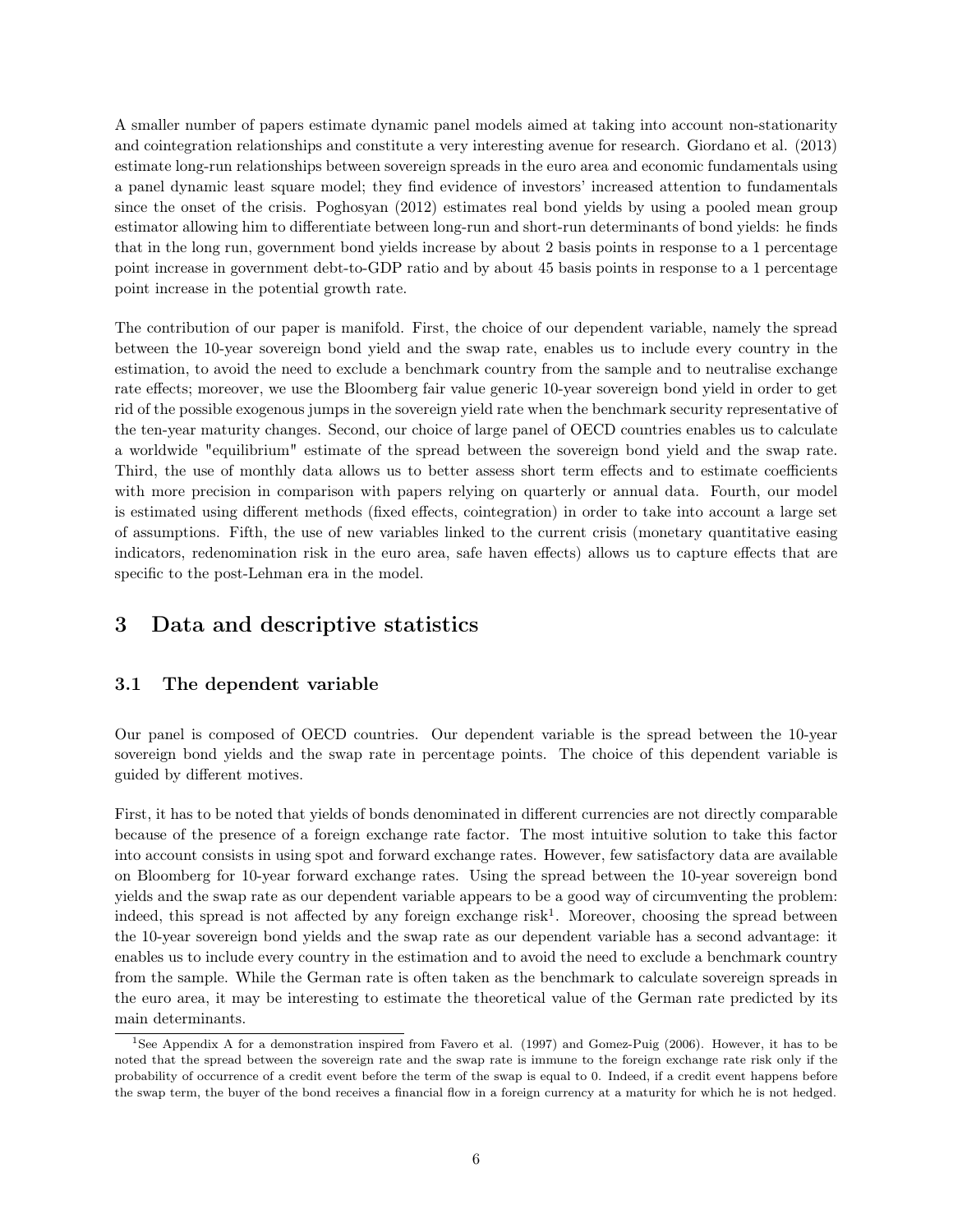As the rate representative of the sovereign bond yields, we take the Bloomberg 10-year generic fair-value sovereign bond yield, which is the rate resulting from an interpolation of the yields of current debt securities with maturities around the 10-year maturity. This rate has the advantage of avoiding possible exogenous jumps in the sovereign bond rate when the benchmark security representative of the ten-year maturity changes. The 10-year swap rate is the fixed rate that the buyer of the swap contract receives in exchange of the payment of the varying 6-month Libor rate<sup>2</sup> during the length of the contract, namely 10 years.

Both these variables change with an intraday frequency. However, we have chosen to express all the variables of our model with a monthly frequency in order to reconcile the frequencies of the original series we use (see below for further details): therefore, we calculated the monthly averages of the 10-year sovereign bond yields and of the 10-year swap rate, and then took the monthly value of the spread between the two.

Among OECD countries, we had to exclude five countries that do not issue 10-year bonds from our sample: Estonia, Iceland, Israel, Luxembourg, and Slovenia.

Figures 1 to 3 present the developments in the spread between the 10-year sovereign bond yields and the swap rate for three groups of countries: non euro area countries, euro area countries having entered an international bailout programme during the crisis; and euro area countries without any bailout programme. They show specific patterns for some euro area countries. A striking development has been the sharp increase in the spread of several euro area countries (Greece, Ireland, Italy, Portugal, Spain) from the onset of the 2008 financial crisis, with a peak reached by Greece in January 2012 at 47 points, and by Spain in July 2012 at 5.1 points. France experienced a much more moderate rise in the second half of 2011, while the spread for Germany remained negative over the whole period. Among non euro area countries, the spreads of the UK and the US remained negative most of the time but experienced a rise over the period, while the spread of Japan remained around 0.

Table 1 presents descriptive statistics on the spread between the 10-year sovereign bond yields and the swap rate for our sample of countries as a whole, confirming large differences between pre-Lehman and post-Lehman periods. The September 2008-December 2013 period is indeed characterized in comparison with the January 1999-August 2008 period by a higher mean of the spread and a much larger dispersion of observations, visible in a higher standard deviation and a broader gap between extreme values, suggesting a higher discrimination in credit underwriting by investors. While the average spread between the 10-year sovereign bond yields and the swap rate was negative over the 1999-August 2008 period, it turned positive over the September 2008-December 2013 period.

#### 3.2 Explanatory variables

In our model, we introduce fiscal, macroeconomic, and financial variables, all extracted from Bloomberg, with different frequencies<sup>3</sup>. As a general rule, for variables with a frequency lower than a monthly frequency, we decided to apply the transformation which makes the most economic sense, namely we interpolated stock variables and variables in level (debt, government effectiveness index), converted growth rates into monthly growth rates with n-th-roots, and kept the same value for flow variables (deficit). Fiscal variables have an annual frequency and include the general government deficit as a percentage of GDP, the general government debt-to-GDP ratio in percentage, the general government debt in national currency converted into US dollar, and the World Bank Government Effectiveness Index. The general government deficit-to-GDP ratios are

 $2$ The 6-month Libor rate that is considered here is labelled in the currency of the studied country: Euribor for euro area countries, USD Libor for the United States, GBP Libor for the United Kingdom, etc...

 $3$ Due to problem with data access, we chose not to use forecasted data provided by Consensus Economics.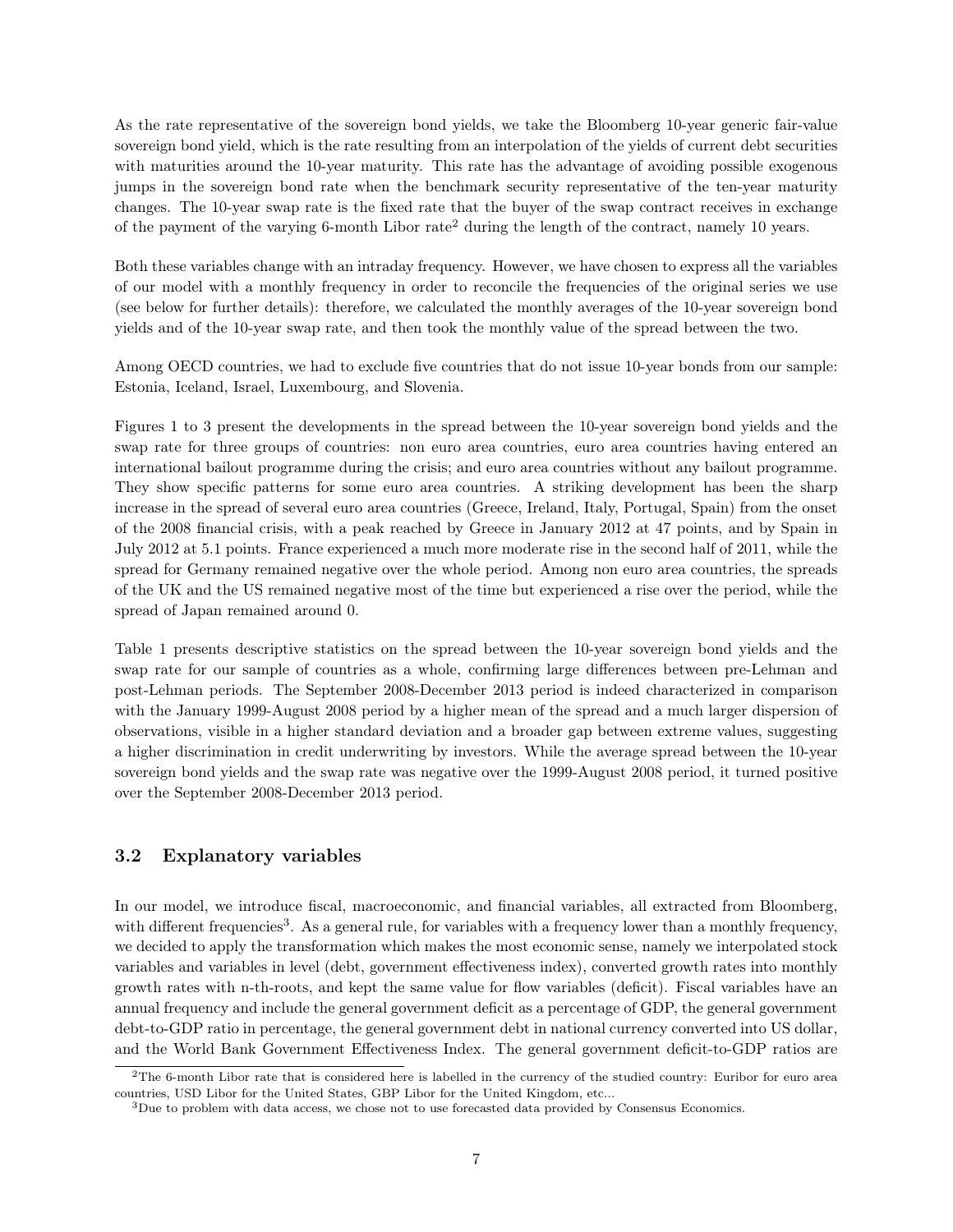taken from the IMF and have an annual frequency; as the frequency of the data used in our model is monthly, we retain the annual value of the ratio and apply it to each month of the given year as interpolating a flow variable would make no sense. The general government debt-to-GDP ratio series is taken from the IMF for the sake of cross-country consistency; variables are interpolated from an annual to a monthly frequency. The general government debt in national currency converted into US dollar is taken from the IMF, using a frozen spot exchange rate at the start of the observation period (December 31, 1998) in order to neutralise the exchange rate effect; the series is interpolated; likewise for the World Bank Government Effectiveness Index (see Kaufmann et al. (2010)).

Macroeconomic variables have an annual, quarterly or a monthly frequency. They include potential GDP growth, actual GDP growth in volume, the current account balance as a percentage of GDP, the inflation rate, the month-on-month industrial production growth in volume, the month-on-month retail sales growth in volume, and business sentiment. Actual GDP growth in volume is taken from national statistics offices; it has a quarterly frequency, we thus convert the quarterly growth rate into a monthly growth rate by calculating the cubic root of 1 plus the quarterly growth. We do the same with potential GDP growth taken from the OECD and which as an annual frequency: we convert the annual growth rate into a monthly growth rate by calculating the 12th root of 1 plus the quarterly growth. The current account balance as a percentage of GDP is taken from the OECD and has a quarterly frequency; we apply quarterly values to each month of the given quarter. The inflation rate, the industrial production growth, and the retail sales growth are all taken from national statistics offices; the series have a monthly frequency and are seasonallyadjusted. Finally, business confidence indicators are taken from the European Commission (Economic Sentiment Indicator) for the EU countries, and from national statistics offices for the others.

Most of our financial variables have a daily frequency; we calculated the monthly averages of each of them before including them in our model. They include the Chicago Board Options Exchange SPX Volatility Index (VIX), the historical volatility of national stock market indices on a one-month rolling window as a percentage of the value of the index at the end of the rolling window, the historical volatility of national Morgan Stanley Capital International (MSCI) financials indices on a one-month rolling window as a percentage of the value of the index at the end of the rolling window. We also consider the bid-ask spreads on the 10-year generic government bond yields in percentage points: we take the average value on a 6-month rolling window, in order to smooth the jumps linked to changes in benchmarks. Our financial variables also include the central bank's policy rate, the overnight interbank rate, the 3-month interbank rate, the size of the central bank's balance sheet as a percentage of GDP. Three financial variables have frequencies which are lower than daily. For euro area countries, we take national central banks' net claims within the Target 2 system as a percentage of GDP, which are available at a monthly frequency. Bank asset returns as a percentage and banks' non-performing loan ratios are taken from the IMF Financial Soundness Indicators (FSI) database: they have a quarterly frequency, we thus had to apply quarterly values to each month of the given quarter.

Due to data limitations, we had to exclude seven other OECD countries from our sample: Chile, Hungary, South Korea, Mexico, New Zealand, Slovakia, and Turkey. Therefore, we end up with 22 countries composing our sample: Australia, Austria, Belgium, Canada, Czech Republic, Denmark, Finland, France, Germany, Greece, Ireland, Italy, Japan, Netherlands, Norway, Poland, Portugal, Spain, Sweden, Switzerland, UK, and USA. Table 2 summarizes the list and sources of the variables used in our model.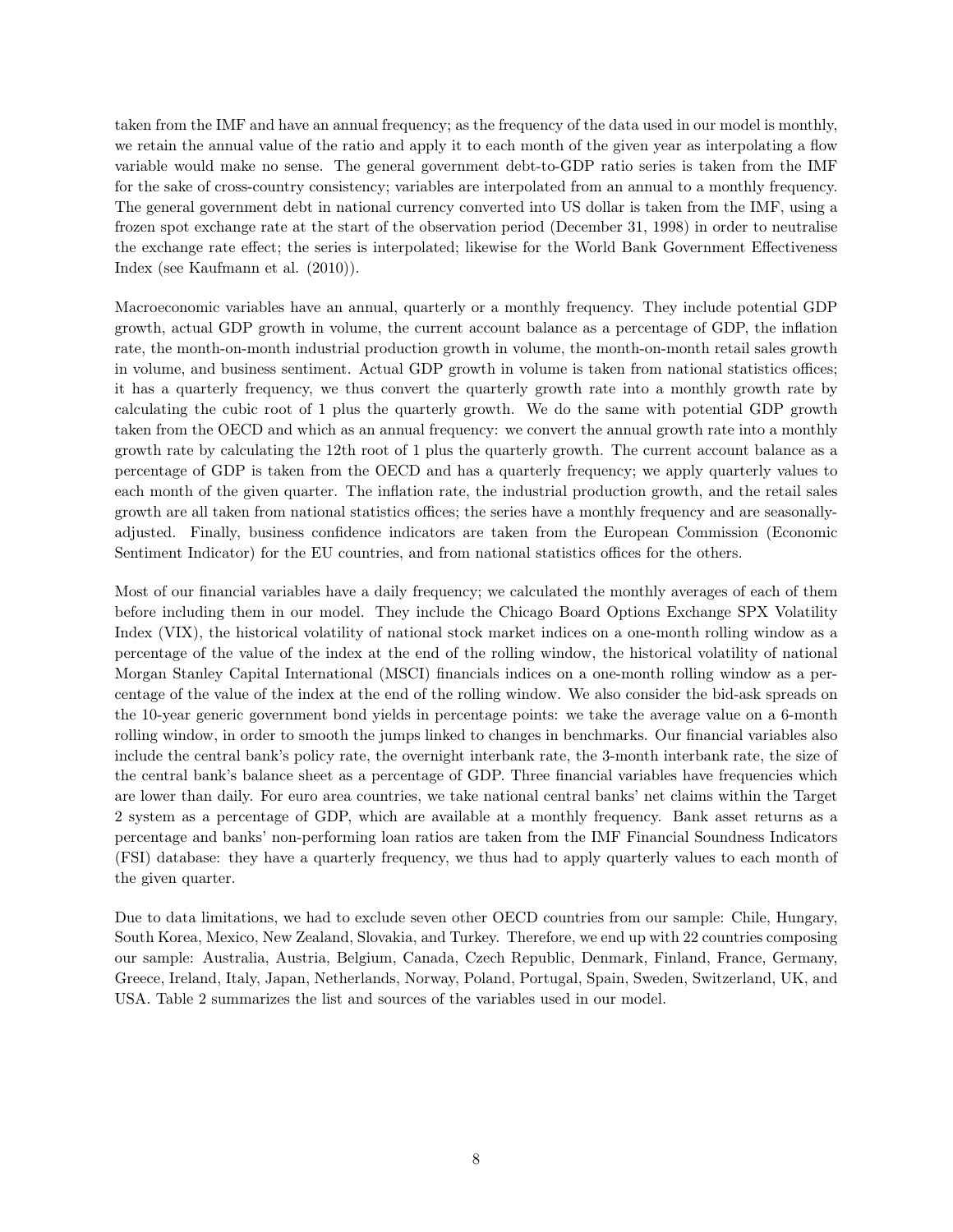### 4 Static analysis

#### 4.1 Baseline specification

#### 4.1.1 Empirical model

We estimate a panel model composed of 22 countries with monthly variables over the January 1999-December 2013 period. The first empirical model that we consider is static: at this stage, we do not try to capture the dynamics of the spread between sovereign long-term bond yields and swap rates, and therefore we do not introduce any AR term in the specification. We try to assess the respective effects on sovereign bond yields of macroeconomic fundamentals, fiscal policy indicators and short-term financial conditions. Consequently, the model can be written as:

$$
r_{it} = \alpha + \gamma_i + \beta_1 X_{it-3}^{(m)} + \beta_2 X_{it-12}^{(fs)} + \beta_3 X_{it}^{(ra)} + \beta_4 X_{it}^{(sh)} + \beta_5 X_{it}^{(l)} + \beta_6 X_{it}^{(mp)} + \delta_1 \mathbb{1}(IMF)_{it} + \delta_2 \mathbb{1}(month)_t + \varepsilon_{it} (1)
$$

where subscripts i and t respectively denote country i and time t.  $r_{it}$  is the spread between the 10year sovereign bond yield and the swap rate,  $X_{it}^{(m)}$ ,  $X_{it}^{(fs)}$ ,  $X_{it}^{(ra)}$ ,  $X_{it}^{(sh)}$ ,  $X_{it}^{(l)}$  and  $X_{it}^{(mp)}$  are respectively macroeconomic, fiscal strength, risk aversion, safe haven effect, liquidity and monetary policy variables or vectors of variables<sup>4</sup>. Fiscal and macroeconomic variables are our main variables, the others stand for control. We also consider a vector of monthly dummy variables  $\mathbb{1}(month)_t$  to control for potential seasonal behaviours in the regression. Finally, we introduce a country-specific dummy variable  $\mathbb{1}(IMF)_{it}$  that is equal to 1 when the country is under an IMF-supported programme in the regression, in order to take into account the effect that the entry into such a programme may produce on sovereign long-term bond yields and the regime change associated with the interruption in market financing. The error term is assumed zero-mean, stationary and independent across countries but we allow for heteroskedasticity and autocorrelation. The empirical model is estimated using the Least Square Dummy Variable (LSDV) method, and the standard errors we compute are robust to heteroskedasticity and within-panel serial correlation. For our baseline estimation, we have chosen only one or two variables per  $X_{it}^{(-)}$  category for the sake of parsimony: including too many variables from the same category in the regression may cause multicollinearity problems. The chosen variables are:

• A macroeconomic variable: the series chosen for this category in our baseline estimation is GDP growth, lagged by three periods ( i.e. one quarter) in order to avoid endogeneity problems. Theoretically, a positive relationship is expected from growth to interest rates<sup>5</sup>. However, it has to be recalled that our dependent variable is the spread between the 10-year sovereign bond yields and the swap rate. Consequently, a negative sign can be expected on the coefficient of this variable if a stronger economic situation translates into a lower yield required by investors on the sovereign debt with respect to purely monetary rates, as it strengthens the general government financial accounts and its solvency.

<sup>&</sup>lt;sup>4</sup>Most of the  $X_{it}^{(-)}$  terms are country-specific, which is the reason why we have indexed them with both i and t. However, some of these terms may be common across countries.

 $5$ This can be illustrated through a very simple two-period model, in which the representative consumer's utility maximization problem is  $max \ u(c_t) + \beta \mathbb{E}[u(c_{t+1})]$  subject to  $c_t + \frac{c_{t+1}}{1+r_t} = w_t$  where  $c_t$ ,  $w_t$  and  $r_t$  respectively stand for consumption, income and interest rate at time t. Using a CRRA utility function and proxying the consumption growth  $\frac{c_{t+1}-c_t}{c_t}$  by the output growth rate  $g_t$ , one can find at the steady state the linearized relationship  $r = \sigma g + \theta$  where  $\sigma$  is the relative risk aversion parameter of the CRRA utility function and  $\theta$  is such that  $\beta = \frac{1}{1+\theta}$ .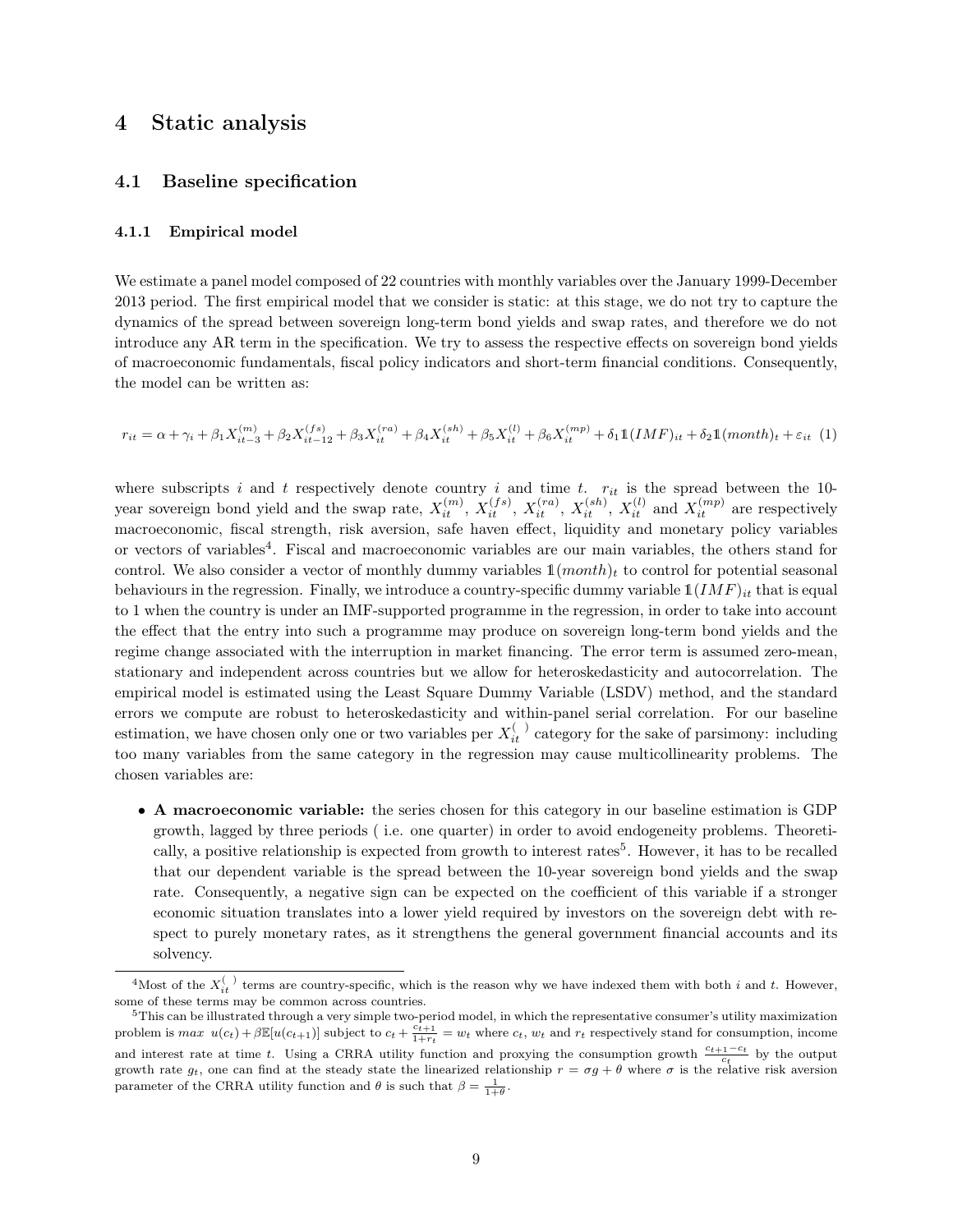- Fiscal strength variables: this category includes the public finance indicators aimed at capturing the solvency of every general government of our sample. These variables are the general government debt-to-GDP ratio and the general government budget balance as a percentage of GDP. These two variables are introduced into the regression with a 12-month lag for two reasons. First, this limits endogeneity problems and thus concerns about possible reverse causation between the current sovereign bond yields and fiscal indicators: a higher rate on the sovereign debt translates into a higher debt service, deteriorates the fiscal balance and thus may increase the general government debt in a contemporaneous fashion. Second, fiscal indicators related to a given year are known with a lag which may comprise several months: they are thus deemed to have an effect on sovereign market yields with a delay. We expect a positive relationship between the public debt-to-GDP ratio and our dependent variable as a higher debt increases credit risks and the yield required by investors to hold such a debt. Conversely, we expect a negative relationship between the general government fiscal balance ratio and the sovereign rate as a higher fiscal balance implies lower credit risks.
- A risk aversion variable: the series chosen for this category is the Chicago Board Options Exchange Volatility Index (VIX index), an indicator for worldwide risk aversion. The expected sign of the risk aversion indicator coefficient is ambiguous depending on the status of the sovereign debt perceived by the market: on the one hand, higher risk aversion may reduce the sovereign yield if sovereign debt benefits from safe haven flows and substitution effects from other financial assets; on the other hand, it may increase the sovereign yield if the sovereign debt of the country concerned is considered as a risky asset.
- A safe haven effect variable: we introduce the World Bank Government Effectiveness Index into the regression in order to partially capture "flight to quality" phenomena (see Kaufmann et al. (2010) for further details). We suppose that the quality of policy formulation and implementation, as well as the credibility of the government's commitment to such policies are particularly taken into account by investors during stress periods. As the value of the indicator is increasing with the government effectiveness, we expect a negative sign on the coefficient of the variable: the higher the government effectiveness, the safer the country is perceived by market participants, and the lower the yield required on the sovereign debt.
- A liquidity variable: we consider the Bid-Ask spread on the long-term sovereign bonds of every country of our sample, i.e. the liquidity variable that is the most widespread in the literature. We expect a positive relationship between the bid-ask spread and our dependent variable: the larger the bid-ask spread, the lower the liquidity of the security, and the higher the interest rate on the sovereign debt, since a liquidity premium is required.
- A monetary policy variable: we choose the 3-month LIBOR rate as a variable reflecting the monetary policy stance in each country of the sample<sup>6</sup>. The expected effect of this rate on the dependent variable, which is built as the difference between the 10-year government bond yield and the 10-year swap rate, is ambiguous, since it depends on the respective impact of monetary policy on the two terms.

The expected signs of all the coefficients are summed up in Table 3, Column 1.

<sup>&</sup>lt;sup>6</sup>It has to be noted that the Libor rate may be affected by disruptions in the interbank market in some periods, such as in the period that followed Lehman Brothers' bankruptcy. In such periods, it may not reflect the monetary stance appropriately. That is why we replaced the Libor rate by the central bank's policy rate in an alternative specification as a robustness check (see below).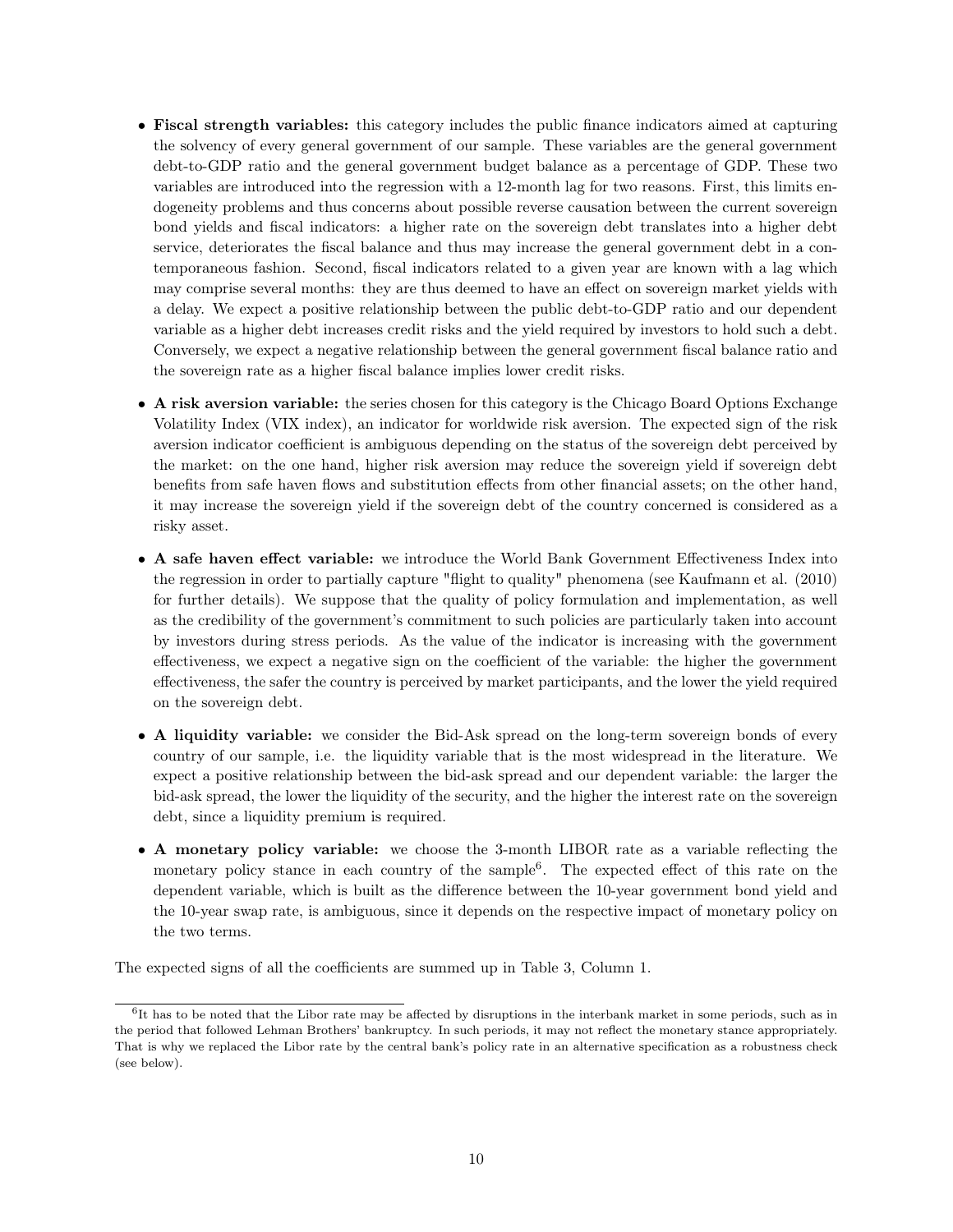#### 4.1.2 Results

The estimation results are displayed<sup>7</sup> in Table 3, Column 2. Overall, most of the coefficients have the expected signs, even though the general government debt-to-GDP ratio coefficient is not significant. Moreover, the results of the baseline specification show that the macroeconomic fundamentals (GDP growth and fiscal balance), the government effectiveness index, liquidity, the VIX index, and the LIBOR rate have the most significant effects on the spread between long-term government bond yields and the swap rate. More precisely, a 1-percentage point increase in the quarterly GDP growth rate is associated with a 6 basis-point tightening of the spread<sup>8</sup>; a 1-point-of-GDP increase in the budget balance, with a 5 basis-point tightening of the spread; a 1-basis point widening of the bid-ask spread, with a 10-bp widening of the rate spread; and a 1-point increase in the LIBOR rate, with a 6-bp narrowing of the spread. The negative coefficient on the World Bank Government Effectiveness Index demonstrates that the robustness of countries' institutions has a significant impact on the spread. The significant and positive VIX coefficient indicates that sovereign bonds may be perceived as risky assets since their yields on average increase during stress periods: when the VIX increases by 10 points, the spread widens by 5 bp. The significant and negative coefficient of the LIBOR rate shows that the 10-year swap rate is more impacted by monetary policy than the 10-year government bond yield. Finally, the IMF dummy is not significant and the coefficients of the other variables remain qualitatively unchanged when we run the regression without this dummy.

#### 4.2 Main variants

As robustness checks, we present alternative specifications. As in the baseline case, monthly dummies are included in the regression as control variables but we do not display the coefficients obtained for these regressors. The expected signs for the coefficients on the different variables mentioned in this section are summed up in Table 3, Column 1.

Macroeconomic variables We consider a variant with a higher number of macroeconomic variables than in our baseline estimation. We replace GDP growth by two variables which are available at a higher frequency, namely the industrial production growth and the retail sales growth. They are respectively proxies for investment and consumption, two components of GDP, and can be expected to have a more immediate effect on general government bond yields than GDP growth. Moreover, we add a Business Confidence Index, a leading indicator which is carefully watched by market participants as it displays more forward-looking information than GDP growth. We expect a negative sign on the coefficient of this variable, which reflects the economic strength. We also introduce the inflation rate in the regression: as for monetary policy, the expected effect of the inflation rate on the dependent variable, which is built as the difference between the 10-year government bond yield and the 10-year swap rate, is ambiguous, since it depends on its respective impact on each of these two terms. Every macro variable is lagged by one period to avoid endogeneity problems. The results of this estimation are displayed in Table 3, Column 3. The coefficients on the Business Confidence Index, the industrial production growth and retail sales growth are negative as expected, even though only the retail sales growth is significant. The inflation rate coefficient is negative and not significant. The debt ratio becomes (weakly) significant while the Libor rate and VIX index no longer are. The results obtained for the other variables are qualitatively similar to those of the baseline.

 $7$ None of the monthly dummies is individually significant at the 10 percent level but a simple Fisher test shows that they are jointly significant. Therefore, we kept them in the regression as control variables but we do not display the coefficients obtained for these regressors. It should be noted that the results are virtually unchanged if we run the regression without these monthly dummy variables.

<sup>&</sup>lt;sup>8</sup>It has to be recalled that the figure displayed in Table 3 is relative to a monthly GDP growth rate.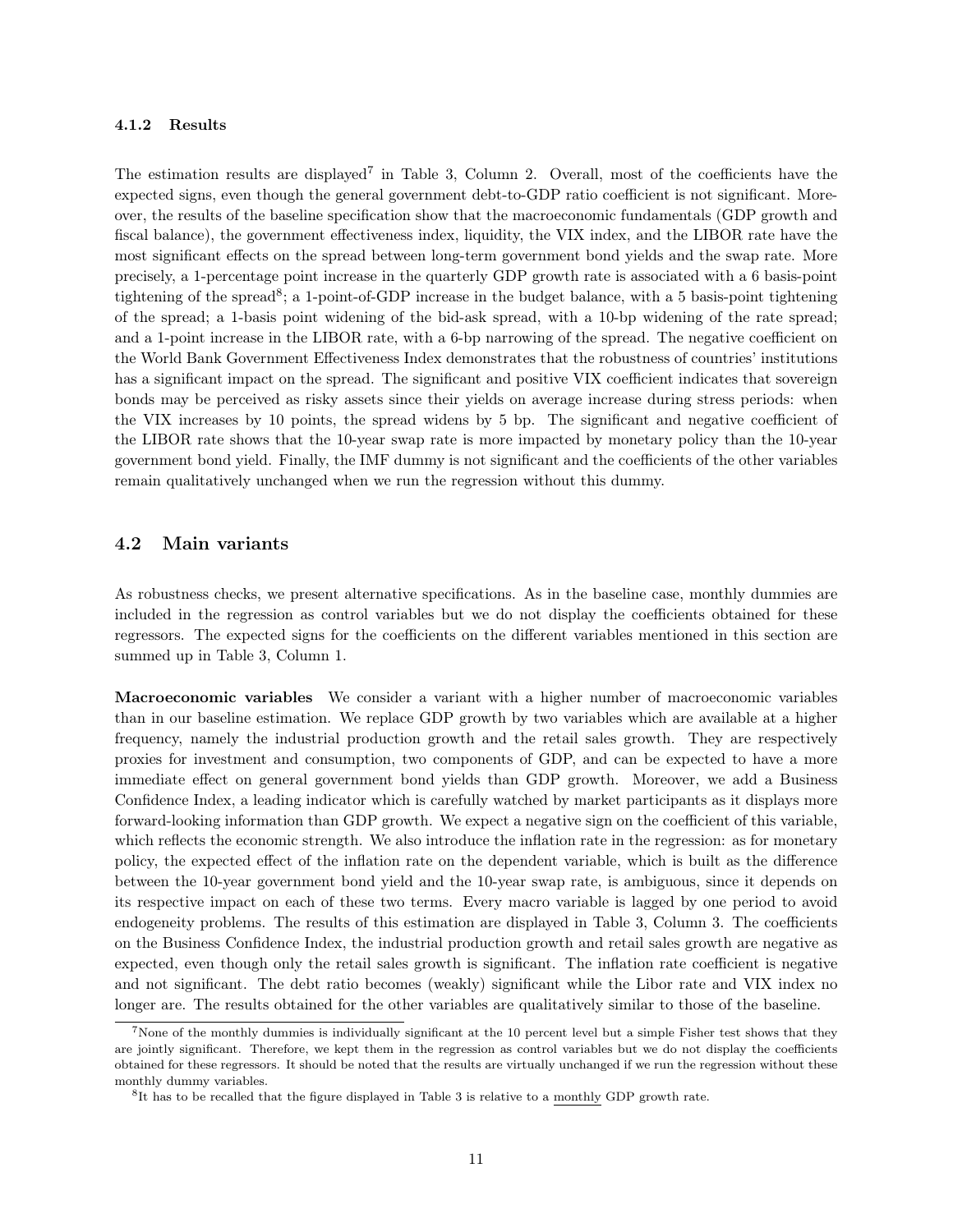Fiscal Strength variables We consider the specification in which the sovereign rating replaces the general government debt-to-GDP ratio and the general government balance ratio as the only fiscal strength variable. We build a sovereign rating index as the average of numerical values of the ratings granted by the three major rating agencies (Standard and Poor's, Moody's and Fitch), using a scale in which low values are associated with good ratings (1 corresponding to an AAA rating, and 22 to default). Therefore, the coefficient on this variable is expected to be positive: the lower the numerical value associated to the rating (i.e. the better the rating), the lower the sovereign long-term bond yields. The variable is lagged by one period due to endogeneity concerns. Estimation results are displayed in Table 3, Column 4. The rating coefficient is extremely significant and has the expected sign: a one-notch downgrade by one of the 3 rating agencies is associated with a 11-bp widening of the spread. The results obtained for the other variables are very similar to those obtained in the baseline estimation, even though the bid-ask spread is a bit less significant than before.

Liquidity variables Theoretically, the potential effect of the size of public debt on sovereign yields is ambiguous. On the one hand, a large public debt level can be perceived by market participants as a fiscal vulnerability variable. On the other hand, investors looking for liquidity may favour the sovereign debts displaying a deep market: therefore, a large public debt can also be viewed positively by market participants. Up to now, we have not tried to capture this second effect: when introduced in the regression, the 12-month lagged general government debt-to-GDP ratio is associated with a positive coefficient and consequently, this regressor should be rather considered as a credit risk variable. However, this coefficient is not significant, which may indicate that this variable captures fiscal vulnerability and liquidity effects simultaneously. In order to distinguish these effects, we replace the Bid-Ask spread, our baseline liquidity variable, by the total amount of public debt, expressed in USD trillions, using a frozen exchange rate in order to neutralise exchange rate effects and with a 12-month lag to circumvent endogeneity problems. Consequently, the alternative specification that we consider includes two public debt variables among its regressors: the general government debt-to-GDP ratio as a fiscal vulnerability variable and the total amount of public debt (in USD trillions) as a liquidity variable. Multicollinearity problems are avoided through the different units in which these two variables are expressed. Estimation results are displayed in Table 3, Column 5. Interestingly, both the general government debt-to-GDP ratio and the total amount of public debt (in USD trillions) coefficients have the expected signs but none of them is significant, albeit close to the significance at the 10% level. The other coefficients remain qualitatively the same.

Risk Aversion variables We consider an alternative specification in which the VIX is replaced as the risk aversion variable by the national stock market volatility. We thus substitute a country-specific risk aversion measure for a global risk aversion indicator. Estimation results are displayed in Table 3, Column 6. This substitution changes virtually nothing to the results, which may suggest a high correlation between national stock market volatility levels and the US stock market implicit volatility.

Safe-Haven Effect variables We consider the specification in which the current account replaces the World Bank Government Effectiveness Index as the variable used to capture safe-haven phenomena. We expect a negative coefficient on this variable: a large current account surplus should be associated with low sovereign long-term bond yields since the public debt of a country in such a situation is regarded as a safe asset by market participants because it reflects an improvement in the country's external position and solvency. However, the results we obtain (not shown) are disappointing: the coefficient on the current account is positive but not significant, while the other coefficients are extremely similar to those of the baseline estimation. Therefore, the current account seems to be less reliable than the World Bank Government Effectiveness Index as a safe-haven effect variable.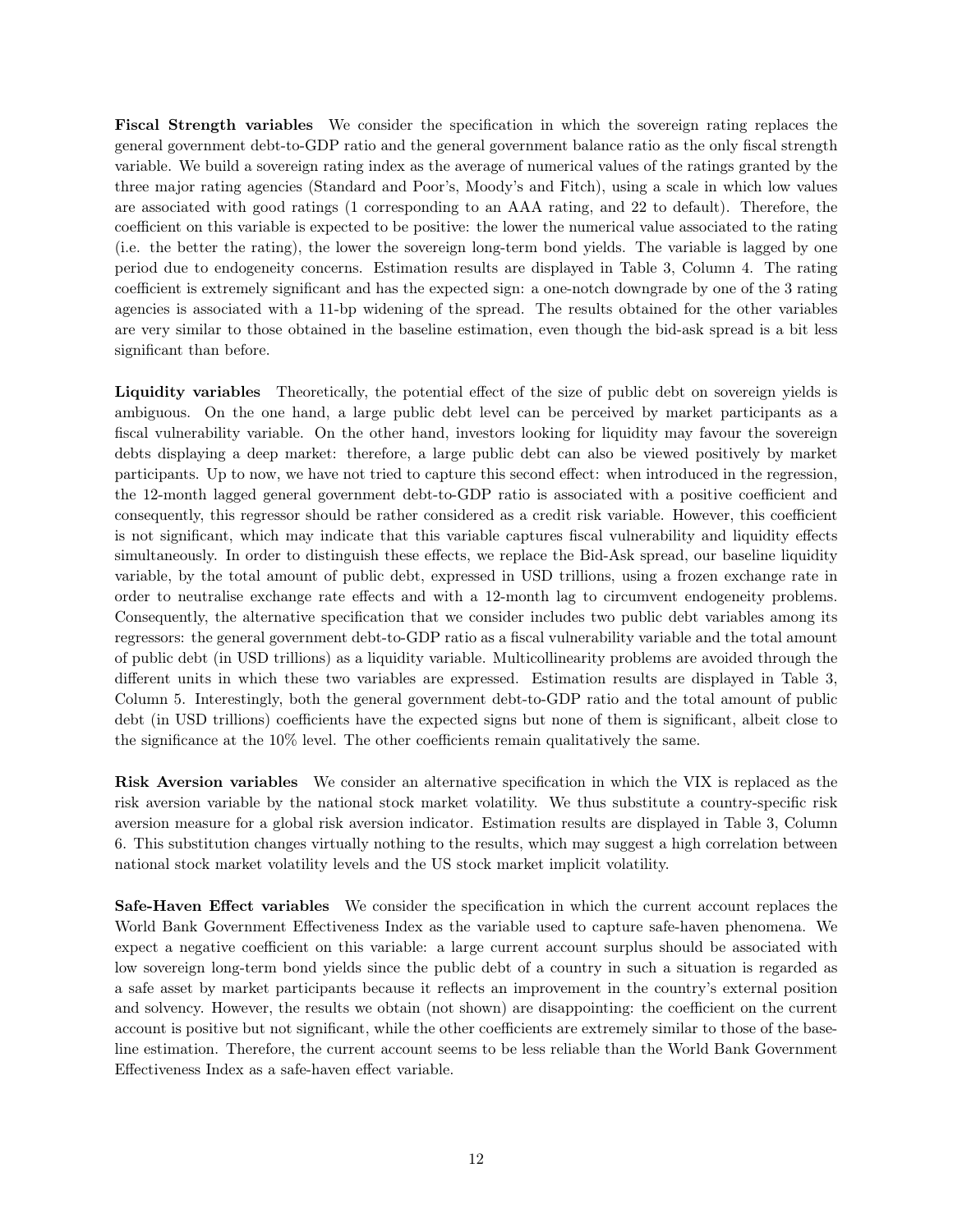Monetary Policy variables We successively use the overnight interbank rate and Central Banks' policy rates instead of the 3-month LIBOR as the monetary policy variable. The results we obtain (not shown) are very similar to our baseline estimate.

Overall, it can be noticed that the qualitative results of our baseline estimate are robust to changes in the regressors: therefore, the main conclusions we have drawn from our baseline estimation are confirmed.

## 5 Historic and geographic specificities

Up to now, we have followed a strict LSDV approach, in which the coefficients on the different regressors are not allowed to change through the period nor across the countries. This kind of reasoning is appropriate if one wishes to determine the average impact of the different variables on the spread between the 10-year sovereign bond yield and the swap rate, but we now want to consider specifications that are more adapted to take into account the specificities of some periods or geographic zones. Two strategies can be considered: we can either keep the same panel as before and allow for time-varying or area-varying coefficients, or restrain our sample to countries and periods we are particularly interested in.

#### 5.1 A flexible LSDV approach

In this section, we consider estimates which allow for time-varying or area-varying coefficients. This kind of method allows us to keep the same sample as before and is therefore as general as the LSDV approach we used previously, but a bit more flexible. We consider three different types of specifications: the first one allows for time-varying coefficients, the second one allows for geographic area-specific coefficients and the third one takes into account both specificities.

#### 5.1.1 Impact of the crisis

It can be noticed in Figures 1 to 3 that many countries experienced a radical change in the evolution of the spread between the 10-year sovereign bond yield and the swap rate in the second half of 2008. Therefore, we may suppose that the sensitivity of our dependent variable to the regressors has changed since the onset of the financial crisis. In order to take this phenomenon into account, we consider a specification that allows the coefficient on each variable to change as from September 2008<sup>9</sup>. More precisely, this specification can be written as:

$$
r_{it} = 1(t < sept2008)(\beta'_1 X_{it-3}^{(m)} + \beta'_2 X_{it-12}^{(fs)} + \beta'_3 X_{it}^{(ra)} + \beta'_4 X_{it}^{(sh)} + \beta'_5 X_{it}^{(l)} + \beta'_6 X_{it}^{(mp)})
$$
  
+1(t  $\ge$  sept2008)( $\beta''_1 X_{it-3}^{(m)} + \beta''_2 X_{it-12}^{(fs)} + \beta''_3 X_{it}^{(ra)} + \beta''_4 X_{it}^{(sh)} + \beta''_5 X_{it}^{(l)} + \beta''_6 X_{it}^{(mp)} + \alpha'')$   
+ $\alpha + \gamma_i + \delta_1 1(IMF)_{it} + \delta_2 1(month)_t + \varepsilon_{it}$ 

where  $1(t < sept2008)$  (resp.  $1(t \ge sept2008)$ ) is a time dummy equal to 1 before (resp. as from) September 2008 and 0 otherwise (see section 4.1 for further details on the notations). Our results are displayed in Table

<sup>&</sup>lt;sup>9</sup>We have chosen this date because it corresponds to the bankruptcy of Lehman Brothers and approximately coincides with the beginning of the spread's widening for many countries of our panel. Choosing another month of the same period would lead to very similar results.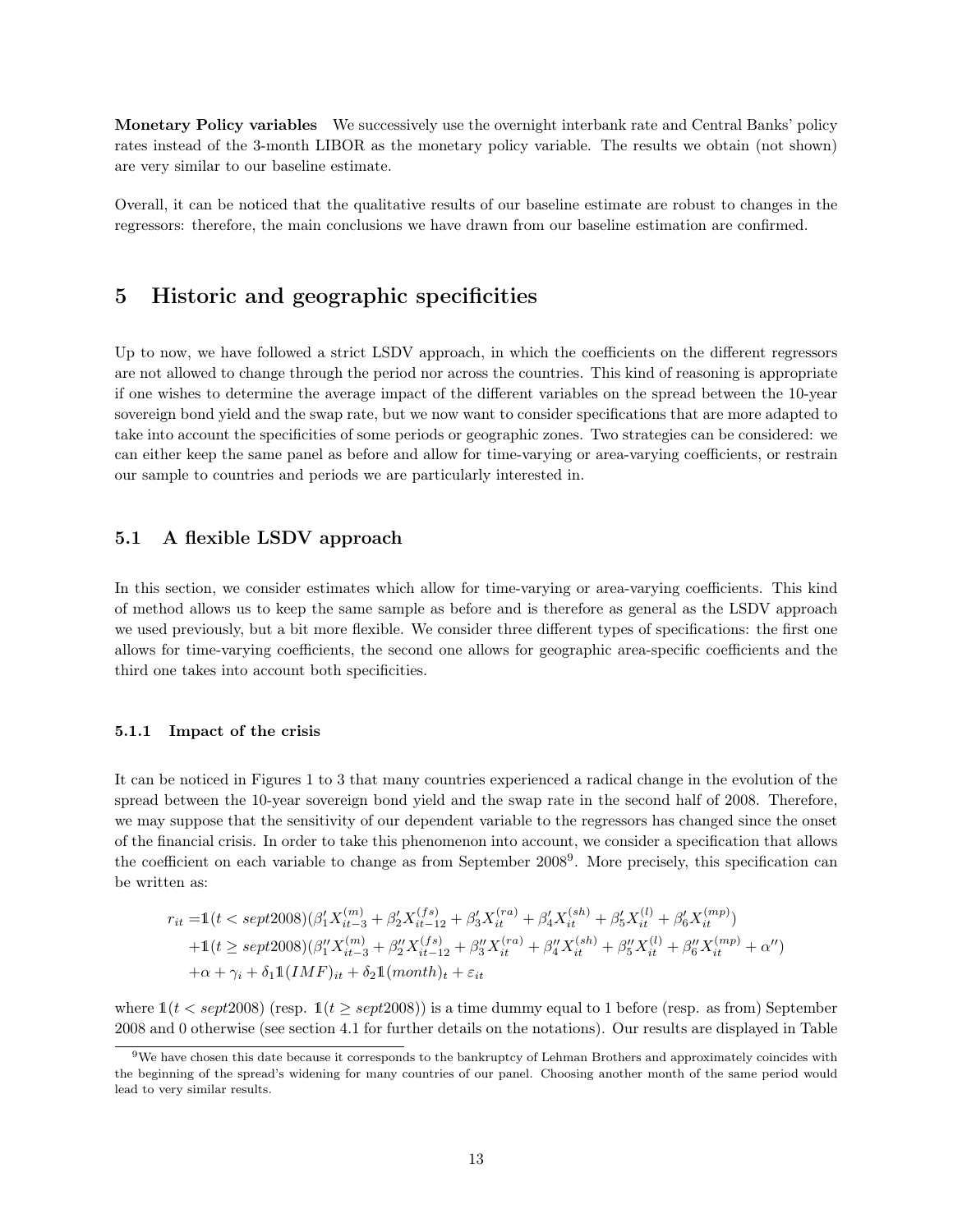$4^{10}$ . Column 1 is a reminder of our baseline estimation's results, Column 2 and Column 3 respectively display the pre-Lehman and post-Lehman coefficients (i.e. respectively the  $\beta'_k$  and  $\beta''_k$  terms of the regression) while Column 4 contains the difference between the pre-Lehman and post-Lehman values of the coefficients<sup>11</sup>. Overall, we notice that the bursting of the crisis translates into a nearly 1.2-point widening of the spread between the 10-year sovereign bond yield and the swap rate. Moreover, the sensitivity of our dependent variable to the regressors has dramatically increased since September 2008. Before that date, only GDP growth, the government budget balance, the liquidity variable (the bid-ask spread) and the monetary rate variable (the Libor) have a noticeable impact on the spread, while the World Bank Government Effectiveness Index have become significant only after the onset of the crisis. The absolute value of the coefficient on government budget balance has also increased significantly. Overall, the sensitivity of the dependent variable to all the regressors displays a radical shift in September 2008, which is particularly spectacular for GDP growth, the government budget balance and the World Bank Government Effectiveness Index: this shows that investors have become more sensitive to credit quality indicators after the crisis and more prone to risk aversion.

#### 5.1.2 A Eurozone specific process?

The recent Eurozone crisis may suggest that the spread between the 10-year sovereign bond yield and the swap rate follows a process that is different for European countries from the one observed for the other countries of the sample. In particular, Figures 1 to 3 show specific patterns for some euro area countries such as Greece, Ireland, Italy, Portugal or Spain. Therefore, we consider a specification that allows the coefficient on each variable to change depending on whether the country considered belongs to the Eurozone or not. More precisely, this specification can be written as:

$$
r_{it} = 1 (i \in Eurozone)(\beta'_1 X_{it-3}^{(m)} + \beta'_2 X_{it-12}^{(fs)} + \beta'_3 X_{it}^{(ra)} + \beta'_4 X_{it}^{(sh)} + \beta'_5 X_{it}^{(l)} + \beta'_6 X_{it}^{(mp)})
$$
  
+1(*i*  $\notin Eurozone)(\beta''_1 X_{it-3}^{(m)} + \beta''_2 X_{it-12}^{(fs)} + \beta''_3 X_{it}^{(ra)} + \beta''_4 X_{it}^{(sh)} + \beta''_5 X_{it}^{(l)} + \beta''_6 X_{it}^{(mp)})$   
+ $\alpha + \gamma_i + \delta_1 \mathbb{1} (IMF)_{it} + \delta_2 \mathbb{1} (month)_t + \varepsilon_{it}$ 

where  $\mathbb{1}(i \in Eurozone)$  (resp.  $\mathbb{1}(i \notin Eurozone)$ ) is a dummy equal to 1 for countries that belong to (resp. do not belong to) the Eurozone and 0 otherwise (see section 4.1 for further details on the notations). Our results are displayed in Table 5: Column 1 is a reminder of our baseline estimation's results, Column 2 and Column 3 respectively display the non-Eurozone and Eurozone coefficients (i.e. respectively the  $\beta_k''$  and  $\beta_k'$ terms of the regression) while Column 4 contains the difference between the non-Eurozone and Eurozone values of the coefficients<sup>12</sup>. The result is striking: for non-Eurozone countries, three variables only are significant, namely GDP growth, the general government balance, and the monetary rate variable (the

$$
r_{it} = 1(t \ge sept2008)(\beta_1''' X_{it-3}^{(m)} + \beta_2''' X_{it-12}^{(fs)} + \beta_3''' X_{it}^{(ra)} + \beta_4''' X_{it}^{(sh)} + \beta_5''' X_{it}^{(l)} + \beta_6''' X_{it}^{(mp)} + \alpha''')
$$
  
+  $\beta_1' X_{it-3}^{(m)} + \beta_2' X_{it-12}^{(fs)} + \beta_3' X_{it}^{(ra)} + \beta_4' X_{it}^{(sh)} + \beta_5' X_{it}^{(l)} + \beta_6' X_{it}^{(mp)} + \alpha + \gamma_i + \delta_1 \mathbb{1} (IMF)_{it} + \delta_2 \mathbb{1} (month)_t + \varepsilon_{it}$ 

<sup>12</sup>We also display robust standard errors for Column 4 coefficients, which correspond to the  $\beta_k^{\prime\prime\prime}$  terms of the regression:

$$
\begin{split} r_{it} = & \mathbb{1}(i \in Eurozone)(\beta_1'''X_{it-3}^{(m)} + \beta_2'''X_{it-12}^{(fs)} + \beta_3'''X_{it}^{(ra)} + \beta_4'''X_{it}^{(sh)} + \beta_5'''X_{it}^{(l)} + \beta_6'''X_{it}^{(mp)}) \\ & + \beta_1''X_{it-3}^{(m)} + \beta_2''X_{it-12}^{(fs)} + \beta_3''X_{it}^{(ra)} + \beta_4''X_{it}^{(sh)} + \beta_5''X_{it}^{(l)} + \beta_6'''X_{it}^{(mp)}) + \alpha + \gamma_i + \delta_1\mathbb{1}(IMF)_{it} + \delta_2\mathbb{1}(month)_t + \varepsilon_{it} \end{split}
$$

 $10$ Once again, we do not display the coefficients on monthly dummies for the sake of clarity. The standard errors we compute are robust to heteroskedasticity and within-panel serial correlation. This will be the case for all the regressions undertaken in this part.

<sup>&</sup>lt;sup>11</sup>We also display robust standard errors for Column 4 coefficients, which correspond to the  $\beta_k^{\prime\prime\prime}$  terms of the regression: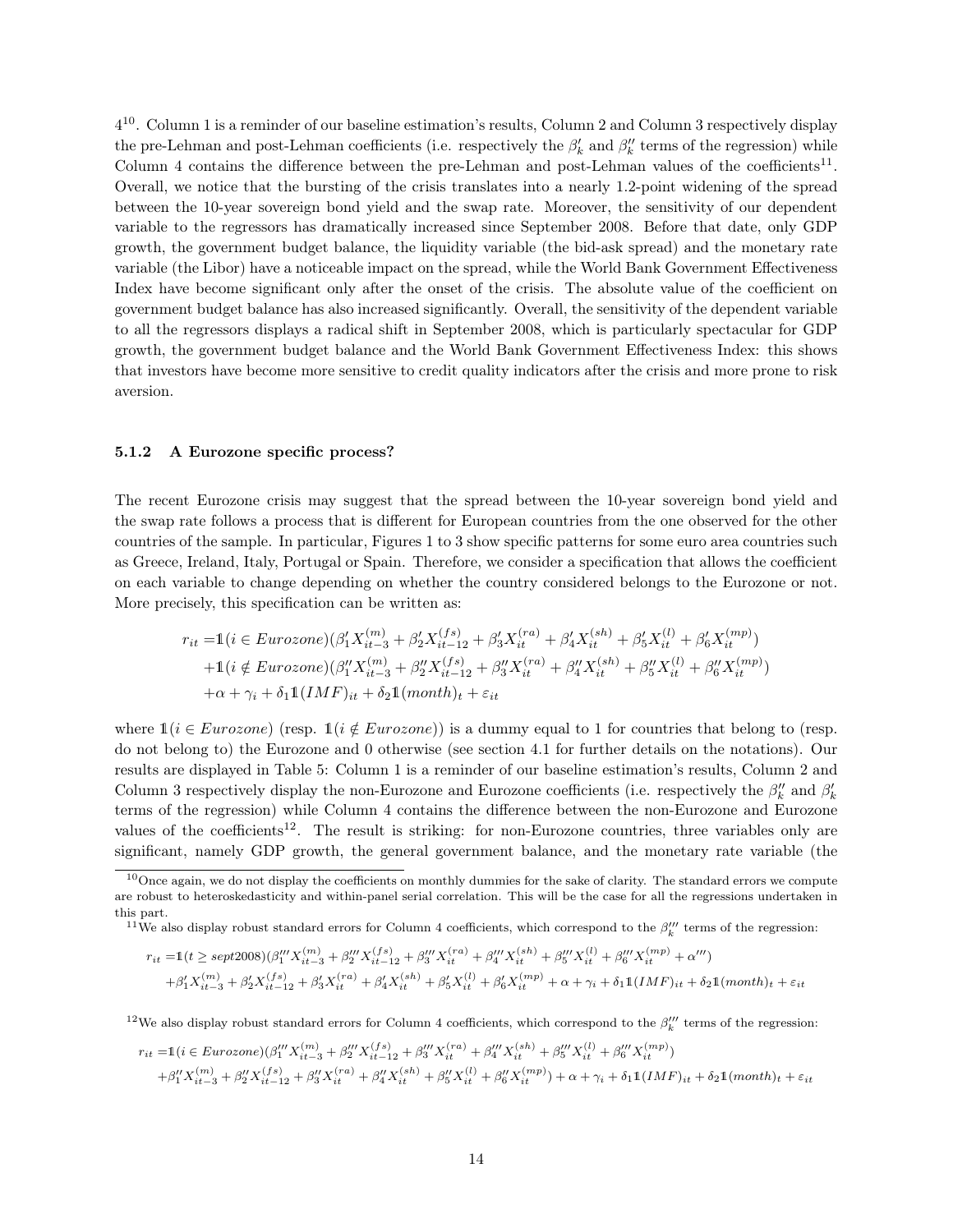Libor). When we turn to the euro area countries, the World Bank Government Effectiveness Index and the Bid-Ask Spread become highly significant and the significance of the general government balance variable increases markedly. Overall, the sensitivity of our dependent variable to the credit quality regressors is larger for Eurozone countries than in the case where all the countries are pooled together: this suggests that the sign and significance of the coefficients in our baseline estimation are mainly driven by the behaviour of the spread between the 10-year sovereign bond yield and the swap rate for Eurozone countries.

#### 5.1.3 Taking both geographic and time specificities into account

We would like to further explore the approach that we have adopted in this section, crossing both our time-varying and area-varying methodologies. In order to do so, we consider the following specification (see above for further details on the notations):

$$
r_{it} = 1(t < sept2008).1(i \notin Eurozone)(\beta'_{1}X_{it-3}^{(m)} + \beta'_{2}X_{it-12}^{(fs)} + \beta'_{3}X_{it}^{(ra)} + \beta'_{4}X_{it}^{(sh)} + \beta'_{5}X_{it}^{(l)} + \beta'_{6}X_{it}^{(mp)})
$$
  
+1(t < sept2008).1(i \in Eurozone)(\beta''\_{1}X\_{it-3}^{(m)} + \beta''\_{2}X\_{it-12}^{(fs)} + \beta''\_{3}X\_{it}^{(ra)} + \beta''\_{4}X\_{it}^{(sh)} + \beta''\_{5}X\_{it}^{(l)} + \beta''\_{6}X\_{it}^{(mp)})  
+1(t \ge sept2008).1(i \notin Eurozone)(\beta''\_{1}X\_{it-3}^{(m)} + \beta''\_{2}X\_{it-12}^{(fs)} + \beta''\_{3}X\_{it}^{(ra)} + \beta''\_{4}X\_{it}^{(sh)} + \beta''\_{5}X\_{it}^{(l)} + \beta''\_{6}X\_{it}^{(mp)} + \alpha''')  
+1(t \ge sept2008).1(i \in Eurozone)(\beta''\_{1}X\_{it-3}^{(m)} + \beta''\_{2}X\_{it-12}^{(fs)} + \beta'''\_{3}X\_{it}^{(ra)} + \beta'''\_{4}X\_{it}^{(sh)} + \beta'''\_{5}X\_{it}^{(l)} + \beta'''\_{6}X\_{it}^{(mp)} + \alpha''')  
+ \alpha + \gamma\_{i} + \delta\_{1}1(\text{IMF})\_{it} + \delta\_{2}1(\text{month})\_{t} + \varepsilon\_{it}

Our results are displayed in Table 6: Column 1 is a reminder of our baseline estimation's results, Columns 2, 3, 4 and 5 respectively display pre-Lehman coefficients in non-Eurozone countries, pre-Lehman coefficients in Eurozone countries, post-Lehman coefficients in non-Eurozone countries and post-Lehman coefficients in Eurozone countries (i.e. respectively the  $\beta'_k$ ,  $\beta''_k$ ,  $\beta'''_k$  and  $\beta'''_k$  terms of the regression). This estimate allows us to operate a fine analysis of the variables' impact on the spread between the 10-year sovereign bond yield and the swap rate. Before the crisis, our regressors have almost no noticeable impact on the dependent variable, which is mainly driven by monetary rates. As from the onset of the crisis, credit quality variables such as the government budget balance and the World Bank Government Effectiveness Index, and GDP growth have become significant for both kinds of countries, while our liquidity variable (the Bid-Ask spread) significantly affects the dependent variable for Eurozone countries only. Conversely, the Libor rate has a significant and negative effect on the spread for non-euro area countries after the onset of the crisis while it is insignificant for euro area countries. The coefficient on the VIX is significant too, but it does not have the same sign for both categories of countries: it is positive for non-Euro area countries, whose debt may be regarded as risky assets in the post-Lehman environment, whereas it is negative for Eurozone countries, which is a surprising result that has to be further investigated. In fact, it has to be noticed that Eurozone spreads between the 10-year sovereign bond yield and the swap rate experienced an average 2.5-point widening during the whole post-Lehman era. However, this period could be schematically divided into two parts. The first one (2008-2009) saw a skyrocketing increase in the VIX index, while the Eurozone spreads experienced very moderate movements. On the other hand, the second part (2010-2013) of the post-Lehman period corresponds to relatively lower levels of VIX and a large widening of the spread between the 10-year sovereign bond yield and the swap rate for so-called peripheral European countries. This phenomenon may explain the combination of a negative correlation that we find between the VIX index and the relative level of Eurozone spreads and the average 2.5-point premium that we measure for the whole post-Lehman era.

In conclusion, our regressors have the strongest explanatory power for Eurozone countries after September 2008. The high value and significance we find for all the coefficients suggest that our baseline estimation is mainly driven by the points that belong both to this geographic area and this period.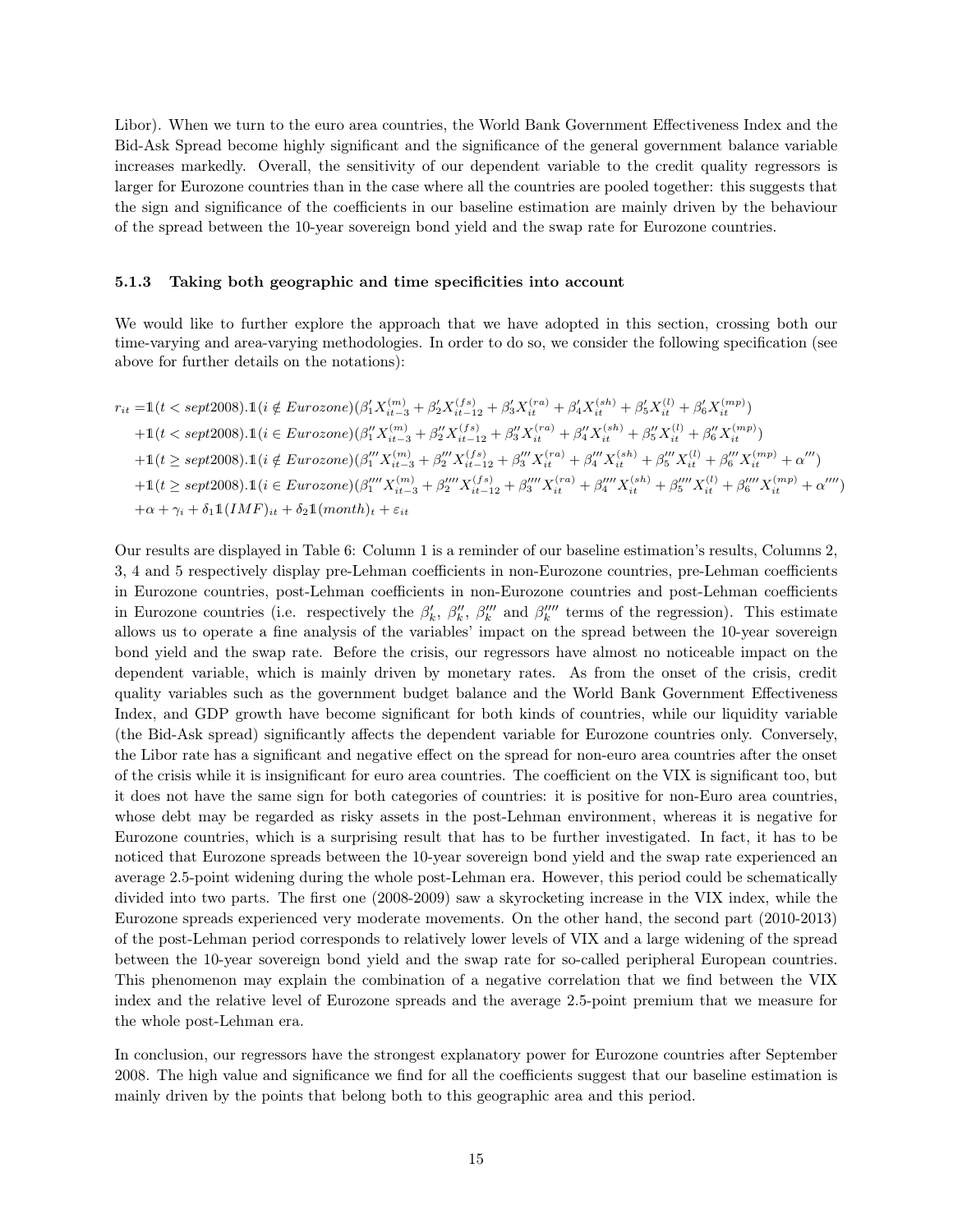#### 5.2 Restrained samples

In this section, we use samples that are tighter from the geographic or the historic point of view than those we have used so far. This strategy has several advantages. First, we can focus on phenomena whose impact is limited in time and space. Second, it allows us to study variables that cannot be used when the full sample is considered, either because the data are incomplete or because these regressors are supposed to affect our dependent variable only for some countries and during some periods.

#### 5.2.1 Taking unconventional monetary policies into account

One of the main features of the post-Lehman environment is the implementation of unconventional monetary policies by the main central banks worldwide. The Federal Reserve and the Bank of England respectively launched their first quantitative easing programmes in December 2008 and March 2009, while the ECB announced its long term refinancing operations in December 2011 and February 2012. All these decisions translated into spectacular expansions of the size of central banks' balance sheets. None of the variables we have used up to now allows us to capture the potential impact that these unconventional monetary policies may have had on the spreads between the 10-year sovereign bond yield and the swap rate.

In order to estimate this effect, we consider a sample of observations that begins in October 2008 and that includes all the countries of our sample. We add the size of the central bank's balance sheet, expressed as a percentage of GDP, to our baseline specification. Moreover, we take the specificities of the Eurozone's structure into account: unlike conventional monetary policy tools, we suppose that the expansion of the size of ECB's balance sheet due to the LTROs may have had different effects on the spread between the 10-year sovereign bond yield and the swap rate for the different countries of the Euro Area. Therefore, we allow the coefficient on the central bank's balance sheet to vary across Eurozone countries, while only one value is allowed for non-Eurozone countries, in which unconventional monetary policies are supposed to have the same impact on the spread between the 10-year sovereign bond yield and the swap rate. The results of our estimation are displayed in Table 7: Column 1 displays the coefficients we get when our baseline specification is applied to the restrained sample, while Column 2 displays the results obtained with the specification that includes the size of the central bank's balance sheet<sup>13</sup>.

We find that unconventional monetary policies have had a significant effect on the spread between the 10year sovereign bond yield and the swap rate. On the one hand, a 1-GDP-percentage-point expansion of the central bank's balance sheet has been in average associated with a 1.2-basis-point tightening of the spread for non-euro area countries. On the other hand, the coefficients on ECB's balance sheet vary a lot across Eurozone countries, which explains why the effect of this variable is insignificant at the level of the euro area as a whole: the ECB's balance sheet size does not have a significant effect for 5 countries considered as "core countries" (Austria, Finland, France, Germany, the Netherlands), plus Portugal; it has a significant and negative effect as expected for one country only (Ireland) and a significant but unexpectedly positive effect for 4 countries (Belgium, Greece, Italy, and Spain). Therefore, our intuition that ECB's LTROs have had very different effects on the spread between the 10-year sovereign bond yield and the swap rate for the different countries of the Euro Area is confirmed. Eventually, it has to be noticed that a credit quality variable (the government effectiveness index), the VIX index and the Libor rate are no longer significant during this period.

<sup>&</sup>lt;sup>13</sup>For the sake of clarity, we do not display the country-specific coefficients on the size of ECB's balance sheet in Table 7, but they are shown in Annex B.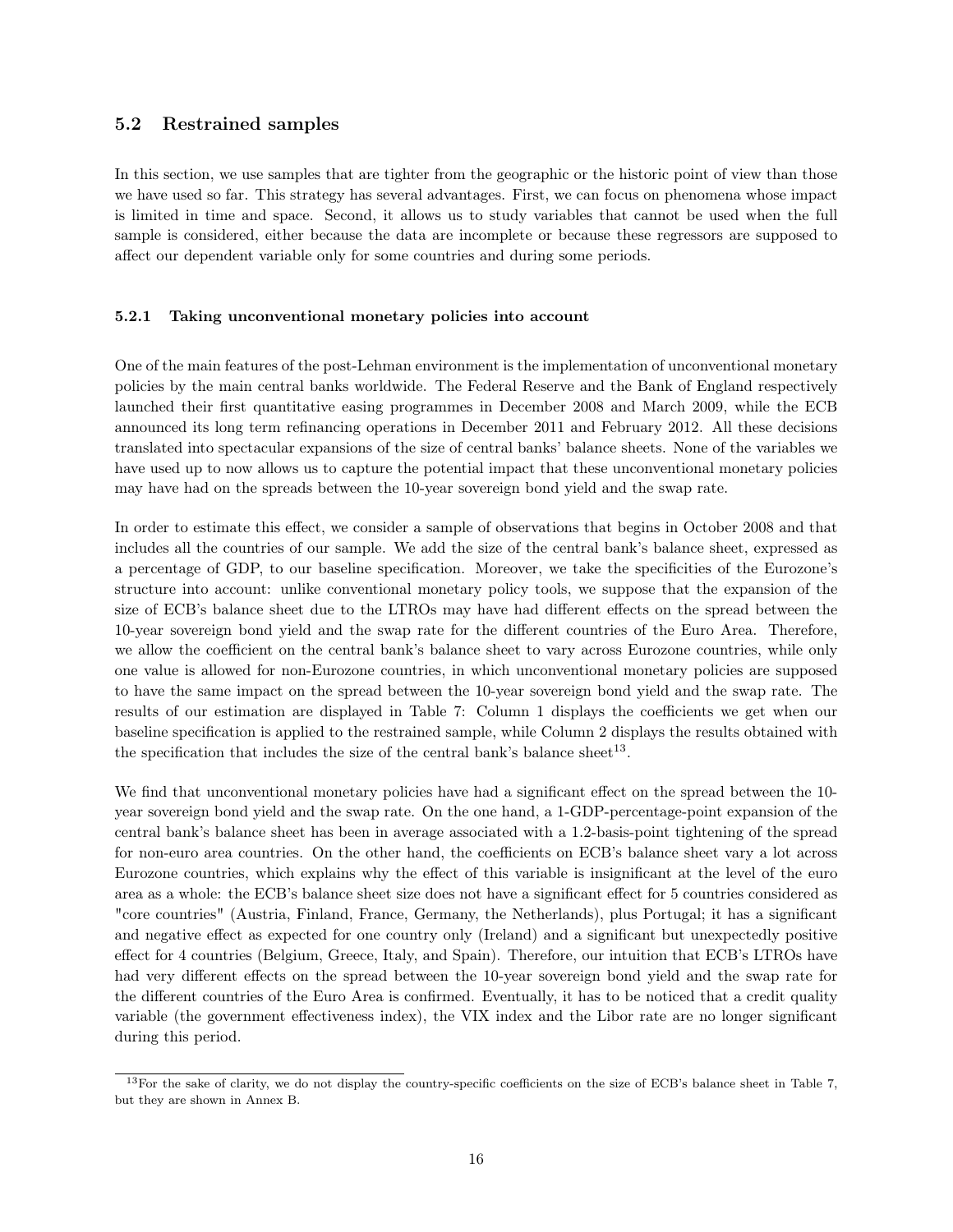#### 5.2.2 Flight-to-quality phenomena in Europe

We now want to further investigate the phenomena that have taken place in Europe since the beginning of the crisis. In order to do so, we consider a sample of observations that starts in October 2008 and that includes only the eleven Eurozone countries of our sample<sup>14</sup>. The coefficients we obtain when we apply the specification that includes the size of the ECB's balance sheet to this restrained sample are displayed in Table 7, Column 3. It has to be noticed that the World Bank Government Effectiveness Index is not significant. Said differently, applying the specification to the restrained sample does not allow us to correctly capture flight-to-quality phenomena and safe-haven flows that have occurred in Europe since the outburst of the crisis. However, the  $R^2$  increases markedly in this specification, which confirms that our model has a higher explanatory power for a sample restrained to euro area countries.

In order to appropriately capture flight-to-quality phenomena in the euro area, we replace the World Bank Government Effectiveness Index by TARGET2 balances of the different countries of the Eurozone, expressed as percentages of each country GDP. TARGET2 balance of a country corresponds to the net creditor position of the central bank of this country  $vis-\hat{a}-vis$  the central banks of the other countries of the Eurosystem. Consequently, the TARGET2 system can be taken as a "shadow" foreign exchange market within the Eurozone and TARGET2 balances may therefore be considered as a flight-to-quality indicator, in particular in the recent period, potentially capturing the concerns that arose on a possible euro area break-up (the so-called "redenomination risk"). Moreover, it can be considered as a banking sector vulnerability variable, allowing us to capture the negative feedback loop between banking and sovereign risks that was observed during the crisis<sup>15</sup>. The results obtained with this new specification are displayed in Table 7, Column 4. We find a significantly negative coefficient on the TARGET2 variable: more precisely, a 1-GDP-percentage point increase in the TARGET2 balance of a country leads to a 4-basis-point tightening of the spread between the 10-year sovereign bond yield and the swap rate. Therefore, the TARGET2 balance appears as a more performing "flight-to-quality variable" than the World Bank Government Effectiveness Index when we restrain our estimation to the recent period in the Eurozone.

## 6 Dynamic analysis

#### 6.1 Autoregressive specification

We now want to introduce some dynamics in the model. In order to do so, we introduce an AR(1) term in equation (1), which consequently becomes:

$$
r_{it} = \alpha + \gamma_i + \rho r_{it-1} + \beta_1 X_{it-3}^{(m)} + \beta_2 X_{it-12}^{(fs)} + \beta_3 X_{it}^{(ra)} + \beta_4 X_{it}^{(sh)} + \beta_5 X_{it}^{(l)} + \beta_6 X_{it}^{(mp)} + \delta_1 \mathbb{1} (IMF)_{it} + \delta_2 \mathbb{1} (month)_t + \varepsilon_{it}
$$
\n(2)

where subscripts i and t respectively denote country i and time t (see section 4.1 for further details on the notations). This type of equation is widespread in the literature (see, among others, Halleberg and Wolff

<sup>14</sup>Namely Austria, Belgium, Finland, France, Germany, Greece, Ireland, Italy, Netherlands, Portugal, and Spain.

<sup>15</sup>Alternatively, we tried to capture this negative feedback loop between banking and sovereign risks by estimating an instrumental variable model in which we introduced the volatility of MSCI indices for national financial institutions as an explanatory variable of the spread between 10-year sovereign rates and the swap rates. We chose the non-performing loan rate and banks' asset returns as instruments: however, the model did not provide satisfactory results.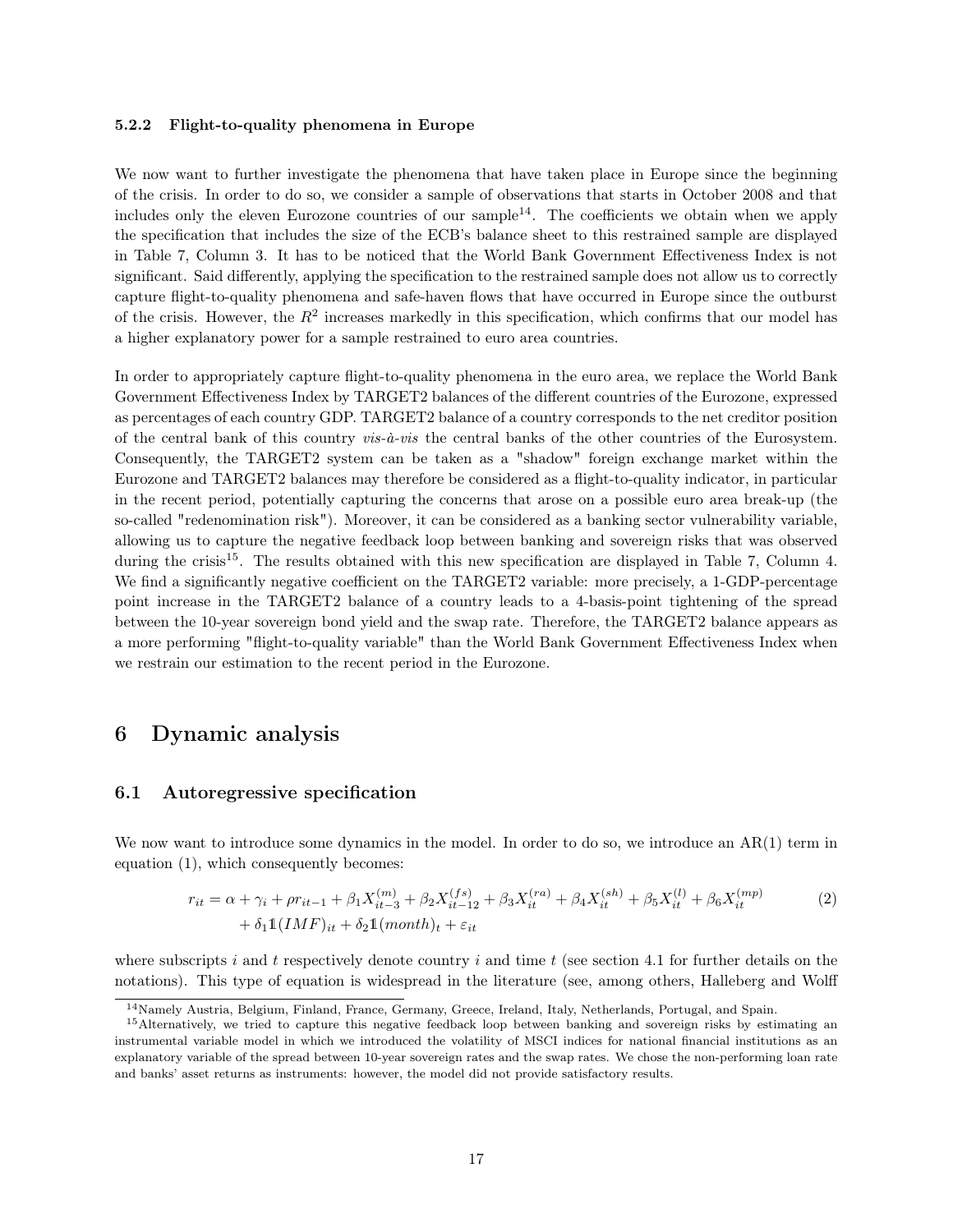(2008), Attinasi et al. (2009), Afonso et al. (2012) and Giordano et al. (2013)). We estimate with the LSDV model<sup>16</sup> the specification in which the  $X_{it}^{(+)}$  variables are the same as in the baseline case.

The results of this estimation<sup>17</sup> present two main features. First, the introduction of the  $AR(1)$  term is associated with a spectacular decrease in the significance of all the other explanatory variables. Second, the  $\rho$  coefficient is highly significant and its value is not significantly different from 1 at the 5%-level. This high persistence of the sovereign long-term bond yield spread raises the legitimate question of the possible non-stationarity of the series. The next section is devoted to this issue.

#### 6.2 Stationarity concerns and long-run relationship estimation

#### 6.2.1 Testing for unit roots

We now want to address possible stationarity concerns that may be linked to the existence of long-term relationships between our variables. To that end, we perform panel unit-root tests on our sovereign longterm bond yield spreads, but also on the other variables that we use in our baseline estimation. We perform panel unit-root tests on our sovereign long-term bond yield spreads, but also on the other variables that we use in our baseline estimation. We consider two different types of panel unit-root tests: a Levin, Lin and Chu (LLC) test and a Fisher-type ADF test<sup>18</sup>.

Overall, the results are not clear-cut. Not only are the results of both tests sometimes different, but they also depend on the number of lags and the exogenous regressors that we include in the test specification (see Annex C for further details). Moreover, the unit-root tests may be disrupted by the fact that some of the series we use have an initial frequency lower than monthly. Consequently, we cannot strictly conclude that the data are non-stationary, but we cannot rule out this possibility either. We now present the consequences of the potential non stationarity of the series on the results we presented in part 4.

#### 6.2.2 Estimation under non-stationarity

As recalled in Giordano et al. (2013), the issues raised by non-stationarity in panel data, although different from those of the pure time series case, dramatically depend on the existence of a cointegration relationship between the dependent and explanatory variables. Therefore, we have to perform a cointegration test on the data: if the test allows us to conclude that there is no cointegration relationship between the dependent and explanatory variables, we can rely on the results presented in part 4, while a DOLS estimator  $\dot{a}$  la Stock and Watson (1993) has to be estimated in the opposite situation. The results of the Kao test we use are not clear cut and highly depend on the number of lags that we include in the ADF equation aiming at testing for stationarity of the residuals (see Annex D for further details). Therefore, the test does not allow us to conclude either that there is non-cointegration nor cointegration.

<sup>&</sup>lt;sup>16</sup>Since Nickell (1981), it is well known that the LSDV estimator is biased when used in dynamic panels. Nevertheless, this bias tends to 0 as T tends to infinity. Using Monte-Carlo simulations, Judson and Owen (1999) show that LSDV remains one of the best estimators in terms of Root Mean Square Errors for panels in which T is large with respect to N. Since this is precisely the case of our sample, we still use the LSDV method to estimate the dynamic version of our empirical model. <sup>17</sup>For the sake of parsimony, results are not displayed. However, they are available on request.

<sup>18</sup>These two tests assume under the null hypothesis that each cross-section data follow a unit-root process. Under the alternative, however, the LLC test assumes that the persistence parameters are common across cross-sections, while the Fisher-ADF test allows the persistence parameters to vary freely across cross-sections (see Annex C for further details).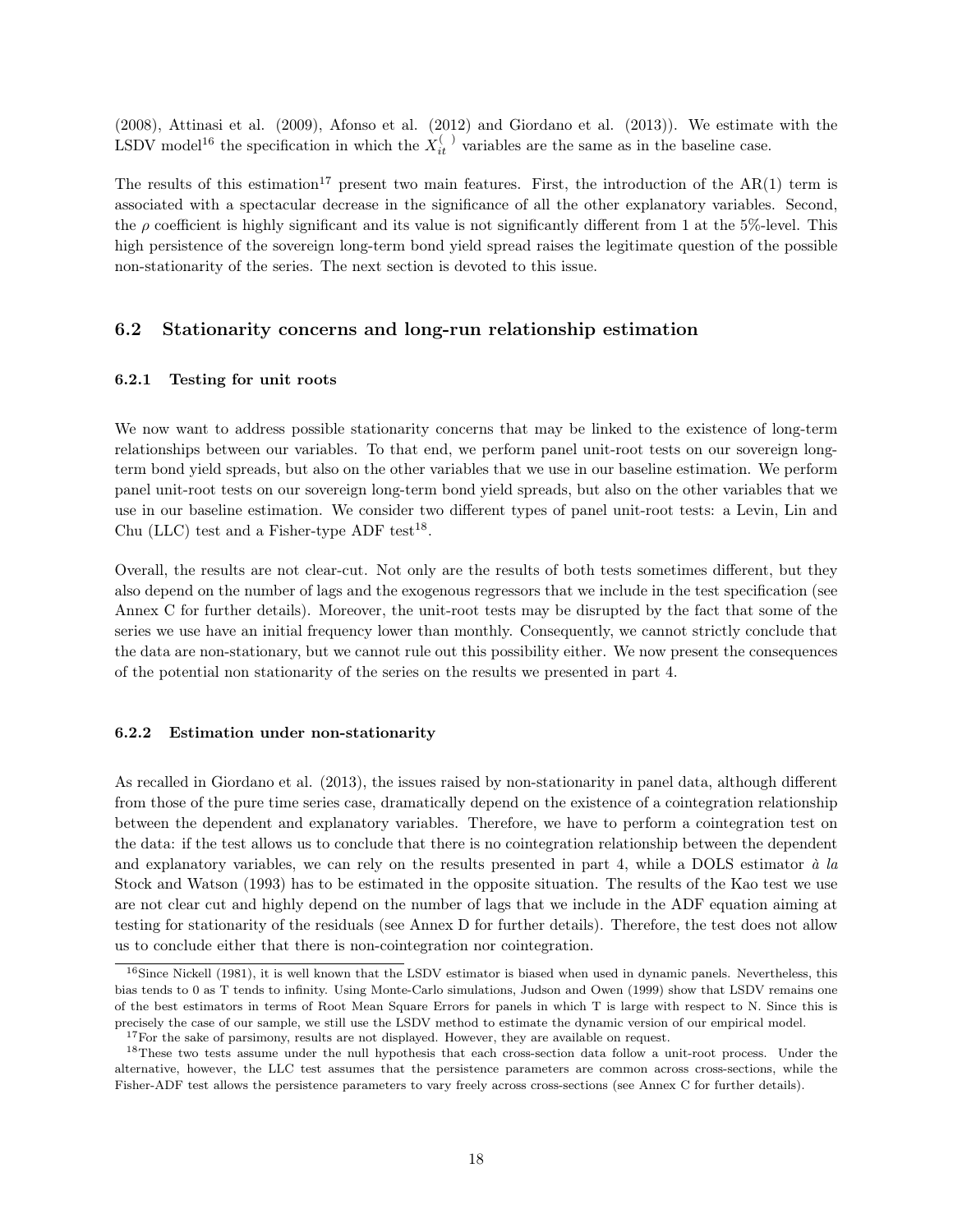Consequently, we have to bring the results of LSDV and DOLS estimators face to face. We perform a DOLS estimation<sup>19</sup> with the same explanatory variables as in our baseline LSDV estimate. The results<sup>20</sup> are qualitatively similar to those obtained with the LSDV method: in particular, the coefficients have the same sign and order of magnitude. Overall, this new estimation does not modify the general conclusions brought by our previous results.

#### 6.3 An error correction model

Up to now, we have studied the impact of the potential non-stationarity of the data on our first results. In this last section, this potential unstationarity is not seen anymore as a disturbance: quite the opposite, we try to take advantage of it, by considering an error correction model<sup>21</sup>. This kind of models gives the possibility to distinguish short-run determinants of the spread between the 10-year sovereign bond yield and the swap rate from long-term factors. More specifically, we follow Poghosyan (2012) and consider the pooled mean group (PMG) estimator of Pesaran et al. (1999), which is a panel data version of the error-correction model.

The PMG estimator has several advantages for the purpose of our analysis. First, it allows differentiating between long-run and short-run determinants of the spread between the 10-year sovereign bond yield and the swap rate. Second, the PMG estimator pools coefficients on long-run factors: indeed, the relationship between the spread and its long-term determinants should not vary from country to country. However, unlike the LSDV estimator, it is flexible enough to allow country-specific variations in short-run coefficients. This in turn allows a differentiated response to changes in short-term factors depending on country-specific characteristics. Finally, the PMG specification can be tested against a more flexible mean-group (MG) estimator that enables both long-term and short-term coefficients to vary across countries using a Hausman test.

We consider a parsimonious PMG specification in which only two variables are considered as long-term determinants, namely the annual potential GDP growth, and the debt-to-GDP ratio lagged by twelve periods<sup>22</sup>. Moreover, we retain the following short-term factors: the (actual) GDP growth lagged by three periods, the debt-to-GDP ratio and the general government budget balance both lagged by twelve periods, the World Bank Government Effectiveness Index, the VIX index, the Bid-Ask spread, the 3-month LIBOR rate, and the IMF dummy, i.e. exactly the same variables as in our baseline LSDV specification. Finally, the empirical specification we consider takes the following classical ECM form:

$$
\Delta r_{it} = \phi_i (r_{it-1} - \beta^{LR} L R_{it-1}) + \beta_i^{SR} \Delta S R_{it} + \varepsilon_{it}
$$
\n(3)

where the dependent variable  $\Delta r_{it}$  is the change in the spread between the 10-year sovereign bond yield and the swap rate, while  $LR_{it-1}$  and  $\Delta SR_{it}$  respectively are the long-term determinants (namely the annual potential GDP growth and the debt-to-GDP ratio) and the change in the short run factors (listed above). It has to be noticed that the long-term relationship (between brackets) does not vary across countries, while the coefficients on short-term determinants  $\beta_i^{SR}$  and the speed of adjustment to the long-term equilibrium

<sup>&</sup>lt;sup>19</sup>We estimate the DOLS equation with  $p = 2$ , where p is the number of leads and lags used in the equation (see Annex D) for further details on the notation), but the results do not vary much when another value of  $p$  is used.

 $^{20}$ For the sake of parsimony, results are not displayed. However, they are available on request.

 $21$  However, one has to keep in mind that the results presented in this section must be very cautiously interpreted, as neither the stationarity nor the cointegration tests that we have led are clear-cut.

 $^{22}$ It could be argued that the general government budget balance should also be regarded as a long-term factor. However, this would raise multicollinearity concerns, since the first difference of the debt-to-GDP ratio, which is one of the short-term factors we consider (see below in the text), also appears in the specification.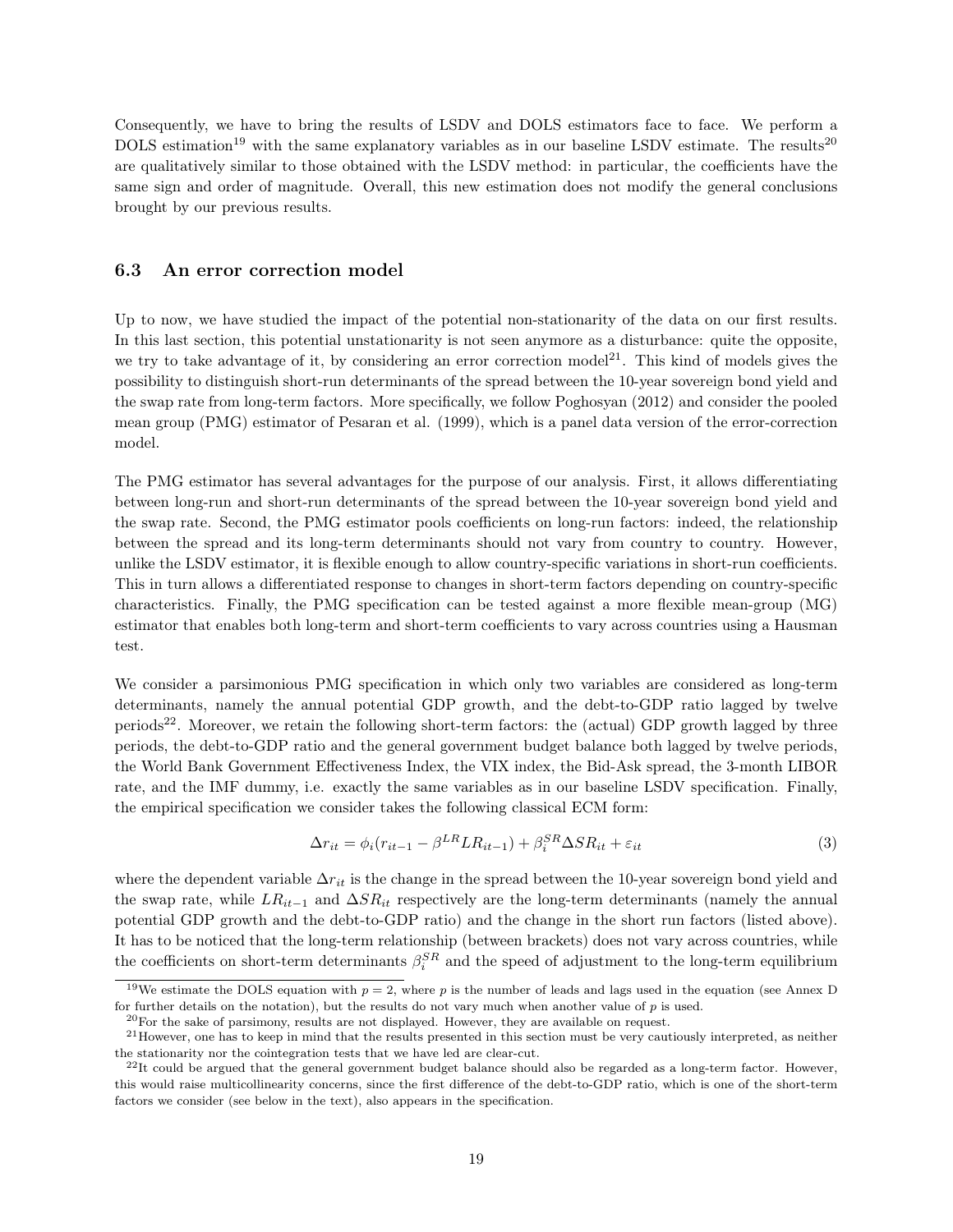$\phi_i$  depend on the country that is considered; this is an important property of the PMG estimator that we have already mentioned.

The results are presented in Table 8. Both long-term determinants are highly significant and have the expected sign. The significance of the debt-to-GDP ratio is a noticeable difference with the results of our baseline LSDV estimator. Moreover, the respective impacts of our two long-term determinants on the spread between the 10-year sovereign bond yield and the swap rate do not have the same magnitude: while an increase in the debt-to-GDP ratio is associated with quite a small (but significant) widening in the spread (a 10-point increase in the debt-to-GDP ratio is associated with a 7-bp widening of the spread), the annual potential GDP growth seems to play a larger role since a 1-point increase in the annual potential GDP growth is associated with a 10-bp tightening of the spread<sup>23</sup>. Regarding the short-term factors<sup>24</sup>, the variables that seem to have the largest effect on average are GDP growth, the debt-to-GDP ratio (the coefficients on both variables have the same sign as their long-run counterparts) and the LIBOR rate. Interestingly, the debt-to-GDP ratio seems to have an impact on the spread between the 10-year sovereign bond yield and the swap rate that is higher in the short run than in the long run. Moreover, it is worth noting that the speed of adjustment, although quite small (7% of the distance to long-term equilibrium is automatically reduced within a month), is significant and has the expected negative sign. Furthermore, none of the 22 country-specific speeds of adjustment (not shown but available on request) is significantly positive, which tends to strengthen the error correction hypothesis. Finally, the poolability of coefficients on long-term factors is not rejected by the Hausman test, supporting the use of the PMG estimator.

In conclusion, several elements of our results tend to support the ECM model that we use. We find that potential output growth and debt-to-GDP ratio both have a significant effect on the spread between the 10-year sovereign bond yield and the swap rate in the long run: while the impact of debt-to-GDP ratio remains modest, the potential output growth seems to play a larger role.

## 7 Safe havens, purgatory, and the damned

Figure 4 shows the difference between the spread between our dependent variable observed in July 2012, at the peak of the euro area debt crisis, for the same sample of countries as the ones presented in Charts 1-3 and the spreads estimated by three of our models: LSDV baseline, time- and area-flexible estimator, and PMG. Therefore, Figure 4 displays the part of the spreads that our models does not capture or, said differently, the residuals of the equations. For six countries (Germany, Greece, Italy, Portugal, Spain, and the UK), the signs of these residuals are the same in the three cases: this shows that all the models give the same diagnostic, albeit the order of magnitude of the residuals can vary. Overall, the graph shows three different groups of countries in July 2012: first, Ireland, Germany, Japan, the UK and the US, for which the observed spread is below the estimated spread (except for Ireland with the PMG estimator); second, France, for which observed and estimated spreads are close to each other; and third, Portugal, Spain, Italy, and Greece, for which the observed spread is significantly above the estimated spread (by 97 to 718 bp with the baseline LSDV estimator). However, for Greece, the estimated spread ends in June 2011 since the Greek statistics office has no longer published quarterly seasonally-adjusted GDP series since March 2011. It has to be noted that the differences between the LSDV estimator results and the time and area flexible

 $^{23}$ It has to be noticed that our results differ a bit from those of Poghosyan (2012) both in terms of signs and magnitude of the coefficients. First, Poghosyan found a positive sign on the coefficient of potential growth. Second, Pogosyan found higher coefficients on both potential growth (0.65) and the debt-to-GDP ratio (0.01). However, it should be kept in mind that the two papers do not have the same dependent variables as Poghosyan estimates real long-term sovereign yields.

 $^{24}$ Once again, the coefficients on short-term factors as well as the speed of adjustment vary across countries. Therefore, the coefficients that are displayed in Table 8 for each one of these terms are averages of the country-specific coefficients.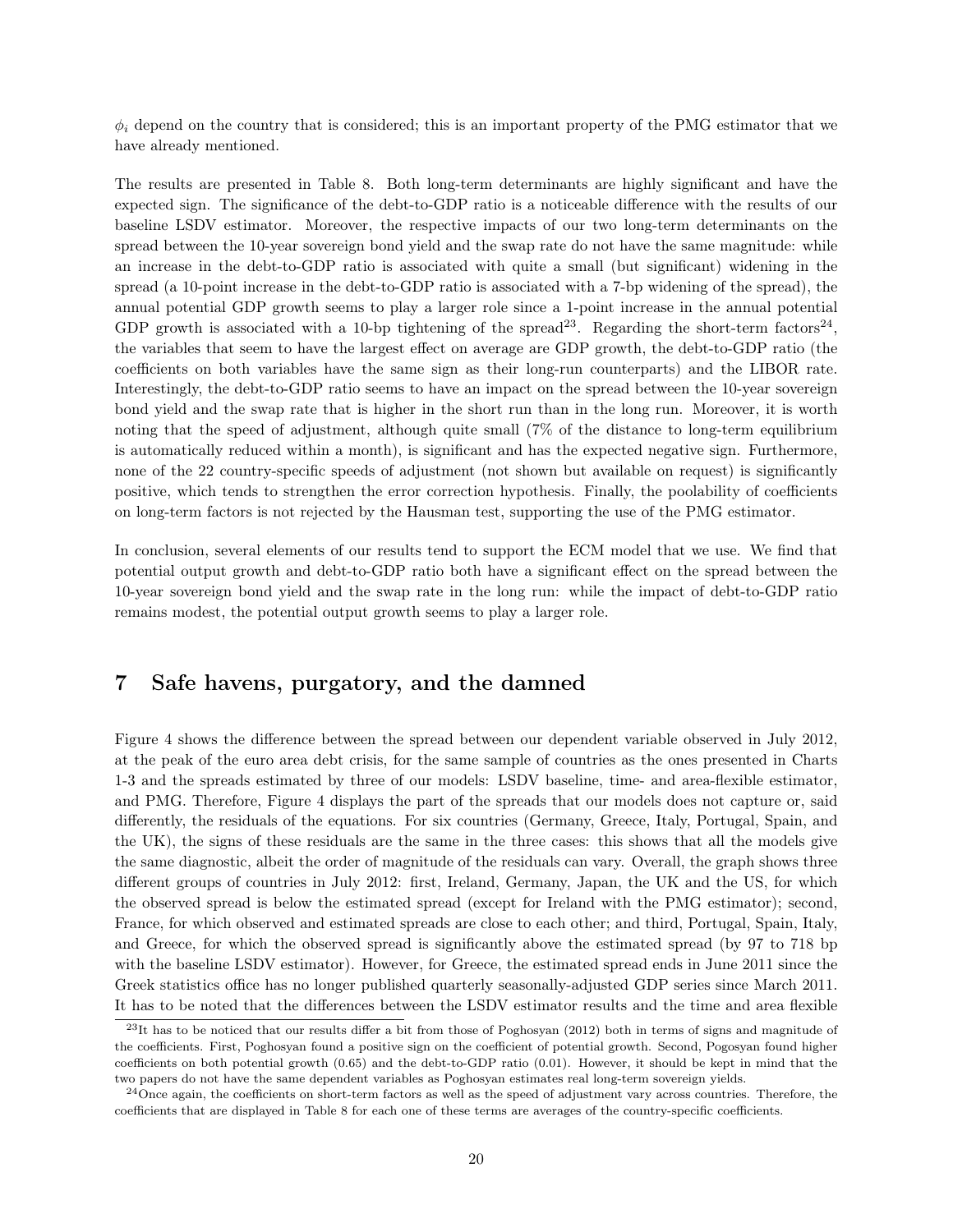estimator results are moderate, whereas the PMG estimator provides quite large differences for the euro area peripheral countries, for which the actual spreads are found to be much higher than the estimated spreads with the PMG estimator. However, the different models can be viewed as complementary: while the LSDV and the flexible estimators provide estimates based on short-term determinants, the PMG estimator results show that given long-term determinants, current spreads are notably excessive in some euro area countries and should converge towards their long-term value.

## 8 Conclusion

In this paper, we estimated the determinants of the spreads between 10-year sovereign rates and the interest rate swap rate for a sample of 22 OECD countries over the January 1999-December 2013 period, using various models. Our main, fixed-effect, model highlights the crucial role of GDP growth, public deficit, and debt liquidity in explaining the level of spreads, while the public debt-to-GDP ratio plays a lesser role. We find that our result are mainly driven by observations on euro area countries after the onset of the 2008 crisis, with observed spreads found to significantly exceed estimated values during the crisis for a number of euro area countries. We also shed light on the effect of unconventional monetary policies outside the Eurozone, while Target 2 balances are used for euro area countries in order to reflect concerns on the stability of the euro area. Finally, according to our cointegration model, we find a long-term relationship between the spread, the debt-to-GDP ratio, and potential GDP growth, with a larger impact of the latter variable.

An important contribution of our paper results from the comparisons between the estimates of different models and the introduction of crisis-specific variables. In our opinion, our results make the case for a form of insurance between countries within a currency union in order to avoid unjustified and excessive risk premia in stress times, in the form of Eurobonds. This option seems to have a potentially higher impact on sovereign yields than unconventional monetary policies which had a differentiated effect on euro area countries during the crisis.

Further ways of research lie in better capturing the negative feedback loop between sovereign and banking risks that represented a major feature of the financial crisis that erupted in 2008. Such an interaction might be accounted for by a structural VAR model. We leave this question for a future paper.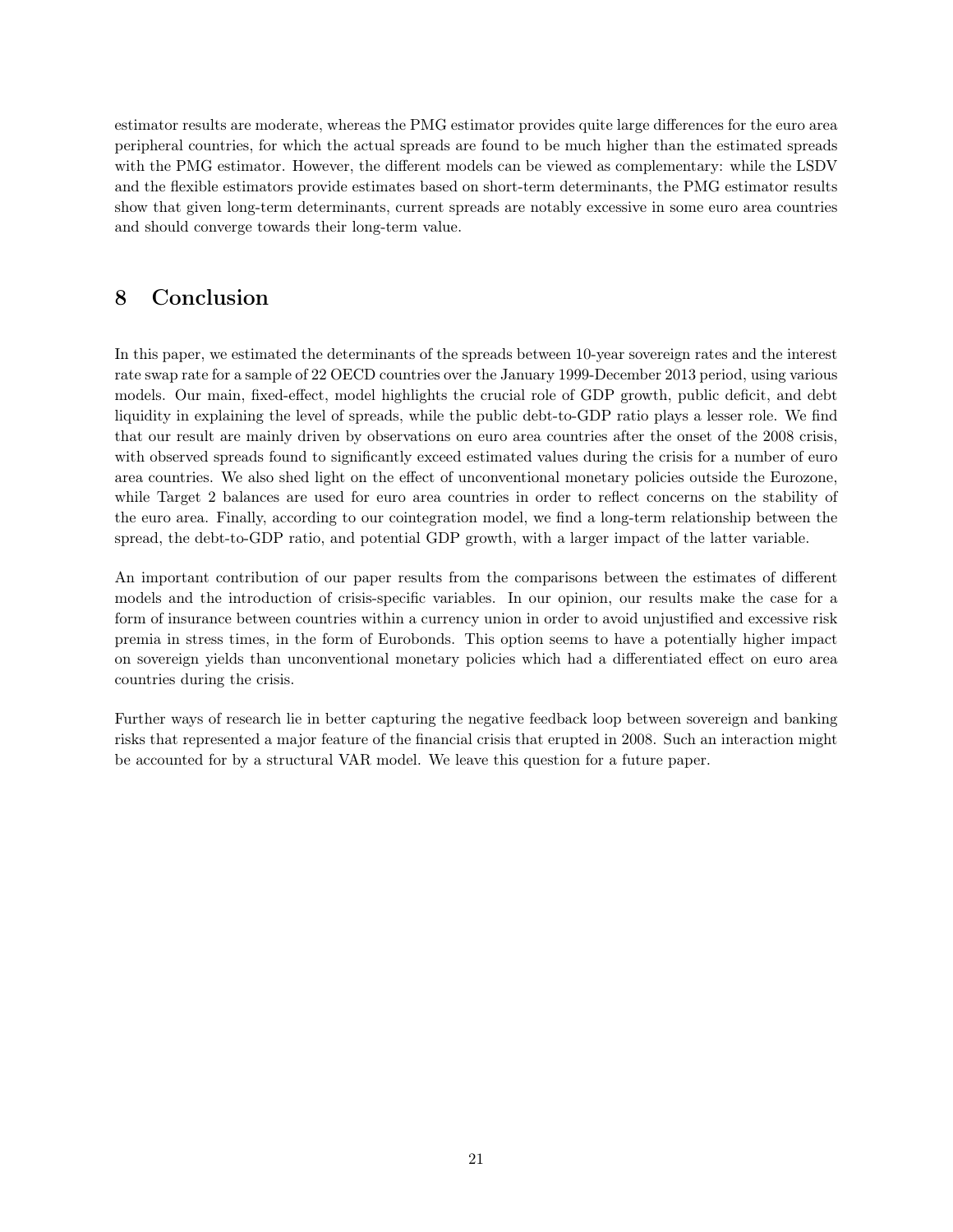## References

Afonso, A., Arghyrou, M. and Kontonikas, A. (2012), "The determinants of sovereign bond yield spreads in the EMU", Department of Economics, ISEG-UTL, Working Paper 36/2012/DE/UECE.

Ardagna, S., Caselli, F. and Lane, T. (2007), "Fiscal Discipline and the Cost of Public Debt Service: Some Estimates for OECD Countries", The B.E. Journal of Macroeconomics, vol. 7(1), pp. 1-33.

Attinasi, M.G., Checherita, C. and Nickel, C. (2009), "What explains the surge in euro area sovereign spreads during the financial crisis of 2007-09?", ECB Working Paper, no. 1131.

Baldacci, E. and Kumar, M. (2010), "Fiscal Deficits, Public Debt, and Sovereign Bond Yields", IMF Working Paper, WP/10/184.

Caceres, C., Guzzo, V. and Segovanio, M. (2010), "Sovereign spreads: global aversion, contagion or fundamentals?", IMF Working Paper, WP/10/120.

Choi, I. (2001), "Unit root tests for panel data", Journal of International Money and Finance, vol. 20, pp. 249-272.

Codogno, L., Favero, C. and Missale, A. (2003), "Yield spreads on EMU government bonds", Economic Policy, October, pp. 503-532.

D'Agostino, A. and Ehrmann, M. (2013), "The pricing of G7 sovereign bond spreads - The times, they are a-changin", ECB working paper, no. 1520, March.

De Santis, R.A. (2012), "The Euro area sovereign debt crisis: safe haven, credit rating agencies and the spread of the fever form Greece, Ireland and Portugal", ECB working paper, no. 1419.

Di Cesare, A., Grande, G., Manna, M. and Taboga, M. (2012), "Recent estimates of sovereign risk premia for euro-area countries", Bank of Italy Occasional Papers, no. 128.

Favero, C., Giavazzi, F. and Spaventa, L. (1997), "High Yields: The Spread on German Interest Rates", The Economic Journal, vol. 107, pp. 956-985.

Fisher, R.A. (1932), "Statistical Methods for Research Workers", Oliver & Boyd, Edinburgh, 4th Edition.

Giordano, R., Pericoli, M. and Tommasino, P. (2013), "'Pure' or 'Wake-up' call contagion? Another look at the EMU sovereign debt crisis", Banca d'Italia, mimeo.

Gomez-Puig, M. (2006), "Size Matters for Liquidity: Evidence from EMU Sovereign Yield Spreads", Economics Letters, vol. 90, pp. 156-162.

Hallerberg, M. and Wolff, G. (2008), "Fiscal institutions, fiscal policy and sovereign risk premia", Public Choice, vol. 136, pp. 379-396.

Judson, R.A. and Owen, A.L. (1999), "Estimating dynamic panel data models: a guide for macroeconomists", Economics Letters, vol. 65, pp. 9-15.

Kao, C. and Chiang, M.H. (2000), "On the estimation and inference of a cointegrated regression in panel data", Advances in Econometrics, vol. 15, pp. 179-222.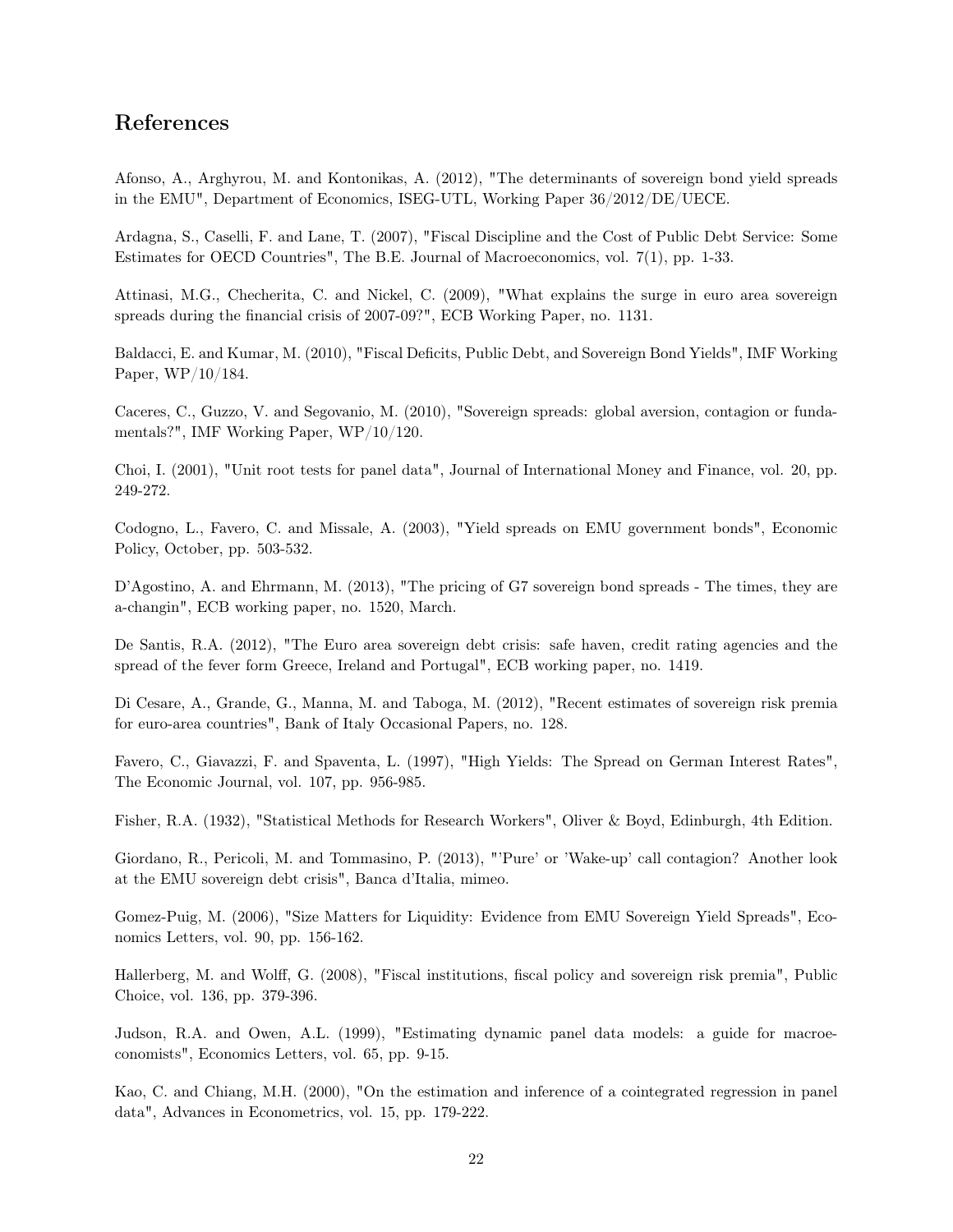Kaufmann, D., Kraay, A. and Mastruzzi, M. (2010), "The Worldwide Governance Indicators: Methodology and Analytical Issues", World Bank Policy Research Working Paper 5430, no. 5430.

Levin, A., Lin, C.F. and Chu, C.S.J. (2002), "Unit root tests in panel data: Asymptotic and finite-sample properties", Journal of Econometrics, vol. 108, pp. 1-24.

Maddala, G.S. and Wu, S. (1999), "A comparative study of unit root tests with panel data and a new simple test", Oxford Bulletin of Economics and Statistics, vol. 61, pp. 631-652.

Manganelli, S. and Wolswijk, G. (2009), "What drives spreads in the euro area government bond market?", Economic Policy, vol. 24, pp. 191-240.

Nickell, S. (1981), "Biases in dynamic models with fixed effects", Econometrica, vol. 49, pp. 1417-1426.

Phillips, P.C.B. and Moon, H.R. (2000), "Nonstationary panel data analysis: an overview of some recent developments", Econometric Reviews, vol. 19(3), pp. 263-286.

Poghosyan, T. (2012), "Long run and short run determinants of sovereign bond yields in advanced economies", IMF Working Paper, WP/12/271.

Stock, J.H. and Watson, M.W. (1993), "A simple estimator of cointegrating vectors in higher order integrated systems", Econometrica, vol. 61, pp. 783-820.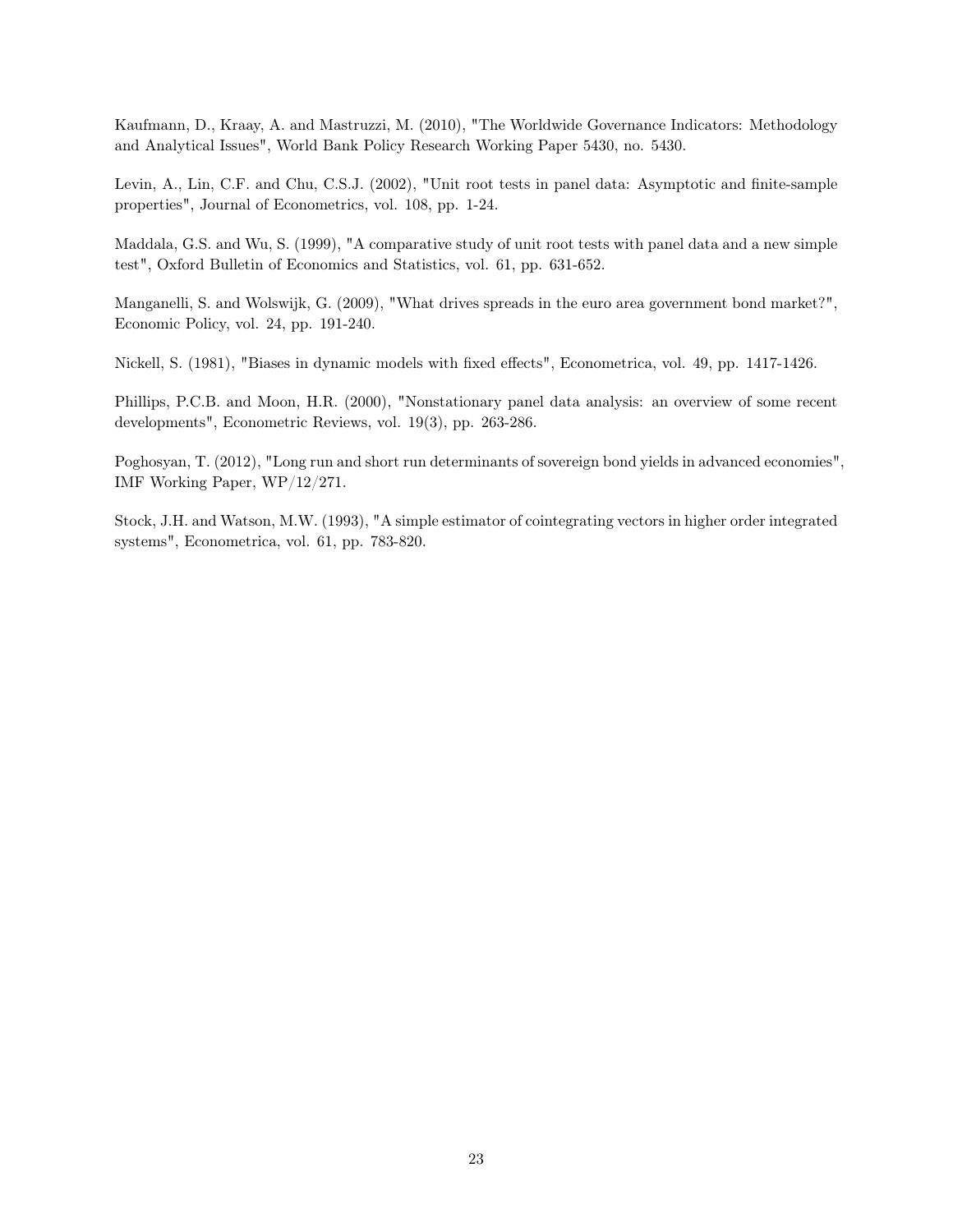## Tables and Figures



Figure 1: Non euro-area countries: Spread between the 10-year government bond rate and the swap rate (in bp).



Figure 2: Euro-area non-programme countries: Spread between the 10-year government bond rate and the swap rate (in bp).



Figure 3: Euro-area programme countries: Spread between the 10-year government bond rate and the swap rate (in bp).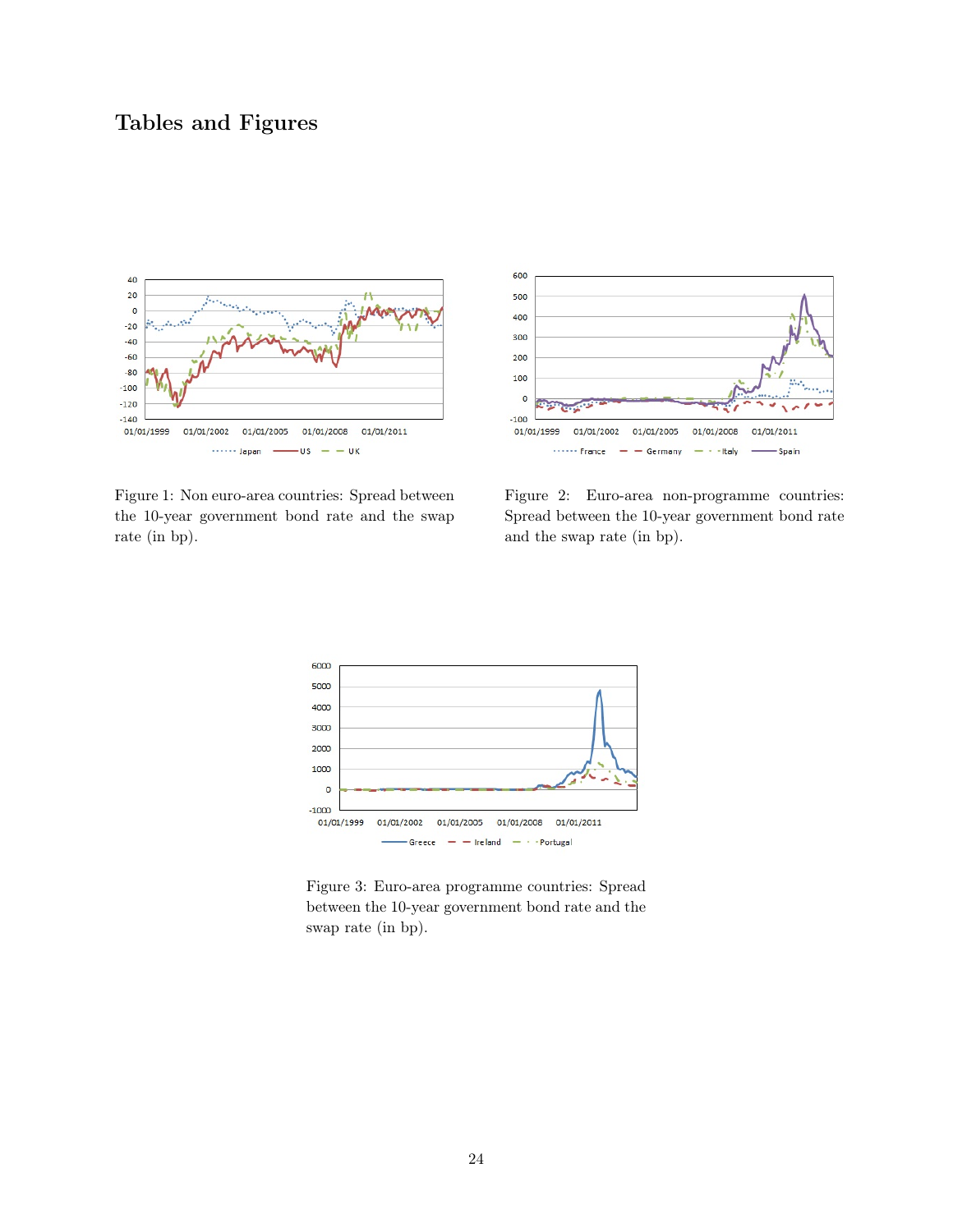

Figure 4: Difference between observed and estimated spreads, in bp (July 2012 except Greece, June 2011)

Table 1: Descriptive statistics on the spread between the 10-year sovereign bond yields and the swap rate for our sample of countries (in percentage points)

|               | Whole period | Jan 99 - Aug 08 | Sep 08 - Dec 13 |
|---------------|--------------|-----------------|-----------------|
| Mean          | 0.22         | $-0.22$         | 1.01            |
| Max.          | 48.27        | 3.59            | 48.27           |
| Min.          | $-1.52$      | $-1.24$         | $-1.52$         |
| Standard dev. | 2.30         | 0.35            | 3.67            |
| Obs.          | 3,919        | 2,511           | 1,408           |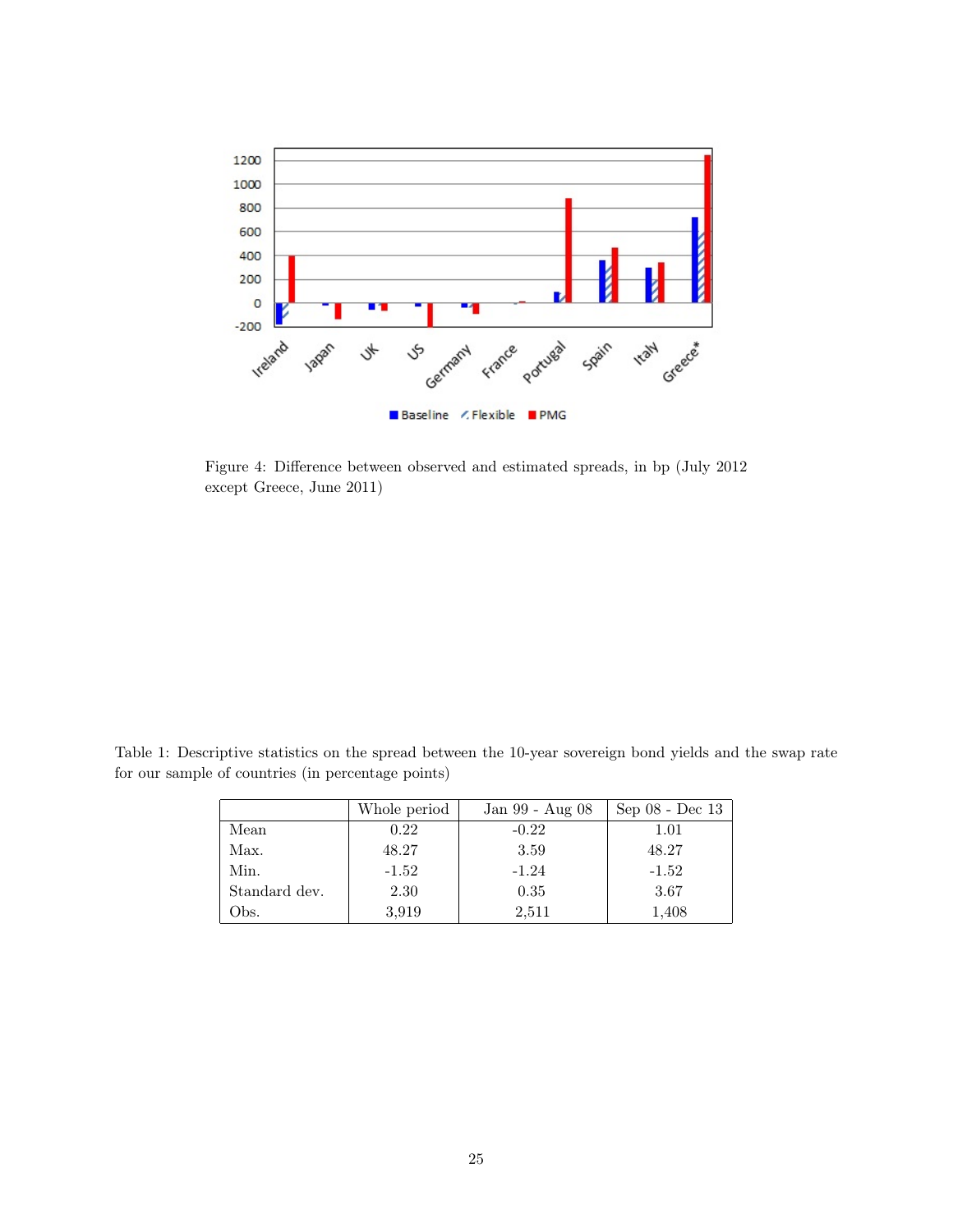### Table 2: List and sources of variables used in our model

| Variables                                          | Source                       |                                                      |
|----------------------------------------------------|------------------------------|------------------------------------------------------|
|                                                    |                              | Frequency conversion                                 |
| Dependent variable                                 |                              |                                                      |
| 10-year generic fair-value                         | Bloomberg                    | Monthly average of daily values                      |
| government bond yield                              |                              |                                                      |
|                                                    |                              |                                                      |
| 10-year interest rate swap rate                    | Bloomberg                    | Monthly average of daily values                      |
|                                                    |                              |                                                      |
| <b>Fiscal</b> variables                            |                              |                                                      |
| Government Effectiveness Index                     | World Bank                   | Linear interpolation from an annual                  |
|                                                    |                              | to a monthly frequency                               |
|                                                    |                              |                                                      |
| General government balance                         | IMF                          | Annual value applied to each month of a given year   |
| as a percentage of GDP                             |                              |                                                      |
|                                                    |                              |                                                      |
| General government debt                            | IMF                          | Linear interpolation from an annual                  |
| as a percentage of GDP                             |                              | to a monthly frequency                               |
|                                                    |                              |                                                      |
|                                                    |                              |                                                      |
| General government debt                            | IMF                          | Converted from national currency into USD            |
| in USD                                             |                              | using a frozen exchange rate on $31/12/1998$         |
|                                                    |                              | Linear interpolation from an annual                  |
|                                                    |                              | to a monthly frequency                               |
|                                                    |                              |                                                      |
| Sovereign rating Index                             | Rating agencies              | Monthly frequency                                    |
|                                                    |                              |                                                      |
| Macroeconomic variables                            |                              |                                                      |
| Real GDP Growth                                    | National statistics offices  | Converted from a quarterly to a monthly frequency    |
|                                                    |                              | using a cubic root                                   |
|                                                    |                              |                                                      |
| Inflation rate                                     | National statistics offices  |                                                      |
|                                                    |                              | Monthly frequency                                    |
|                                                    |                              |                                                      |
| Industrial Production Growth                       | National statistics offices  | Monthly frequency                                    |
|                                                    |                              |                                                      |
| Retail Sales Growth                                | National statistics offices  | Monthly frequency                                    |
|                                                    |                              |                                                      |
| Business sentiment                                 | National statistics offices/ | Monthly frequency                                    |
|                                                    | European Commission          |                                                      |
|                                                    |                              |                                                      |
| Potential GDP Growth                               | OECD                         | Converted from an annual to a monthly frequency      |
|                                                    |                              | using a 12th root                                    |
|                                                    |                              |                                                      |
| Current account balance                            | OECD                         | Quarterly value applied to each month                |
| as a percentage of GDP                             |                              | of a given quarter                                   |
|                                                    |                              |                                                      |
| Financial variables                                |                              |                                                      |
| VIX Index                                          | Bloomberg                    | Monthly average of daily values                      |
|                                                    |                              |                                                      |
|                                                    |                              |                                                      |
| Historical volatility of national                  | Bloomberg                    | Average of the standard deviations of national stock |
| stock market indices                               |                              | market indices on a one-month rolling window         |
|                                                    |                              | as a percentage of the value of the index            |
|                                                    |                              |                                                      |
| Bid-Ask spread on the 10-year in percentage points | Bloomberg                    | Monthly average of daily values                      |
| generic government bond yields                     |                              | on a 6-month rolling window                          |
|                                                    |                              |                                                      |
| Central bank's policy rate                         | Bloomberg                    | Monthly average of daily values                      |
|                                                    |                              |                                                      |
| Overnight interbank rate                           | Bloomberg                    | Monthly average of daily values                      |
|                                                    |                              |                                                      |
| 3-month interbank rate                             | Bloomberg                    | Monthly average of daily values                      |
|                                                    |                              |                                                      |
| Size of the Central Bank's Balance Sheet           | Bloomberg                    | Monthly average of daily values                      |
|                                                    |                              |                                                      |
| as a percentage of GDP                             |                              |                                                      |
|                                                    |                              |                                                      |
| Central banks' net claims within the Target 2      | Bloomberg                    | Monthly frequency                                    |
| System as a percentage of GDP                      |                              |                                                      |
|                                                    |                              |                                                      |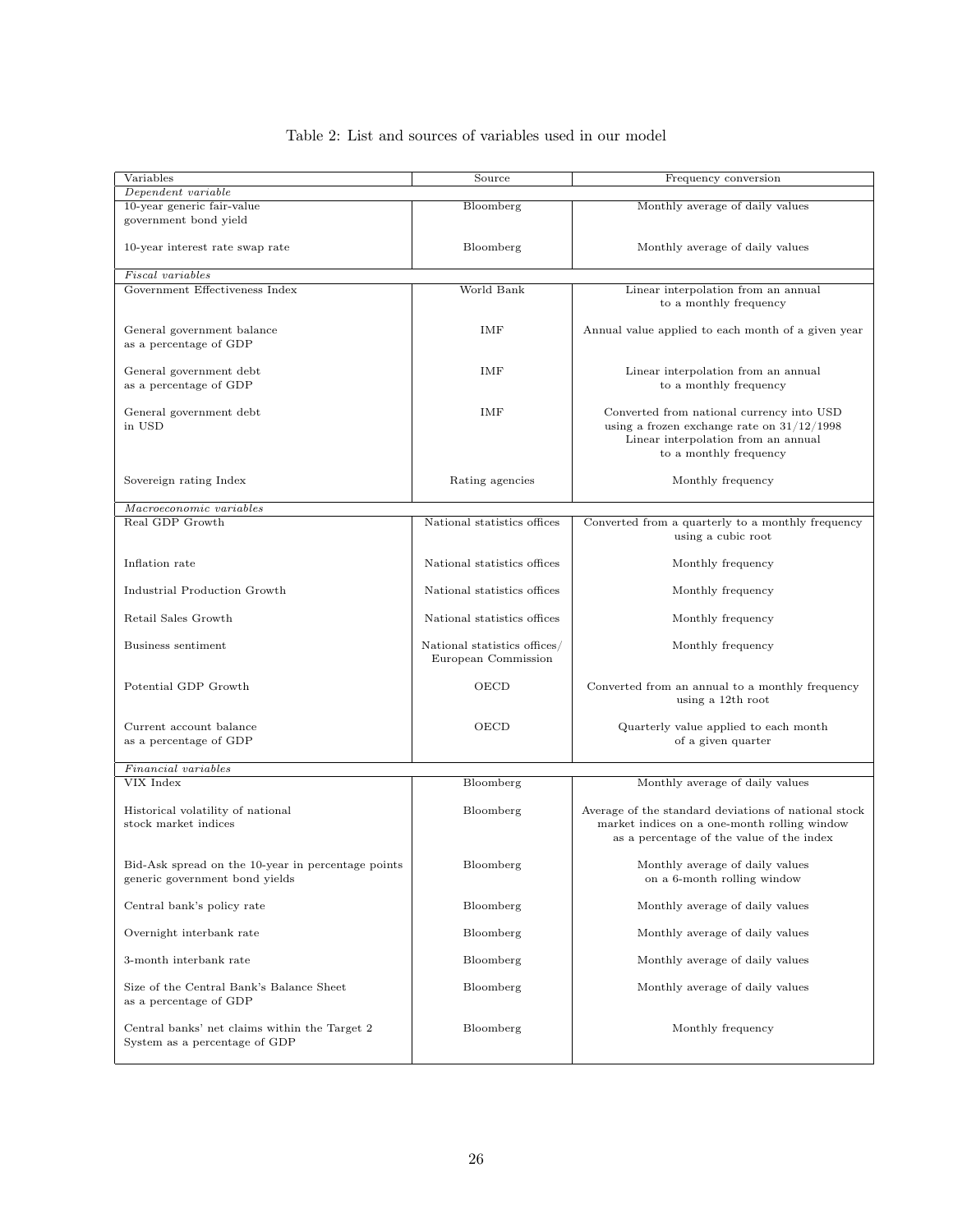|                                               | (1)<br>Expected Signs | (2)<br>Baseline        | (3)<br>Macro          | (4)<br>Fiscal          | $\overline{(5)}$<br>Liquidity | (6)<br>Risk            |
|-----------------------------------------------|-----------------------|------------------------|-----------------------|------------------------|-------------------------------|------------------------|
| Macroeconomic Variables                       |                       |                        |                       |                        |                               |                        |
| GDP Growth                                    |                       | $-0.170**$<br>(0.084)  |                       | $-0.134*$<br>(0.074)   | $-0.218***$<br>(0.081)        | $-0.154**$<br>(0.074)  |
| <b>Business Confidence</b>                    |                       |                        | $-0.097$<br>(0.059)   |                        |                               |                        |
| Inflation Rate                                | $\overline{\cdot}$    |                        | $-0.004$<br>(0.030)   |                        |                               |                        |
| Industrial Production Growth                  |                       |                        | $-0.005$<br>(0.004)   |                        |                               |                        |
| Retail Sales Growth                           |                       |                        | $-0.015**$<br>(0.006) |                        |                               |                        |
| Fiscal Strength Variables                     |                       |                        |                       |                        |                               |                        |
| General Govt Debt-to-GDP Ratio                |                       | 0.005<br>(0.004)       | $0.013*$<br>(0.007)   |                        | 0.013<br>(0.009)              | 0.004<br>(0.004)       |
| Govt Budget Balance                           |                       | $-0.052***$<br>(0.016) | $-0.061*$<br>(0.032)  |                        | $-0.068***$<br>(0.024)        | $-0.053***$<br>(0.015) |
| Sovereign Rating                              | $^{+}$                |                        |                       | $0.334***$<br>(0.065)  |                               |                        |
| Safe Haven Effect Variable                    |                       |                        |                       |                        |                               |                        |
| Government Effectiveness                      |                       | $-0.747***$<br>(0.217) | $-0.796**$<br>(0.341) | $-0.611***$<br>(0.204) | $-1.236***$<br>(0.351)        | $-0.694***$<br>(0.202) |
| Risk Aversion Variables                       |                       |                        |                       |                        |                               |                        |
| VIX                                           | $\overline{\cdot}$    | $0.005**$<br>(0.002)   | 0.004<br>(0.003)      | $0.006**$<br>(0.002)   | $0.005**$<br>(0.002)          |                        |
| Stock Market Volatility                       | $\overline{\cdot}$    |                        |                       |                        |                               | $0.064***$<br>(0.017)  |
| Liquidity Variables                           |                       |                        |                       |                        |                               |                        |
| Bid-Ask Spread                                | $^{+}$                | 9.974***<br>(2.261)    | $9.879***$<br>(0.625) | $7.236***$<br>(2.343)  |                               | $9.967***$<br>(2.239)  |
| Total Amount of Public Debt<br>(trillion USD) |                       |                        |                       |                        | $-0.120$<br>(0.078)           |                        |
| Monetary Policy Variable                      |                       |                        |                       |                        |                               |                        |
| LIBOR                                         | $\overline{\cdot}$    | $-0.062***$<br>(0.024) | $-0.023$<br>(0.043)   | $-0.108***$<br>(0.021) | $-0.015$<br>(0.031)           | $-0.067***$<br>(0.023) |
| Dummy IMF                                     | $\, ?$                | $1.655\,$<br>(1.117)   | 2.628<br>(1.865)      | 0.993<br>(0.791)       | $3.221*$<br>(1.598)           | 1.663<br>(1.104)       |
| Observations<br>$\mathbb{R}^2$                |                       | 3,797<br>0.77          | 3,045<br>$\rm 0.88$   | 3,743<br>$\rm 0.81$    | 3,889<br>$\rm 0.65$           | 3,797<br>0.77          |

Table 3: Regression results (static analysis)

Note: LSDV estimates. Monthly dummies are included in the regression but we do not display the coefficients for these regressors. Standard errors robust to heteroskedasticty and within panel serial correlation in parentheses. The asterisks \*\*\*,\*\* and \* indicate significance at the 1%, 5% and 10% level respectively.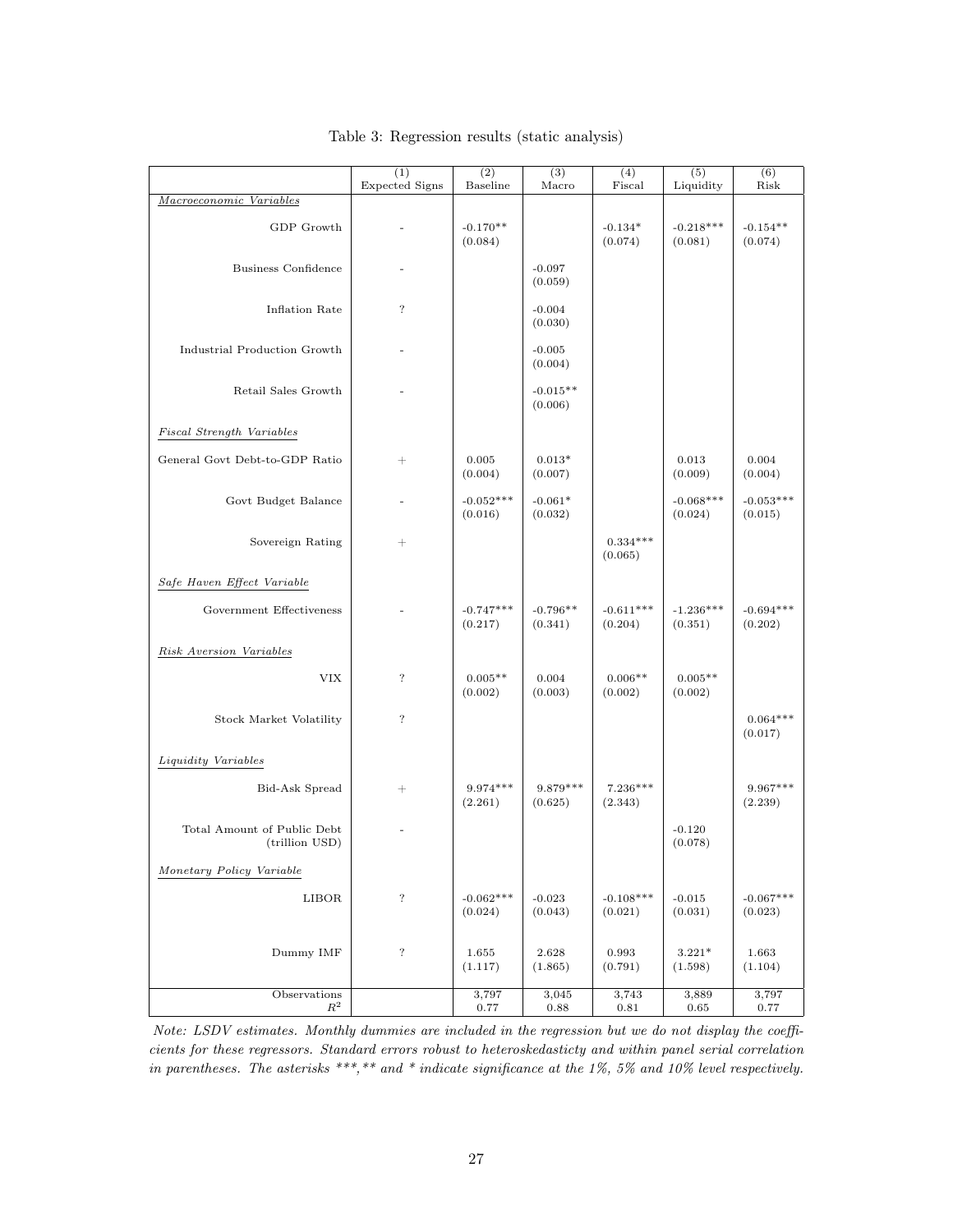|                                | (1)             | $\overline{(2)}$       | (3)         | $\overline{(4)}$ |
|--------------------------------|-----------------|------------------------|-------------|------------------|
|                                | <b>Baseline</b> | Pre-Lehman             | Post-Lehman | Difference       |
| Macroeconomic Variable         |                 |                        |             |                  |
|                                |                 |                        |             |                  |
| GDP Growth                     | $-0.170**$      | $0.077**$              | $-0.302**$  | $-0.379***$      |
|                                | (0.084)         | (0.036)                | (0.117)     | (0.124)          |
|                                |                 |                        |             |                  |
| Fiscal Strength Variables      |                 |                        |             |                  |
|                                |                 |                        |             |                  |
| General Govt Debt-to-GDP Ratio | 0.005           | $-0.003$               | $-0.002$    | 0.001            |
|                                | (0.004)         | (0.005)                | (0.005)     | (0.003)          |
|                                |                 |                        |             |                  |
| Govt Budget Balance            | $-0.052***$     | $-0.038**$             | $-0.072***$ | $-0.033***$      |
|                                | (0.016)         | (0.015)                | (0.015)     | (0.011)          |
|                                |                 |                        |             |                  |
| Safe Haven Effect Variable     |                 |                        |             |                  |
|                                |                 |                        |             |                  |
| Government Effectiveness       | $-0.747***$     | $-0.347$               | $-1.412***$ | $-1.064***$      |
|                                | (0.217)         | (0.254)                | (0.259)     | (0.220)          |
|                                |                 |                        |             |                  |
| Risk Aversion Variable         |                 |                        |             |                  |
|                                |                 |                        |             |                  |
| <b>VIX</b>                     | $0.005**$       | $-0.000$               | 0.008       | 0.008            |
|                                | (0.002)         | (0.002)                | (0.006)     | (0.007)          |
|                                |                 |                        |             |                  |
| Liquidity Variable             |                 |                        |             |                  |
|                                |                 |                        |             |                  |
| Bid-Ask Spread                 | $9.974***$      | 15.405**               | 10.287***   | $-5.118$         |
|                                | (2.261)         | (6.370)                | (2.139)     | (7.890)          |
|                                |                 |                        |             |                  |
| Monetary Policy Variable       |                 |                        |             |                  |
|                                |                 |                        |             |                  |
| <b>LIBOR</b>                   | $-0.062***$     | $-0.081***$<br>(0.019) | $-0.151**$  | $-0.070$         |
|                                | (0.024)         |                        | (0.059)     | (0.061)          |
|                                |                 |                        |             |                  |
| Dummy Crisis                   |                 |                        | $1.542**$   |                  |
|                                |                 |                        | (0.630)     |                  |
|                                |                 |                        |             |                  |
| Dummy IMF                      | 1.655           |                        | 1.283       |                  |
|                                | (1.117)         |                        | (1.089)     |                  |
|                                |                 |                        |             |                  |
| Observations                   | 3,797           |                        | 3,797       |                  |
| $\mathbb{R}^2$                 | 0.77            |                        | 0.82        |                  |
|                                |                 |                        |             |                  |

Table 4: Regression results (time specificities)

Note: LSDV estimates. Columns 2 and 3 coefficients come from the same regression. Column 4 displays the difference between Column 2 and Column 3 coefficients. See section 5.1.1 for further detail. Monthly dummies are included in the regressions but we do not display the coefficients for these regressors. Standard errors robust to heteroskedasticty and within panel serial correlation in parentheses. The asterisks \*\*\*,\*\* and  $*$  indicate significance at the 1%, 5% and 10% level respectively.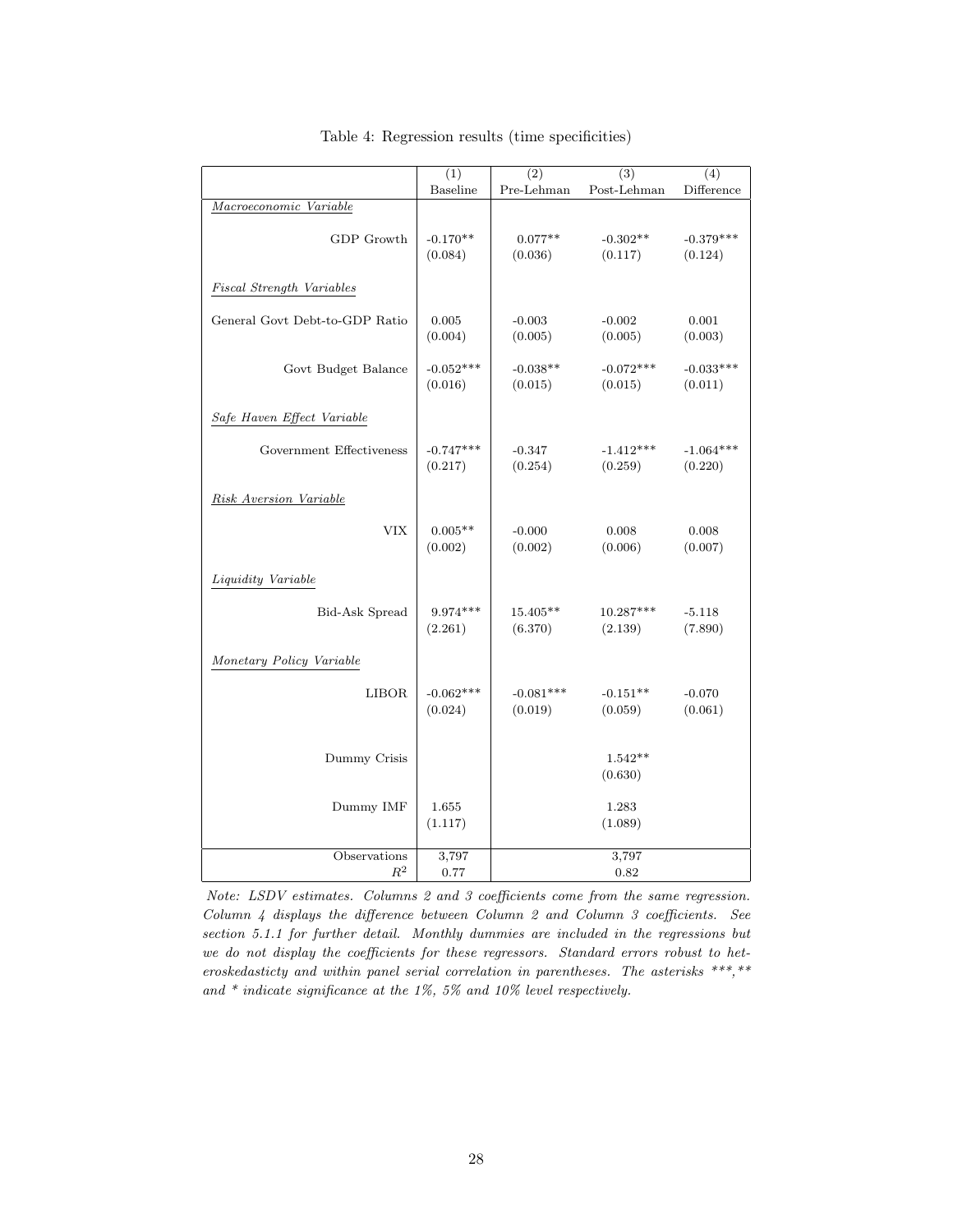|                                | $\overline{(1)}$ | (2)          | $\overline{(3)}$ | (4)         |
|--------------------------------|------------------|--------------|------------------|-------------|
|                                | Baseline         | non-Eurozone | Eurozone         | Difference  |
| Macroeconomic Variable         |                  |              |                  |             |
|                                |                  |              |                  |             |
| GDP Growth                     | $-0.170**$       | $-0.072**$   | $-0.345**$       | $-0.274$    |
|                                | (0.084)          | (0.034)      | (0.158)          | (0.162)     |
|                                |                  |              |                  |             |
| Fiscal Strength Variables      |                  |              |                  |             |
|                                |                  |              |                  |             |
| General Govt Debt-to-GDP Ratio | 0.005            | 0.002        | $-0.001$         | $-0.003$    |
|                                | (0.004)          | (0.002)      | (0.014)          | (0.014)     |
|                                |                  |              |                  |             |
| Govt Budget Balance            | $-0.052***$      | $-0.017*$    | $-0.064***$      | $-0.046*$   |
|                                | (0.016)          | (0.008)      | (0.022)          | (0.023)     |
|                                |                  |              |                  |             |
| Safe Haven Effect Variable     |                  |              |                  |             |
|                                |                  |              |                  |             |
| Government Effectiveness       | $-0.747**$       | 0.205        | $-0.781***$      | $-0.986***$ |
|                                | (0.217)          | (0.215)      | (0.222)          | (0.310)     |
|                                |                  |              |                  |             |
| Risk Aversion Variable         |                  |              |                  |             |
|                                |                  |              |                  |             |
| <b>VIX</b>                     | $0.005**$        | 0.004        | 0.006            | 0.002       |
|                                | (0.002)          | (0.003)      | (0.004)          | (0.004)     |
|                                |                  |              |                  |             |
| Liquidity Variable             |                  |              |                  |             |
|                                |                  |              |                  |             |
| <b>Bid-Ask Spread</b>          | $9.974***$       | $-1.463$     | $8.131**$        | $9.593*$    |
|                                | (2.261)          | (3.587)      | (3.111)          | (4.750)     |
|                                |                  |              |                  |             |
| Monetary Policy Variable       |                  |              |                  |             |
|                                |                  |              |                  |             |
| <b>LIBOR</b>                   | $-0.062***$      | $-0.057***$  | $-0.143***$      | $-0.087$    |
|                                | (0.024)          | (0.017)      | (0.054)          | (0.056)     |
|                                |                  |              |                  |             |
|                                |                  |              |                  |             |
| Dummy IMF                      | 1.655            | $-2.618$     |                  |             |
|                                | (1.117)          | (1.882)      |                  |             |
|                                |                  |              |                  |             |
| Observations                   | 3,797            |              | 3,797            |             |
| $R^2$                          | 0.77             |              | 0.81             |             |

|  |  | Table 5: Regression results (geographic specificities) |  |
|--|--|--------------------------------------------------------|--|
|  |  |                                                        |  |

Note: LSDV estimates. Columns 2 and 3 coefficients come from the same regression. Column 4 displays the difference between Column 2 and Column 3 coefficients. See section 5.1.2 for further detail. Monthly dummies are included in the regressions but we do not display the coefficients for these regressors. Standard errors robust to heteroskedasticty and within panel serial correlation in parentheses. The asterisks  $***$ ,  $**$ and  $*$  indicate significance at the 1%, 5% and 10% level respectively.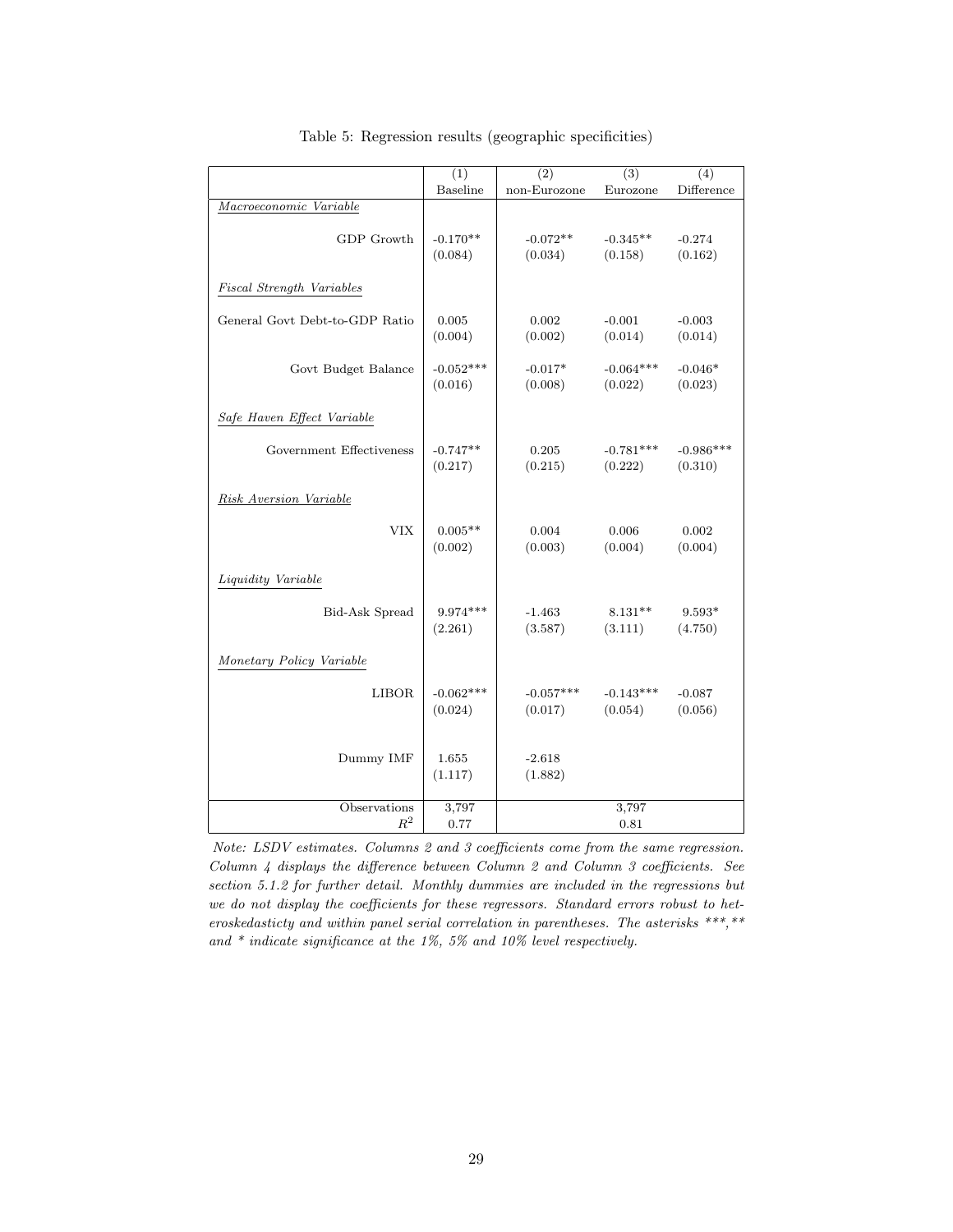|                                                              | (1)                  | (2)                  | (3)        | (4)                   | (5)                       |  |  |  |
|--------------------------------------------------------------|----------------------|----------------------|------------|-----------------------|---------------------------|--|--|--|
|                                                              | Baseline             | pre-Lehman           | pre-Lehman | post-Lehman           | post-Lehman               |  |  |  |
|                                                              |                      | non-Eurozone         | Eurozone   | $non-Eurozone$        | Eurozone                  |  |  |  |
| Macroeconomic Variable                                       |                      |                      |            |                       |                           |  |  |  |
| GDP Growth                                                   | $-0.170**$           | $0.011\,$            | $-0.024$   | $-0.061*$             | $-0.556**$                |  |  |  |
|                                                              | (0.084)              | (0.068)              | (0.079)    | (0.034)               | (0.238)                   |  |  |  |
| Fiscal Strength Variables                                    |                      |                      |            |                       |                           |  |  |  |
| General Govt Debt-to-GDP Ratio                               | 0.005                | $-0.001$             | $-0.014$   | $-0.003**$            | $-0.017$                  |  |  |  |
|                                                              | (0.004)              | (0.001)              | (0.012)    | (0.001)               | (0.020)                   |  |  |  |
| Govt Budget Balance                                          | $-0.052***$          | $-0.007$             | $-0.006$   | $-0.021***$           | $-0.094***$               |  |  |  |
|                                                              | (0.016)              | (0.008)              | (0.035)    | (0.004)               | (0.022)                   |  |  |  |
| Safe Haven Effect Variable                                   |                      |                      |            |                       |                           |  |  |  |
| Government Effectiveness                                     | $-0.747***$          | 0.075                | 0.300      | $-0.679***$           | $-1.102***$               |  |  |  |
|                                                              | (0.217)              | (0.170)              | (0.264)    | (0.220)               | (0.353)                   |  |  |  |
| Risk Aversion Variable                                       |                      |                      |            |                       |                           |  |  |  |
| <b>VIX</b>                                                   | $0.005**$            | $-0.004$             | 0.002      | $0.009***$            | $-0.023**$                |  |  |  |
|                                                              | (0.002)              | (0.002)              | (0.002)    | (0.002)               | (0.010)                   |  |  |  |
| Liquidity Variable                                           |                      |                      |            |                       |                           |  |  |  |
| Bid-Ask Spread                                               | $9.974***$           | $3.698*$             | 0.617      | $-3.195$              | $8.256***$                |  |  |  |
|                                                              | (2.261)              | (1.988)              | (6.818)    | (2.220)               | (2.274)                   |  |  |  |
| Monetary Policy Variable                                     |                      |                      |            |                       |                           |  |  |  |
| <b>LIBOR</b>                                                 | $-0.062***$          | $-0.065***$          | $-0.056**$ | $-0.108***$           | $-0.006$                  |  |  |  |
|                                                              | (0.024)              | (0.012)              | (0.022)    | (0.019)               | (0.056)                   |  |  |  |
| Dummy Crisis                                                 |                      |                      |            | $1.250***$<br>(0.334) | $3.099^{\ast}$<br>(1.725) |  |  |  |
| Dummy IMF                                                    | $1.655\,$<br>(1.117) | $-0.221*$<br>(0.117) |            |                       |                           |  |  |  |
| $\begin{minipage}{.4\linewidth} Observations \end{minipage}$ | 3,797                |                      | 3,797      |                       |                           |  |  |  |
| $\mathbb{R}^2$                                               | $0.77\,$             |                      | 0.88       |                       |                           |  |  |  |

Table 6: Regression results (time and geographic specificities)

Note: LSDV estimates. Columns 2, 3, 4 and 5 coefficients come from the same regression. See section 5.1.3 for further detail. Monthly dummies are included in the regressions but we do not display the coefficients for these regressors. Standard errors robust to heteroskedasticty and within panel serial correlation in parentheses. The asterisks \*\*\*,\*\* and \* indicate significance at the 1%, 5% and 10% level respectively.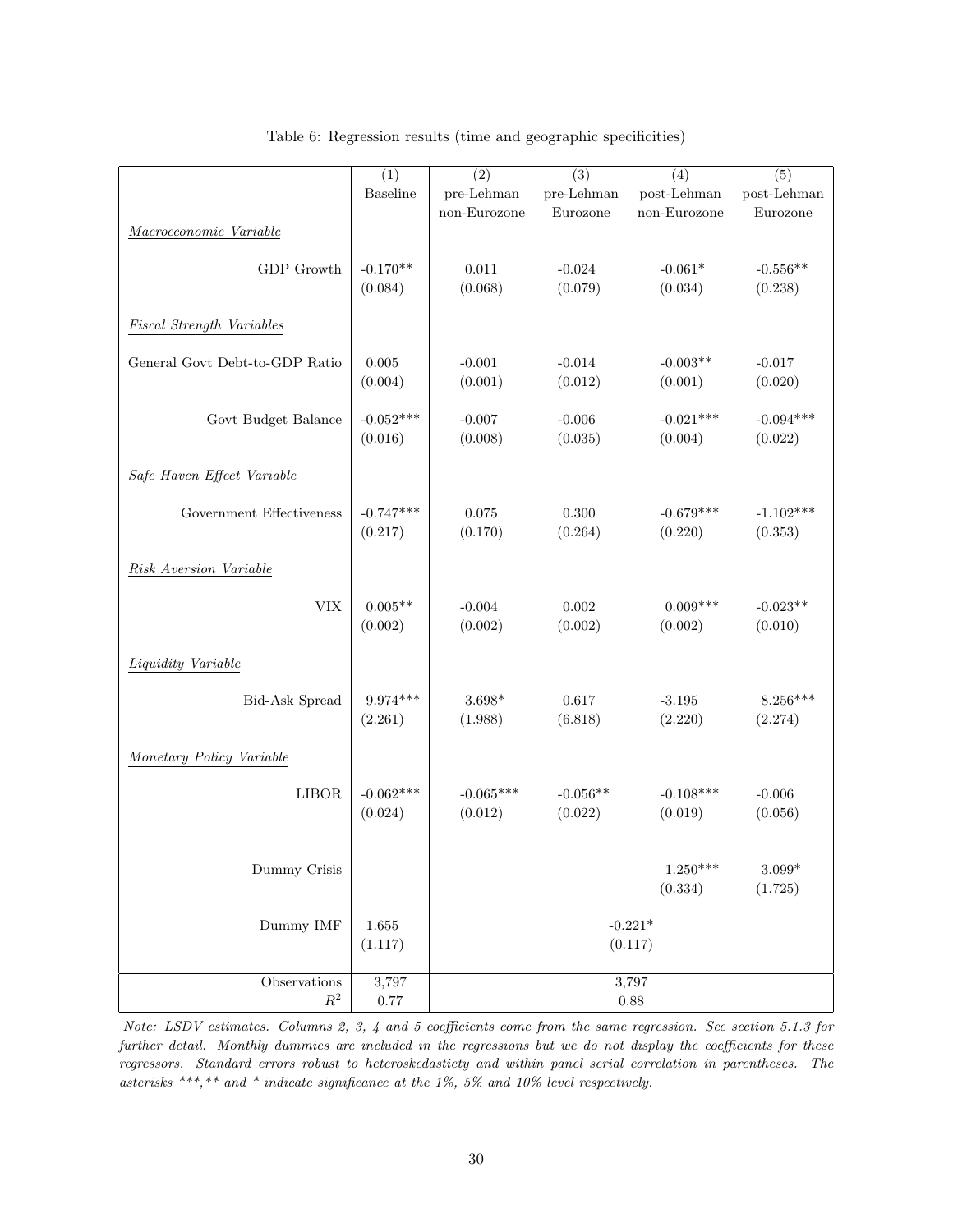|                                                          | (1)                    | (2)                    | (3)                    | (4)                    |
|----------------------------------------------------------|------------------------|------------------------|------------------------|------------------------|
| Macroeconomic Variable                                   |                        |                        |                        |                        |
| GDP Growth                                               | $-0.248**$<br>(0.101)  | $-0.164***$<br>(0.057) | $-0.321***$<br>(0.103) | $-0.244***$<br>(0.055) |
| <b>Fiscal Strength Variables</b>                         |                        |                        |                        |                        |
| General Govt Debt-to-GDP Ratio                           | 0.003<br>(0.016)       | 0.006<br>(0.009)       | $-0.007$<br>(0.020)    | $-0.006$<br>(0.015)    |
| Govt Budget Balance                                      | $-0.075***$<br>(0.019) | $-0.036**$<br>(0.017)  | $-0.038*$<br>(0.021)   | 0.013<br>(0.027)       |
| Safe Haven Effect Variables                              |                        |                        |                        |                        |
| Government Effectiveness                                 | $-1.655$<br>(2.318)    | $-2.288$<br>(1.994)    | $-3.524$<br>(2.408)    |                        |
| TARGET2 Balance                                          |                        |                        |                        | $-0.043***$<br>(0.011) |
| Risk Aversion Variable                                   |                        |                        |                        |                        |
| <b>VIX</b>                                               | 0.001<br>(0.010)       | $-0.001$<br>(0.008)    | $-0.028$<br>(0.016)    | $-0.033*$<br>(0.016)   |
| Liquidity Variable                                       |                        |                        |                        |                        |
| <b>Bid-Ask Spread</b>                                    | $9.101***$<br>(2.116)  | $11.125***$<br>(1.451) | 10.279***<br>(1.268)   | 10.470***<br>(1.327)   |
| Monetary Policy Variables                                |                        |                        |                        |                        |
| <b>LIBOR</b>                                             | $-0.001$<br>(0.091)    | 0.045<br>(0.077)       | 0.137<br>(0.111)       | $0.182*$<br>(0.102)    |
| Central Bank's Balance Sheet<br>(non-Eurozone countries) |                        | $-0.012***$<br>(0.004) |                        |                        |
| ECB's Balance Sheet                                      |                        | cf. Annex B            | cf. Annex B            | cf. Annex B            |
| Dummy IMF                                                | 1.398<br>(1.183)       | 1.753<br>(1.173)       | $3.070**$<br>(1.345)   | 2.279<br>(1.340)       |
| Observations<br>$R^2$                                    | 1,356<br>0.87          | 1,259<br>0.92          | 643<br>0.95            | 643<br>0.95            |

Table 7: Regression results (restrained samples)

Note: LSDV estimates. Monthly dummies are included in the regression but we do not display the coefficients for these regressors. For the sake of clarity, the country-specific coefficients on the size of ECB's balance sheet are shown in Annex B. Standard errors robust to heteroskedasticty and within panel serial correlation in parentheses. The asterisks  $^{***},^{**}$  and  $^{*}$  indicate significance at the 1%, 5% and 10% level respectively.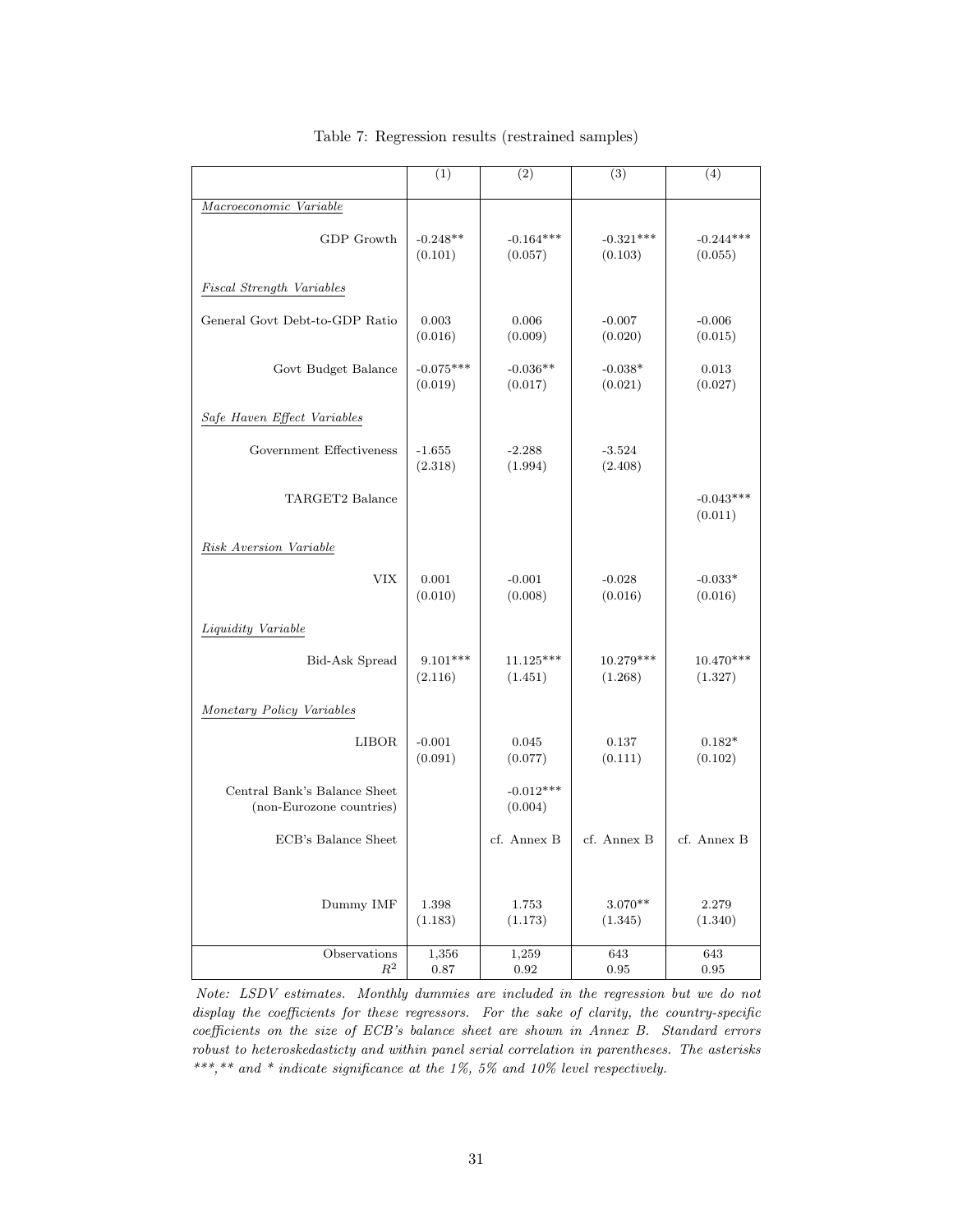|                                             | (1)                    |
|---------------------------------------------|------------------------|
| Long Term Determinants                      |                        |
| Potential GDP Growth                        | $-1.179***$<br>(0.315) |
| General Govt Debt-to-GDP Ratio              | $0.007***$<br>(0.002)  |
| Speed of adjustment                         | $-0.071***$<br>(0.010) |
| Short run determinants                      |                        |
| GDP Growth                                  | $-0.026**$<br>(0.012)  |
| General Govt Debt-to-GDP Ratio              | $0.045***$<br>(0.017)  |
| Govt Budget Balance                         | $-0.004$<br>(0.006)    |
| Government Effectiveness                    | $0.655***$<br>(0.250)  |
| <b>VIX</b>                                  | 0.000<br>(0.001)       |
| Bid-Ask Spread                              | $4.597***$<br>(1.558)  |
| <b>LIBOR</b>                                | $-0.084***$<br>(0.015) |
| Dummy IMF                                   | 0.041<br>(0.038)       |
| Observations<br>p-value of the Hausman test | 3,775<br>0.55          |

Table 8: Regression results (Pooled Mean Group estimator)

Note: Estimation is performed using the PMG estimator of Pesaran et al. (1999). The reported shortrun coefficients and the speed of adjustment are simple averages of country-specific coefficients.The asterisks \*\*\*,\*\* and \* indicate significance at the  $1\%$ , 5% and  $10\%$  level respectively.  $H_0$  (Hausman test): difference in long-run coefficients not systematic.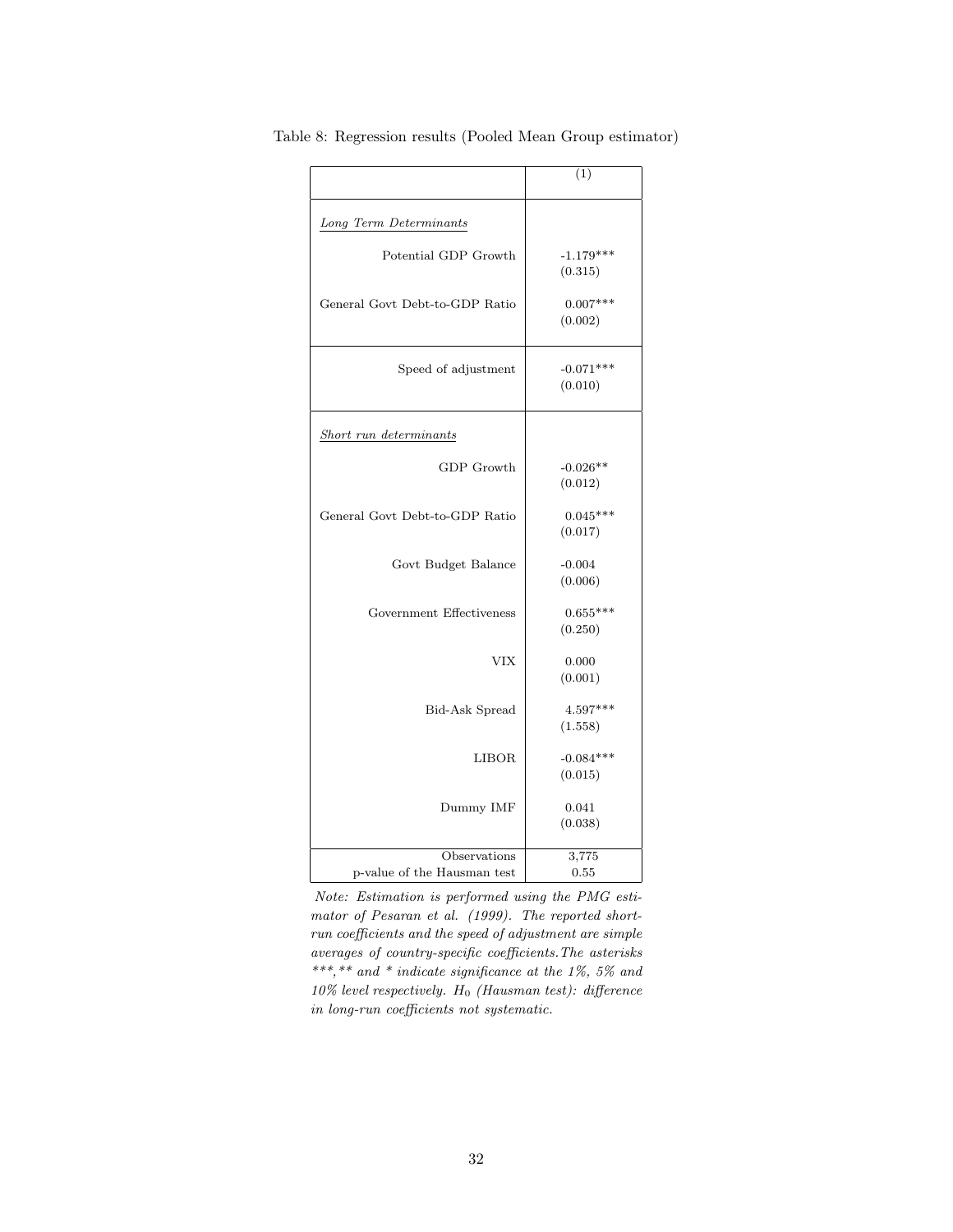## Appendices

#### A Taking the foreign exchange rate factor into account

The yield of a national currency-denominated country k's sovereign bond depends on the currency held by the buyer. For instance, an investor who holds currency  $l$  has to convert it into currency  $k$ , buy the bond and do the reverse conversion at maturity. Consequently, if  $i_k(l)$  is the yield of a country k's sovereign bond from the point of view of an investor who holds currency  $l$ , we have:

$$
1 + i_k(l) = (1 + i_k) \cdot \left(\frac{\mathbb{E}[S_T(l/k)]}{S_0(l/k)}\right)^{1/T}
$$
\n(4)

where T is the bond maturity,  $S_t(l/k)$  is the exchange rate from currency k to currency l at date t and  $i_k = i_k(k)$ . As we have already noticed, few satisfactory data are available on Bloomberg for  $\mathbb{E}[S_{10y}(l/k)]$ , which is a forward exchange rate, because 10-year exchange rate forwards are not liquid. Therefore, (4) cannot be used to modify the sovereign yields of our panel in order to take the foreign exchange rate factor into account.

Following Favero et al. (1997) and Gomez-Puig (2006), we have decided to circumvent this problem by using the 10-year interest swap rate in each currency: we make the key assumption that swap rates are foreign exchange risk-free, that is to say  $is_k(l) = is_l$ , where  $is_l$  is currency l 10-year swap rate and  $is_k(l)$  is currency  $k$  10-year swap rate from the point of view of a currency  $l$  holder. Said differently, we assume that it is equivalent for a currency l holder to buy a currency l 10-year interest rate swap, or to convert currency l into currency k, buy a currency k 10-year interest rate swap and do the reverse conversion at maturity. Consequently:

$$
\left(\frac{\mathbb{E}[S_T(l/k)]}{S_0(l/k)}\right)^{1/T} = \frac{1+is_l}{1+is_k} \tag{5}
$$

Substituting  $(5)$  into  $(4)$ , we now have a simple formula to convert country k sovereign interest rates into yields from currency l holders' point of view:

$$
1 + i_k(l) = (1 + i_k) \cdot \left(\frac{1 + i s_l}{1 + i s_k}\right)
$$

The linearized version of this equality is:

$$
i_k(l) = i_k + is_l - is_k
$$

It can now be easily shown that, contrary to the sovereign yield  $i_k$ , the spread  $i_k - i s_k$  does not depend on the currency held by the investor.<sup>25</sup> Therefore, the spread between the 10-year sovereign bond yield and the swap rate is not affected by any foreign exchange risk. Finally, we check wether the loglinearized version of (5) holds, in order to validate our reasoning: the results obtained for the few data available on Bloomberg are satisfactory.

<sup>25∀</sup>l,  $i_k(l) - is_k(l) = i_k + is_l - is_k - is_l = i_k - is_k.$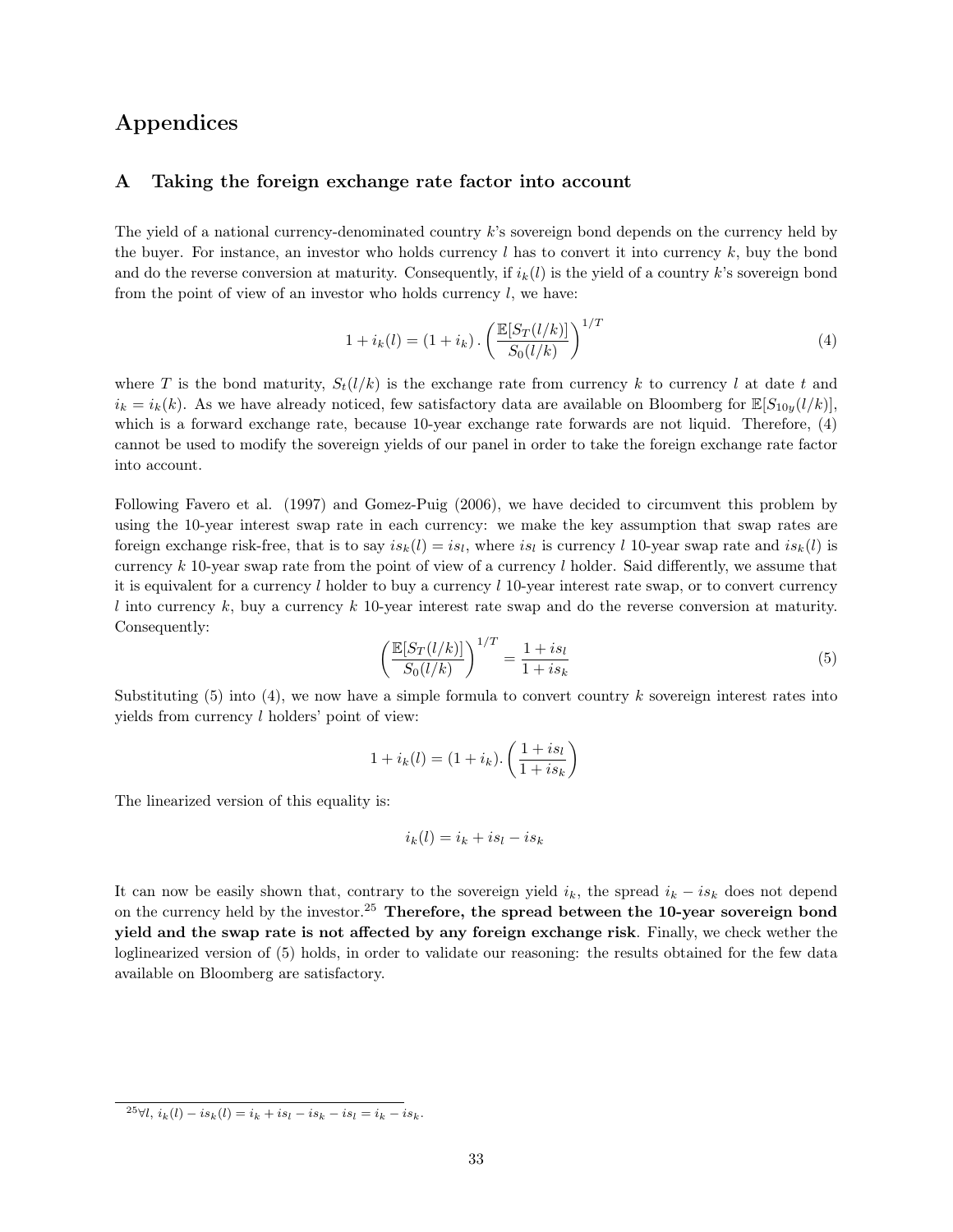|  |  |  | B Annex to Table 7: Country-specific coefficients on ECB's balance sheet |  |  |  |
|--|--|--|--------------------------------------------------------------------------|--|--|--|
|--|--|--|--------------------------------------------------------------------------|--|--|--|

|                 | (2)                    | (3)                   | $\overline{(4)}$       |
|-----------------|------------------------|-----------------------|------------------------|
| Austria         | $-0.034$               | $-0.059$              | $-0.024***$            |
|                 | (0.034)                | (0.038)               | (0.007)                |
|                 |                        |                       |                        |
| Belgium         | $0.037**$<br>(0.017)   | 0.012<br>(0.012)      | $0.028***$<br>(0.008)  |
|                 |                        |                       |                        |
| Finland         | $-0.014$               | $-0.033$              | $0.091**$              |
|                 | (0.013)                | (0.017)               | (0.035)                |
| France          | $-0.000$               | $-0.014$              | $0.029**$              |
|                 | (0.030)                | (0.031)               | (0.012)                |
|                 |                        |                       |                        |
| Germany         | $-0.004$               | $-0.008$              | $0.048**$              |
|                 | (0.010)                | (0.016)               | (0.017)                |
| Greece          | $0.702***$             | 0.355                 | 0.464                  |
|                 | (0.255)                | (0.276)               | (0.291)                |
|                 |                        |                       |                        |
| Ireland         | $-0.346***$<br>(0.107) | $-0.343**$<br>(0.148) | $-0.377***$<br>(0.122) |
|                 |                        |                       |                        |
| Italy           | $0.213***$             | $0.205***$            | $0.133***$             |
|                 | (0.012)                | (0.018)               | (0.021)                |
| The Netherlands | 0.006                  | $-0.001$              | $0.063**$              |
|                 | (0.016)                | (0.021)               | (0.024)                |
|                 |                        |                       |                        |
| Portugal        | $-0.116$               | $-0.177$              | $-0.198$               |
|                 | (0.117)                | (0.127)               | (0.132)                |
| Spain           | $0.278***$             | $0.307***$            | $0.150***$             |
|                 | (0.036)                | (0.064)               | (0.035)                |
|                 |                        |                       |                        |

Note: LSDV estimates. Standard errors robust to heteroskedasticty and within panel serial correlation in parentheses. The asterisks  $***$ ,  $**$  and  $*$  indicate significance at the 1%, 5% and 10% level respectively. See Table 7 for further details.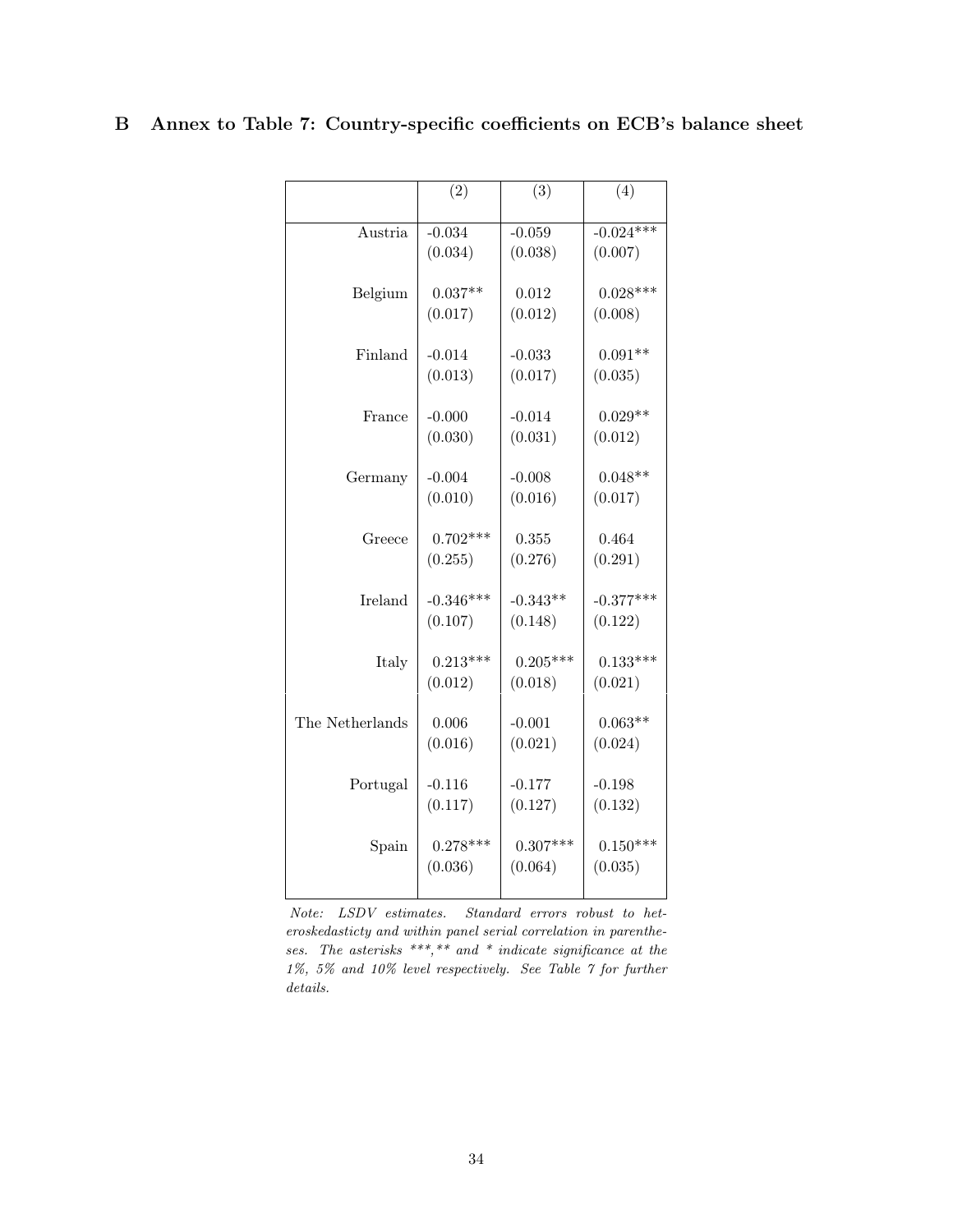#### C Results of the stationarity tests

We perform two different types of panel unit-root tests on the data.

• The LLC test, proposed by Levin, Lin and Chu (2002), consider the following basic ADF specification:

$$
\Delta y_{it} = \alpha y_{it-1} + \sum_{j=1}^{p_i} \beta_{ij} \Delta y_{it-j} + \delta_i X_{it} + \varepsilon_{it}
$$

where  $y_{it}$  is the variable of interest and  $X_{it}$  a set of exogenous variables which can include fixed effects or individual trends. This term may also be omitted. The null and alternative hypotheses for the test may be written as:

$$
H_0: \alpha = 0 \qquad H_a: \alpha < 0 \; .
$$

LLC is said to be a test with a common unit root process since  $\alpha$  is constant across cross-sections.

• The Fisher-type ADF test combines the  $p$ -values from individual unit root tests to obtain an overall statistic. This procedure, which uses Fisher's (1932) results, has been proposed by Maddala and Wu (1999) and by Choi (2001). If the individual ADF specifications are noted:

$$
\Delta y_{it} = \alpha_i y_{it-1} + \sum_{j=1}^{p_i} \beta_{ij} \Delta y_{it-j} + \delta_i X_{it} + \varepsilon_{it}
$$

where the notations are similar to those we used in the previous paragraph, the null and alternative hypotheses for the test may be written as:

$$
H_0: \forall i \ \alpha_i = 0 \qquad H_a: \exists i \ \alpha_i < 0 \ .
$$

As opposed to the LLC test, the Fisher-type ADF test is said to be a test with individual unit root processes.

We perform these two tests on the series of the baseline estimation. We consider several specifications: the number of lags  $p_i$  to be included in the ADF specification, which can vary across cross-sections, is either fixed to a predetermined value (1 or 3) or automatically chosen for each cross-section following an information criterion (BIC). We also carry out the tests with different sets of exogenous variables included in the ADF specifications.

The exogenous variables that we chose to include in the ADF specifications have a direct impact on the type of non stationarity that is assumed under the null hypothesis. As recalled in Phillips and Moon (2000), the inclusion of a fixed-effect in the ADF specification results under the null hypothesis in individual specific deterministic trends in the data. For example, if we consider the simplest ADF specification ( $p_i = 0$ ) with an individual fixed-effect under the null, recursive substitution leads to:

$$
\Delta y_{it} = \gamma_i + \varepsilon_{it}
$$
  

$$
y_{it} = \gamma_i t + \sum_{k=1}^{t} \varepsilon_{ik} + y_{i0} = \gamma_i t + W_{it}
$$

where  $W_{it}$  is a random walk, i.e. a pure unit root process. Similarly, the inclusion of both a fixed effect and an individual trend in the ADF specification results under the null hypothesis in individual quadratic time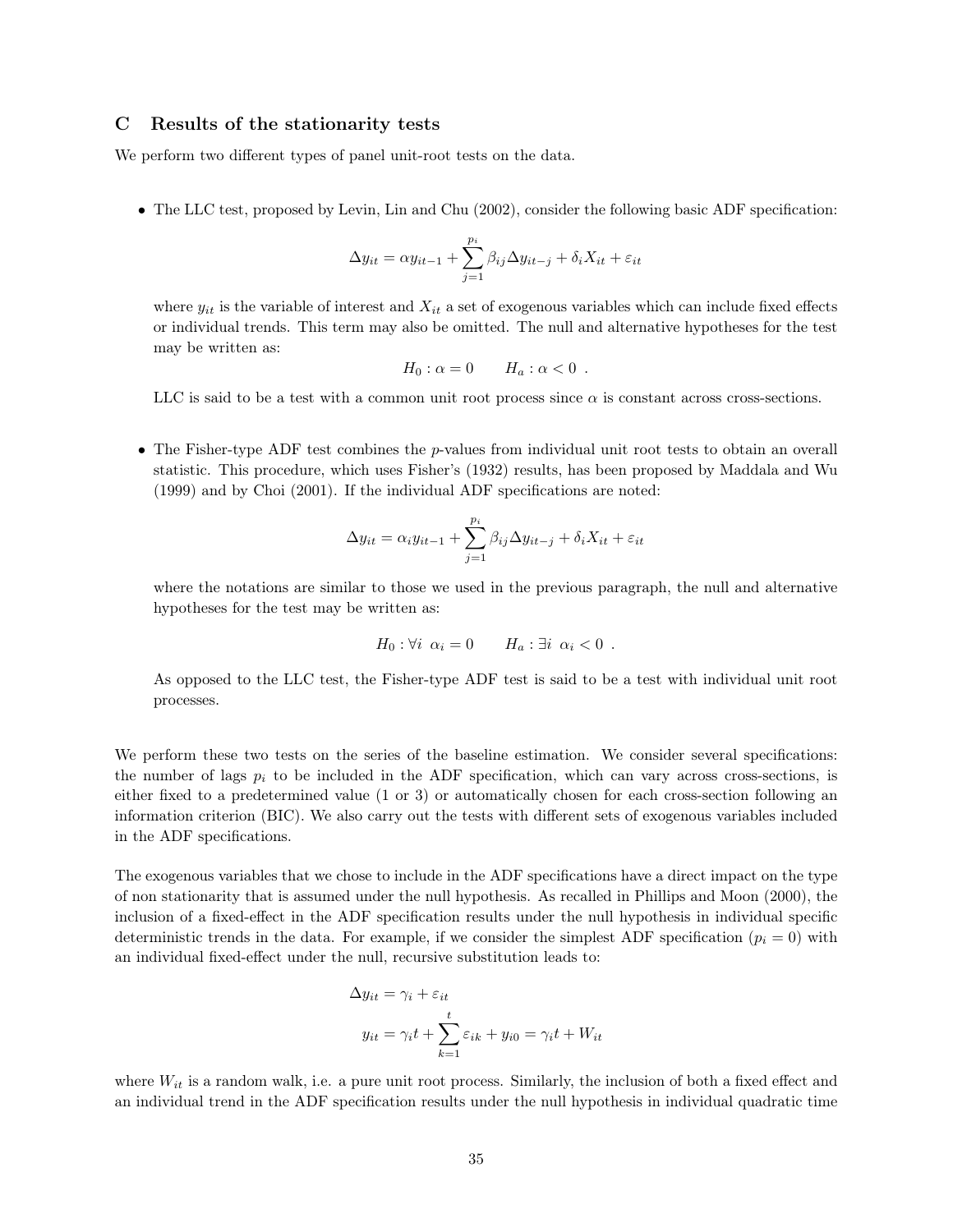polynomials in the data, while including no exogenous regressor in the ADF specification results under the null in a pure random walk.

Looking closely at the data, the type of non stationarity that has to be assumed under the null hypothesis is not obvious. The general government debt-to-GDP ratio seems to be the only series that may display crosssection specific quadratic time polynomials. Therefore, we perform the tests under both *fixed effect* and *fixed* effect and individual trend specifications for this series. For all the other variables of our baseline, we perform the tests under both no exogenous regressor and fixed effect specifications. The results (displayed below) are not clear-cut and depend, in particular, on the number of lags introduced in the ADF specification: the tests do not allow us to conclude either that there is non-stationarity nor stationarity.

|                           |                         | No exogenous regressor |       |       | Individual fixed-effects |       |       |
|---------------------------|-------------------------|------------------------|-------|-------|--------------------------|-------|-------|
|                           | Number of lags included | BIC -                  |       |       | BIC                      |       |       |
| in the test specification |                         |                        |       |       |                          |       |       |
| Spread between sovereign  | LLC                     | 0.000                  | 0.000 | 0.000 | 0.598                    | 0.409 | 0.636 |
| long-term bond yield      |                         |                        |       |       |                          |       |       |
| and the swap rate         | Fisher-ADF              | 0.000                  | 0.000 | 0.000 | 0.005                    | 0.005 | 0.004 |
|                           |                         |                        |       |       |                          |       |       |

p-values of the stationarity tests.

 $LLC:$   $H_0:$  unit root (common unit root process).

Fisher-ADF:  $H_0$ : unit root (individual unit root processes).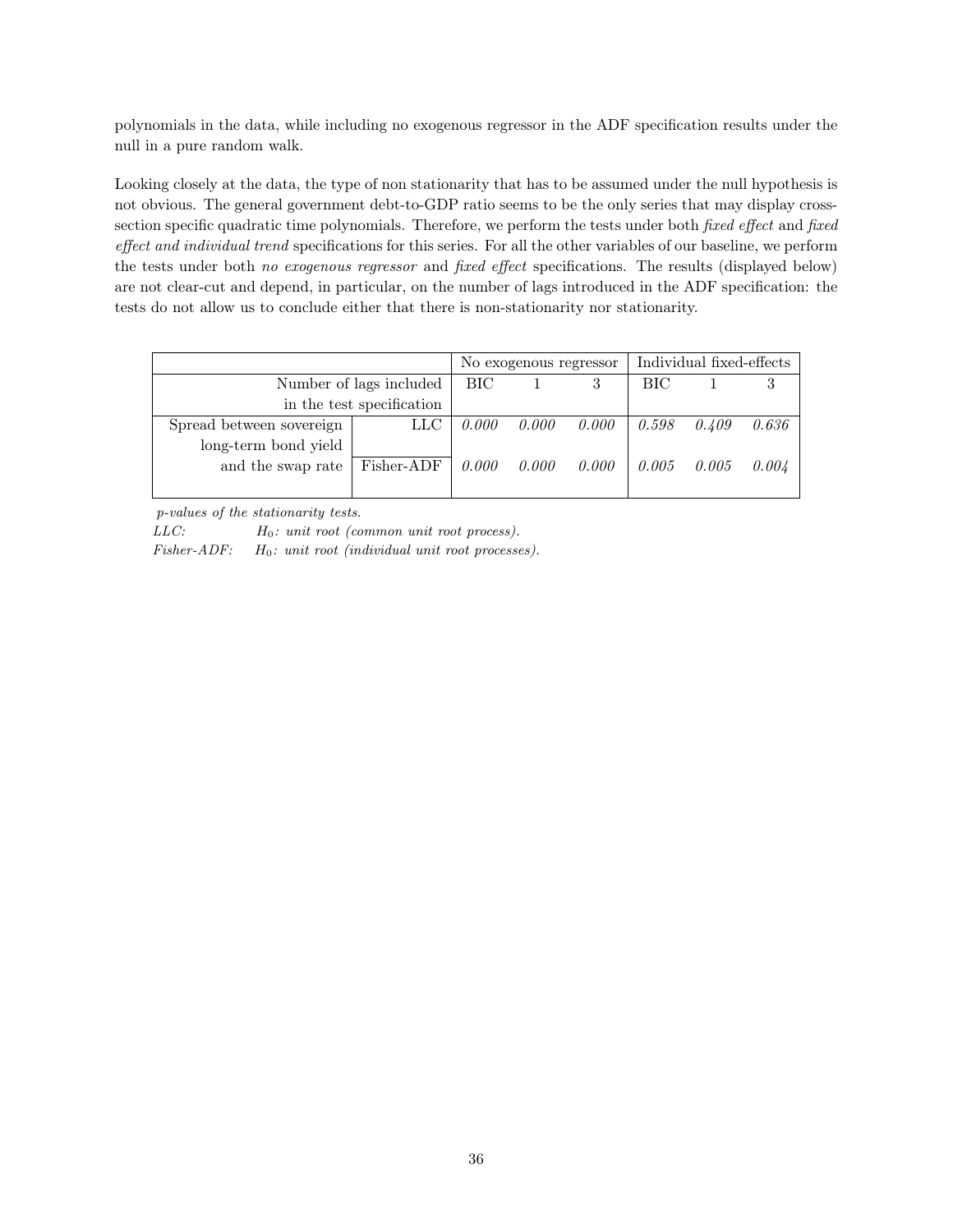|                           |             |            | No exogenous regressor |       |            | Individual fixed-effects |       |  |
|---------------------------|-------------|------------|------------------------|-------|------------|--------------------------|-------|--|
| Number of lags included   |             | <b>BIC</b> | $\mathbf{1}$           | 3     | <b>BIC</b> | $\mathbf{1}$             | 3     |  |
| in the test specification |             |            |                        |       |            |                          |       |  |
| GDP Growth                | <b>LLC</b>  | 0.000      | 0.000                  | 0.000 | 0.000      | 0.000                    | 0.000 |  |
|                           | Fisher-ADF  | 0.000      | 0.000                  | 0.000 | 0.000      | 0.000                    | 0.000 |  |
| Govt Budget Balance       | LLC         | 0.004      | 0.004                  | 0.004 | 0.652      | 0.643                    | 0.625 |  |
|                           | Fisher-ADF  | 0.366      | 0.365                  | 0.363 | 0.797      | 0.775                    | 0.725 |  |
| Government Effectiveness  | ${\rm LLC}$ | 0.008      | 0.009                  | 0.009 | 0.362      | 0.247                    | 0.222 |  |
|                           | Fisher-ADF  | 0.608      | 0.633                  | 0.632 | 0.630      | 0.385                    | 0.284 |  |
| <b>VIX</b>                | ${\rm LLC}$ | 0.000      | 0.000                  | 0.000 | 0.000      | 0.000                    | 0.000 |  |
|                           | Fisher-ADF  | 0.007      | 0.000                  | 0.008 | 0.000      | 0.000                    | 0.000 |  |
| Bid-Ask Spread            | ${\rm LLC}$ | 0.000      | 0.000                  | 0.000 | 0.304      | 0.000                    | 0.080 |  |
|                           | Fisher-ADF  | 0.000      | 0.000                  | 0.000 | 0.000      | 0.000                    | 0.000 |  |
| <b>LIBOR</b>              | ${\rm LLC}$ | 0.000      | 0.000                  | 0.000 | 0.408      | 0.612                    | 0.416 |  |
|                           | Fisher-ADF  | 0.001      | 0.001                  | 0.013 | 0.769      | 0.921                    | 0.759 |  |

p-values of the stationarity tests.

 $LLC:$   $H_0:$  unit root (common unit root process).

 ${\it Fisher-ADF:} \hspace{0.5cm} H_0: \; unit \; root \; (individual \; unit \; root \; processes).$ 

|                           |              | individual fixed-effects |                     |   | Individual fixed-effects |            |       |
|---------------------------|--------------|--------------------------|---------------------|---|--------------------------|------------|-------|
|                           |              |                          |                     |   |                          | and trends |       |
| Number of lags included   |              | BIC                      | $\overline{1}$      | 3 | BIC.                     |            |       |
| in the test specification |              |                          |                     |   |                          |            |       |
| General Govt              | $_{\rm LLC}$ | 0.001                    | $0.002 \quad 0.005$ |   | 0.000                    | 0.000      | 0.000 |
| Debt-to-GDP ratio         |              |                          |                     |   |                          |            |       |
|                           | Fisher-ADF   | 0.926                    | $0.927$ $0.947$     |   | 0.528                    | 0.542      | 0.648 |
|                           |              |                          |                     |   |                          |            |       |

p-values of the stationarity tests.

 $LLC:$   $H_0:$  unit root (common unit root process).

Fisher-ADF:  $H_0$ : unit root (individual unit root processes).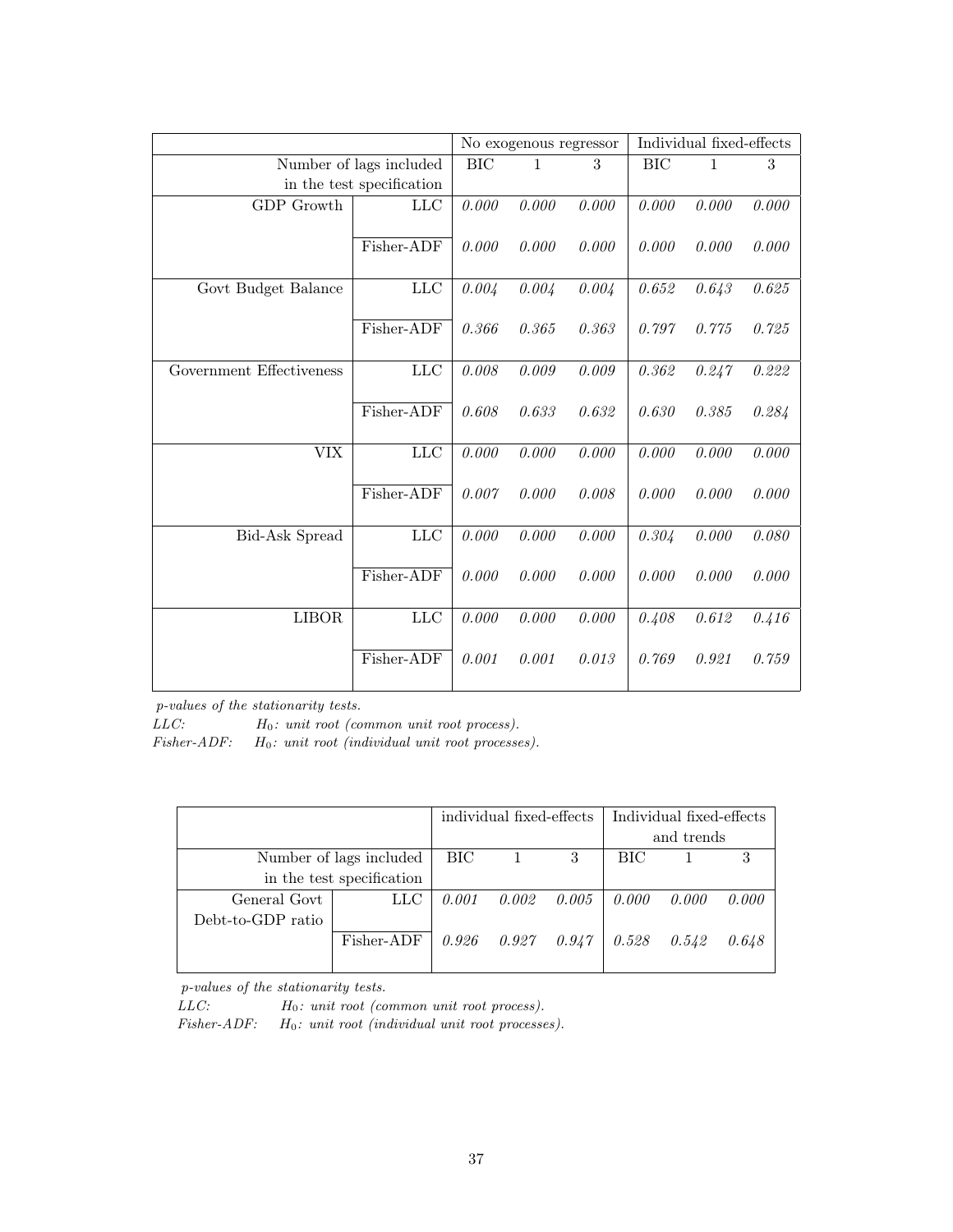#### D Results of the cointegration tests

The issues raised by non-stationarity in panel data, although different from those of the pure time series case, dramatically depend on the existence of a cointegration relationship between the dependent and explanatory variables:

- If there is no cointegration relationship, Phillipps and Moon (2000) show that LSDV estimators, such as those we used in section 4, deliver consistent estimates of the long-run average relationship between the dependent and the explanatory variables, in contrast with the pure time series case in which such a regression would be referred to as being "spurious".
- If there is a cointegration relationship, Kao and Chiang (2000) advise to use a DOLS estimator  $\dot{a} \, \dot{a}$ Stock and Watson (1993) such as:

$$
r_{it} = \alpha + \gamma_i + \beta_1 X_{it}^{(m)} + \beta_2 X_{it}^{(fs)} + \beta_3 X_{it}^{(ra)} + \beta_4 X_{it}^{(sh)} + \beta_5 X_{it}^{(l)} + \beta_6 X_{it}^{(mp)}
$$
  
+ 
$$
\sum_{k=-p}^{p} \left[ \eta_{1k} \Delta X_{it+k}^{(m)} + \eta_{2k} \Delta X_{it+k}^{(fs)} + \eta_{3k} \Delta X_{it+k}^{(ra)} + \eta_{4k} \Delta X_{it+k}^{(sh)} + \eta_{5k} \Delta X_{it+k}^{(l)} + \eta_{6k} \Delta X_{it+k}^{(mp)} \right]
$$
  
+ 
$$
\delta_1 \mathbb{1}(IMF)_{it} + \delta_2 \mathbb{1}(month)_t + \varepsilon_{it}
$$

We use a Kao cointegration test, a residual-based approach inspired from Engle and Granger (1986): first, a LSDV regression is run, then the stationarity of the residuals is tested using a Fisher-type ADF test. The results (displayed below) are not clear-cut and depend on the number of lags introduced in the ADF specification: the tests do not allow us to conclude either that there is non-cointegration nor cointegration.

| Number of lags included  |          |          |          |        |
|--------------------------|----------|----------|----------|--------|
| in the ADF specification |          |          |          |        |
| t-stat                   | $-2.032$ | $-2.509$ | $-0.456$ | -0.926 |
| $p-value$                | 0.021    | 0.006    | 0.324    | 0.177  |

 $H_0$ : no cointegration.